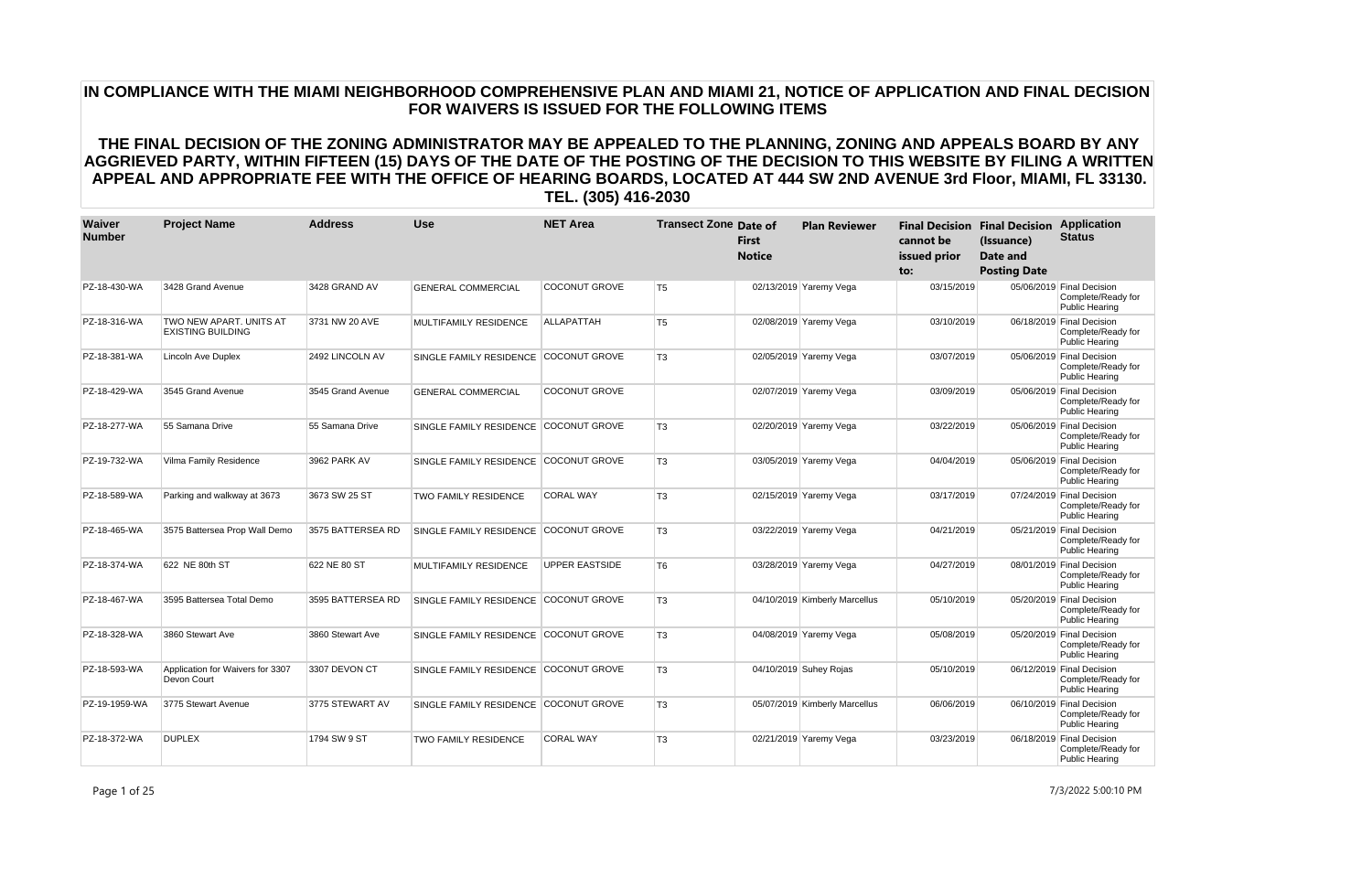| Waiver<br><b>Number</b> | <b>Project Name</b>                          | <b>Address</b>    | <b>Use</b>                           | <b>NET Area</b>      | <b>Transect Zone Date of</b> | <b>First</b><br><b>Notice</b> | <b>Plan Reviewer</b>          | cannot be<br>issued prior<br>to: | <b>Final Decision Final Decision</b><br>(Issuance)<br>Date and<br><b>Posting Date</b> | <b>Application</b><br><b>Status</b>                                      |
|-------------------------|----------------------------------------------|-------------------|--------------------------------------|----------------------|------------------------------|-------------------------------|-------------------------------|----------------------------------|---------------------------------------------------------------------------------------|--------------------------------------------------------------------------|
| PZ-19-1931-WA           | <b>Pulleys House</b>                         | 5821 SW 3 ST      | SINGLE FAMILY RESIDENCE FLAGAMI      |                      | T <sub>3</sub>               |                               | 05/09/2019 Yaremy Vega        | 06/08/2019                       |                                                                                       | 08/26/2019 Final Decision<br>Complete/Ready for<br><b>Public Hearing</b> |
| PZ-19-2384-WA           | 2990 Emathla St                              | 2990 EMATHLA ST   | SINGLE FAMILY RESIDENCE              | <b>COCONUT GROVE</b> | T <sub>3</sub>               |                               | 04/19/2019 Yaremy Vega        | 05/19/2019                       |                                                                                       | 06/18/2019 Final Decision<br>Complete/Ready for<br><b>Public Hearing</b> |
| PZ-18-380-WA            | Mary St Duplex                               | 3081 MARY ST      | <b>TWO FAMILY RESIDENCE</b>          | <b>COCONUT GROVE</b> | T <sub>3</sub>               |                               | 05/23/2019 Suhey Rojas        | 06/22/2019                       |                                                                                       | 06/28/2019 Final Decision<br>Complete/Ready for<br><b>Public Hearing</b> |
| PZ-19-1983-WA           | 2551 TIGERTAIL-DEMO WAIVER 2551 TIGERTAIL AV |                   | SINGLE FAMILY RESIDENCE              | <b>COCONUT GROVE</b> | T <sub>3</sub>               |                               | 05/24/2019 Yaremy Vega        | 06/23/2019                       |                                                                                       | 07/22/2019 Final Decision<br>Complete/Ready for<br><b>Public Hearing</b> |
| PZ-18-323-WA            | 798 NW 70th St                               | 798 NW 70 ST      | <b>MULTIFAMILY RESIDENCE</b>         | <b>MODEL CITY</b>    | T4                           |                               | 05/20/2019 Jonathan Thole     | 06/19/2019                       |                                                                                       | 07/18/2019 Final Decision<br>Complete/Ready for<br><b>Public Hearing</b> |
| PZ-19-677-WA            | 2451 Tigertail Ave                           | 2451 TIGERTAIL AV | SINGLE FAMILY RESIDENCE              | <b>COCONUT GROVE</b> | T <sub>3</sub>               |                               | 06/12/2019 Yaremy Vega        | 07/12/2019                       |                                                                                       | 07/22/2019 Final Decision<br>Complete/Ready for<br><b>Public Hearing</b> |
| PZ-19-2703-WA           | 51 NE 59 Terr.                               | 51 NE 59 Terrace  | SINGLE FAMILY RESIDENCE LITTLE HAITI |                      |                              |                               | 06/17/2019 Kimberly Marcellus | 07/17/2019                       |                                                                                       | 08/19/2019 Final Decision<br>Complete/Ready for<br><b>Public Hearing</b> |
| PZ-19-897-WA            | 1677 onaway dr                               | 1677 ONAWAY DR    | SINGLE FAMILY RESIDENCE              | <b>COCONUT GROVE</b> | T <sub>3</sub>               |                               | 06/17/2019 Yaremy Vega        | 07/17/2019                       |                                                                                       | 07/22/2019 Final Decision<br>Complete/Ready for<br><b>Public Hearing</b> |
| PZ-18-379-WA            | mary st duplex                               | 3075 MARY ST      | <b>TWO FAMILY RESIDENCE</b>          | COCONUT GROVE        | T <sub>3</sub>               |                               | 05/14/2019 Yaremy Vega        | 07/24/2019                       |                                                                                       | 07/25/2019 Final Decision<br>Complete/Ready for<br>Public Hearing        |
| PZ-19-2736-WA           | 4065 Bonita Demolition                       | 4065 BONITA AV    | SINGLE FAMILY RESIDENCE              | <b>COCONUT GROVE</b> | T <sub>3</sub>               |                               | 07/18/2019 Suhey Rojas        | 08/17/2019                       |                                                                                       | 08/26/2019 Final Decision<br>Complete/Ready for<br><b>Public Hearing</b> |
| PZ-19-2335-WA           | 3117 indiana st duplex                       | 3117 INDIANA ST   | <b>TWO FAMILY RESIDENCE</b>          | <b>COCONUT GROVE</b> | T <sub>3</sub>               |                               | 06/24/2019 Yaremy Vega        | 08/02/2019                       |                                                                                       | 08/19/2019 Final Decision<br>Complete/Ready for<br><b>Public Hearing</b> |
| PZ-19-2696-WA           | 3910 Utopia Court                            | 3910 UTOPIA CT    | SINGLE FAMILY RESIDENCE              | <b>COCONUT GROVE</b> | T <sub>3</sub>               |                               | 06/19/2019 Suhey Rojas        | 07/19/2019                       |                                                                                       | 08/27/2019 Final Decision<br>Complete/Ready for<br><b>Public Hearing</b> |
| PZ-19-731-WA            | 1816 SW 23 St.                               | 1816 SW 23 ST     | SINGLE FAMILY RESIDENCE              | <b>CORAL WAY</b>     | T <sub>3</sub>               |                               | 06/13/2019 Suhey Rojas        | 07/13/2019                       |                                                                                       | 10/13/2019 Final Decision<br>Complete/Ready for<br><b>Public Hearing</b> |
| PZ-19-2339-WA           | 3112 mcdonald st duplex                      | 3112 MC DONALD ST | <b>TWO FAMILY RESIDENCE</b>          | <b>COCONUT GROVE</b> | T <sub>3</sub>               |                               | 06/24/2019 Yaremy Vega        | 08/08/2019                       |                                                                                       | 08/26/2019 Final Decision<br>Complete/Ready for<br><b>Public Hearing</b> |

Page 2 of 25 7/3/2022 5:00:10 PM

# **IN COMPLIANCE WITH THE MIAMI NEIGHBORHOOD COMPREHENSIVE PLAN AND MIAMI 21, NOTICE OF APPLICATION AND FINAL DECISION FOR WAIVERS IS ISSUED FOR THE FOLLOWING ITEMS**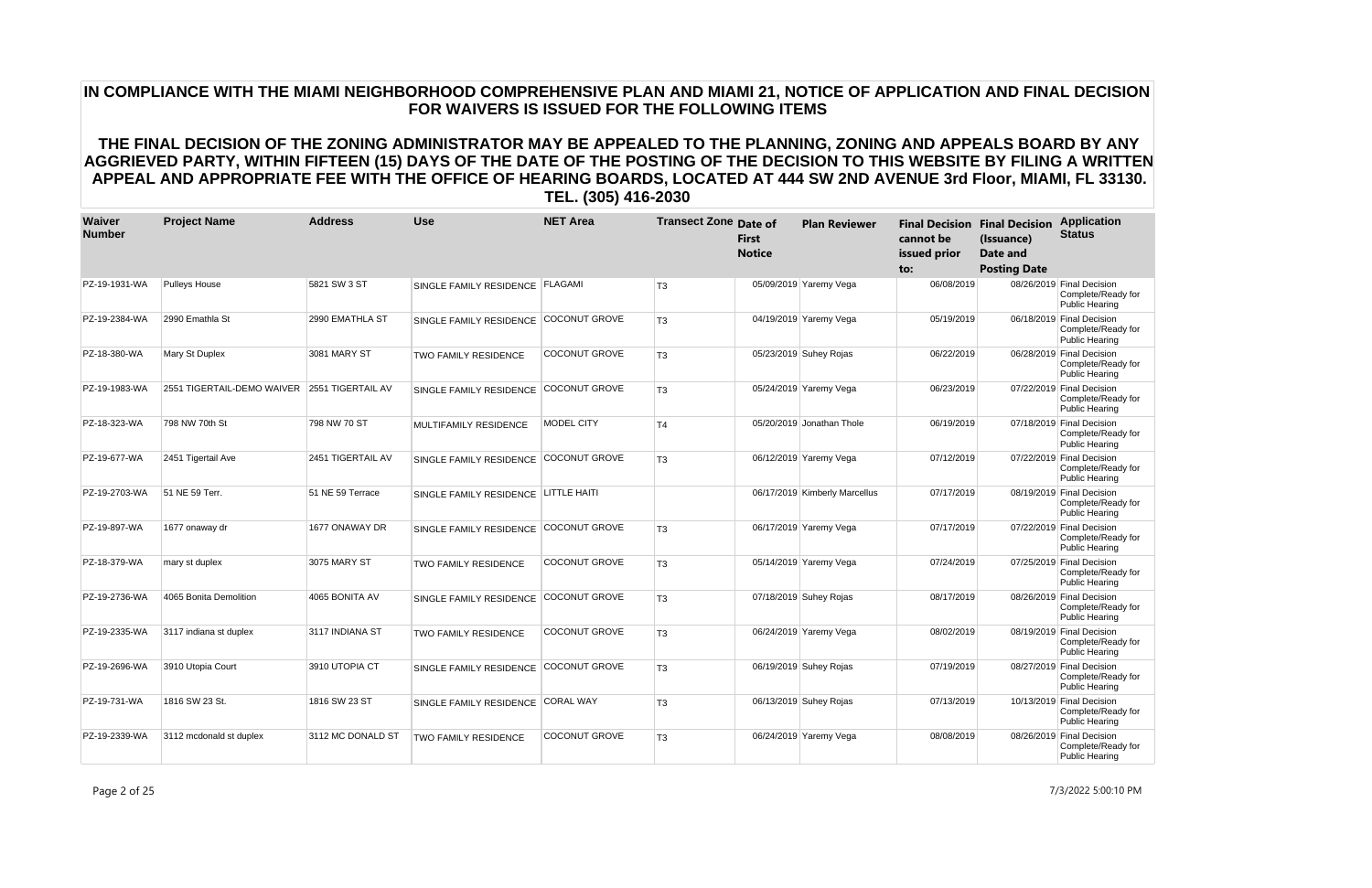| Waiver<br><b>Number</b> | <b>Project Name</b>         | <b>Address</b>                | <b>Use</b>                                          | <b>NET Area</b>                                                      | <b>Transect Zone Date of</b> | <b>First</b><br><b>Notice</b> | <b>Plan Reviewer</b>          | cannot be<br>issued prior<br>to: | <b>Final Decision Final Decision</b><br>(Issuance)<br>Date and<br><b>Posting Date</b> | <b>Application</b><br><b>Status</b>                                      |
|-------------------------|-----------------------------|-------------------------------|-----------------------------------------------------|----------------------------------------------------------------------|------------------------------|-------------------------------|-------------------------------|----------------------------------|---------------------------------------------------------------------------------------|--------------------------------------------------------------------------|
| PZ-18-203-WA            | Poinciana 1                 | 3525 POINCIANA AV             | SINGLE FAMILY RESIDENCE                             | <b>COCONUT GROVE</b>                                                 | T <sub>3</sub>               |                               | 07/19/2019 Kimberly Marcellus | 08/18/2019                       |                                                                                       | 08/26/2019 Final Decision<br>Complete/Ready for<br><b>Public Hearing</b> |
| PZ-19-2505-WA           | 2215 tequesta               | 2215 TEQUESTA LN              | <b>SINGLE FAMILY RESIDENCE</b>                      | <b>COCONUT GROVE</b>                                                 | T <sub>3</sub>               |                               | 07/17/2019 Kimberly Marcellus | 08/16/2019                       |                                                                                       | 08/26/2019 Final Decision<br>Complete/Ready for<br><b>Public Hearing</b> |
| PZ-19-3411-WA           | 380 ohio st demo            | 3180 ohio st                  | SINGLE FAMILY RESIDENCE                             | Coconut Grove                                                        | T <sub>3</sub>               |                               | 07/26/2019 Kimberly Marcellus | 08/25/2019                       |                                                                                       | 08/26/2019 Final Decision<br>Complete/Ready for<br><b>Public Hearing</b> |
| PZ-19-3833-WA           | Cueto Residence             | 2850 SW 36 AV                 | TWO FAMILY RESIDENCE                                | Coral Way                                                            | T <sub>3</sub>               |                               | 07/24/2019 Kimberly Marcellus | 08/23/2019                       |                                                                                       | 08/26/2019 Final Decision<br>Complete/Ready for<br><b>Public Hearing</b> |
| PZ-19-3459-WA           | Demolition Waiver           | 1790 FAIRHAVEN PL             | SINGLE FAMILY RESIDENCE                             | Coconut Grove                                                        | T <sub>3</sub>               |                               | 08/10/2019 Yaremy Vega        | 09/09/2019                       |                                                                                       | 09/23/2019 Final Decision<br>Complete/Ready for<br><b>Public Hearing</b> |
| PZ-19-817-WA            | 3081 mary st duplex         | 3081 MARY ST                  | <b>TWO FAMILY RESIDENCE</b>                         | <b>COCONUT GROVE</b>                                                 | T <sub>3</sub>               |                               | 08/01/2019 Yaremy Vega        | 08/31/2019                       |                                                                                       | 10/13/2019 Final Decision<br>Complete/Ready for<br><b>Public Hearing</b> |
| PZ-19-2394-WA           | <b>Two Family Residence</b> | 5445 NW 5 Court               | <b>TWO FAMILY RESIDENCE</b>                         | <b>LITTLE HAITI</b>                                                  |                              |                               | 07/17/2019 Jonathan Thole     | 08/16/2019                       |                                                                                       | 09/27/2019 Final Decision<br>Complete/Ready for<br><b>Public Hearing</b> |
| PZ-19-2507-WA           | Moxy Wynwood                | 255 NW 25 ST                  | <b>GENERAL COMMERCIAL,</b><br><b>HOTEL</b>          | WYNWOOD-<br><b>EDGEWATER</b>                                         | T <sub>5</sub>               |                               | 07/30/2019 Jacob Keirn        | 08/29/2019                       |                                                                                       | 09/16/2019 Final Decision<br>Complete/Ready for<br><b>Public Hearing</b> |
| PZ-18-354-WA            | Poinciana 2                 | 3515 POINCIANA AV             | SINGLE FAMILY RESIDENCE                             | COCONUT GROVE                                                        | T <sub>3</sub>               |                               | 08/13/2019 Kimberly Marcellus | 09/12/2019                       |                                                                                       | 10/13/2019 Final Decision<br>Complete/Ready for<br>Public Hearing        |
| PZ-19-3669-WA           | 1901 home                   | 1901 SW 36 CT                 | SINGLE FAMILY RESIDENCE                             | Coral Way                                                            | T <sub>3</sub>               |                               | 08/20/2019 Kimberly Marcellus | 09/19/2019                       |                                                                                       | 11/18/2019 Final Decision<br>Complete/Ready for<br>Public Hearing        |
| PZ-19-3102-WA           | 900 SW 2nd Avenue           | 900 SW 2 AV                   | <b>GENERAL COMMERCIAL</b><br><b>HOTEL</b>           | DOWNTOWN-BRICKELL   T6<br><b>(TEMPORARY AT OMNI</b><br>CRA BUILDING) |                              |                               | 08/07/2019 Yaremy Vega        | 09/06/2019                       |                                                                                       | 11/22/2019 Final Decision<br>Complete/Ready for<br><b>Public Hearing</b> |
| PZ-19-3215-WA           | Wynwood 27                  | 129 NW 26 ST                  | <b>GENERAL COMMERCIAL,</b><br>MULTIFAMILY RESIDENCE | WYNWOOD-<br>EDGEWATER                                                | T <sub>5</sub>               |                               | 08/09/2019 Kimberly Marcellus | 09/08/2019                       |                                                                                       | 11/19/2019 Final Decision<br>Complete/Ready for<br><b>Public Hearing</b> |
| PZ-19-2299-WA           | 4115 PARK AVENUE            | 4115 PARK AV                  | SINGLE FAMILY RESIDENCE                             | <b>COCONUT GROVE</b>                                                 | T <sub>3</sub>               |                               | 07/25/2019 Suhey Rojas        | 08/24/2019                       |                                                                                       | 11/04/2019 Final Decision<br>Complete/Ready for<br><b>Public Hearing</b> |
| PZ-19-3171-WA           | Xydas Residence             | 3421 N MOORINGS<br><b>WAY</b> | SINGLE FAMILY RESIDENCE                             | Coconut Grove                                                        | T <sub>3</sub>               |                               | 07/26/2019 Suhey Rojas        | 09/23/2019                       |                                                                                       | 10/13/2019 Final Decision<br>Complete/Ready for<br><b>Public Hearing</b> |

Page 3 of 25 7/3/2022 5:00:10 PM

# **IN COMPLIANCE WITH THE MIAMI NEIGHBORHOOD COMPREHENSIVE PLAN AND MIAMI 21, NOTICE OF APPLICATION AND FINAL DECISION FOR WAIVERS IS ISSUED FOR THE FOLLOWING ITEMS**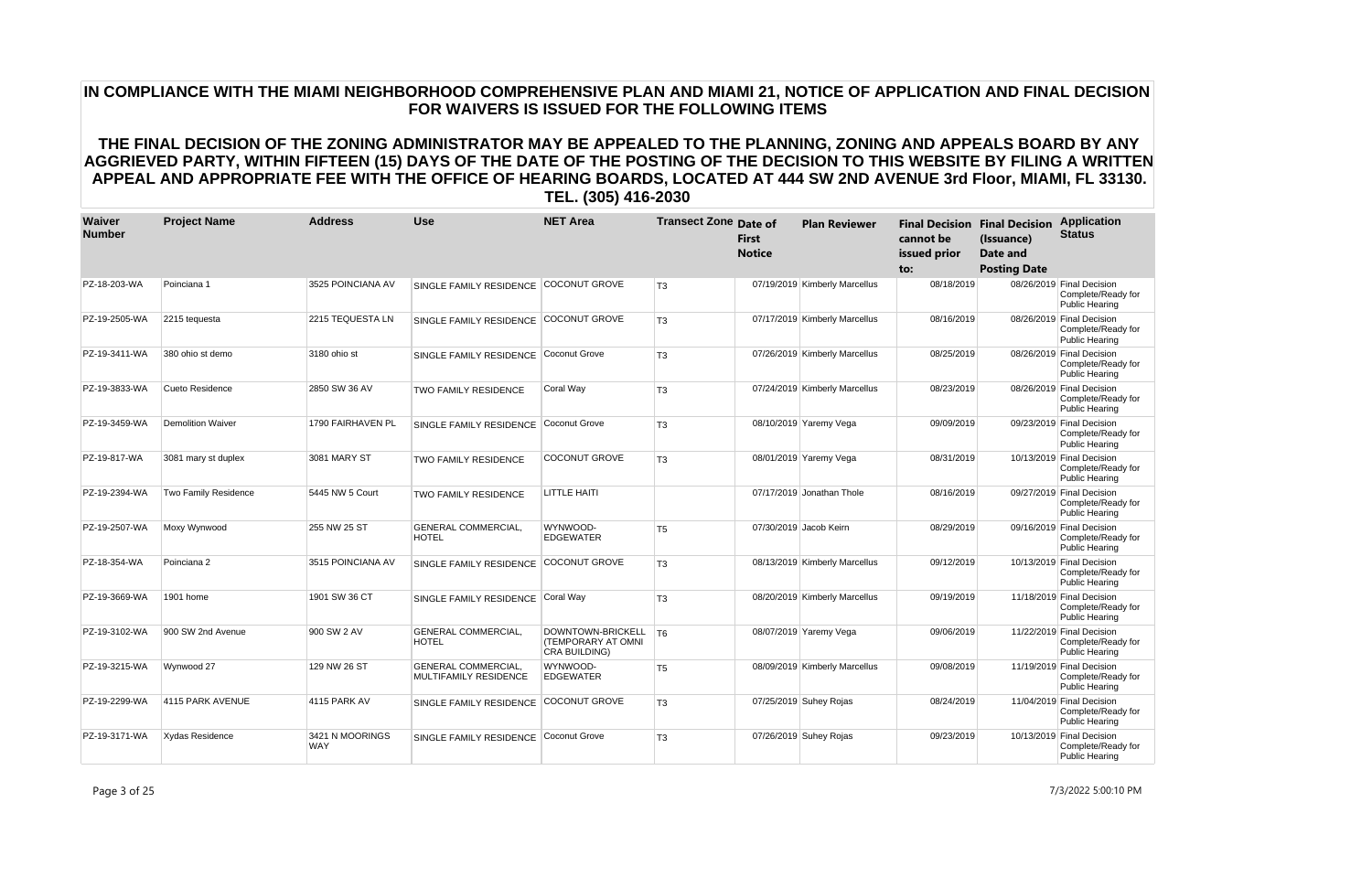| Waiver<br><b>Number</b> | <b>Project Name</b>                                           | <b>Address</b>      | <b>Use</b>                                                 | <b>NET Area</b>                                               | <b>Transect Zone Date of</b> | <b>First</b><br><b>Notice</b> | <b>Plan Reviewer</b>          | cannot be<br>issued prior<br>to: | <b>Final Decision Final Decision</b><br>(Issuance)<br><b>Date and</b><br><b>Posting Date</b> | <b>Application</b><br><b>Status</b>                                      |
|-------------------------|---------------------------------------------------------------|---------------------|------------------------------------------------------------|---------------------------------------------------------------|------------------------------|-------------------------------|-------------------------------|----------------------------------|----------------------------------------------------------------------------------------------|--------------------------------------------------------------------------|
| PZ-18-536-WA            | 888 Brickell Plaza                                            | 888 SE BRICKELL PLZ | <b>GENERAL COMMERCIAL</b><br><b>OFFICE</b>                 | DOWNTOWN-BRICKELL   T6<br>(TEMPORARY AT OMNI<br>CRA BUILDING) |                              |                               | 07/03/2019 Jacob Keirn        | 08/02/2019                       |                                                                                              | 11/12/2019 Final Decision<br>Complete/Ready for<br><b>Public Hearing</b> |
| PZ-19-2906-WA           | 2740 Kirk Street                                              | 2740 KIRK ST        | SINGLE FAMILY RESIDENCE                                    | Coconut Grove                                                 | T <sub>3</sub>               |                               | 09/20/2019 Kimberly Marcellus | 10/20/2019                       |                                                                                              | 11/11/2019 Final Decision<br>Complete/Ready for<br><b>Public Hearing</b> |
| PZ-19-2675-WA           | 1824, 1830, NW 1st 1837 NW<br>Flagler Terrace Miami, FL 33125 | 1824 NW 1st ST      | MULTIFAMILY RESIDENCE                                      | LITTLE HAVANA                                                 | .T4                          |                               | 08/22/2019 Jonathan Thole     | 09/21/2019                       |                                                                                              | 11/07/2019 Final Decision<br>Complete/Ready for<br><b>Public Hearing</b> |
| PZ-19-2905-WA           | <b>Laundry Room</b>                                           | 2105 SW 12 ST       | SINGLE FAMILY RESIDENCE                                    | <b>CORAL WAY</b>                                              | T <sub>3</sub>               |                               | 07/10/2019 Jonathan Thole     | 08/09/2019                       |                                                                                              | 11/08/2019 Final Decision<br>Complete/Ready for<br><b>Public Hearing</b> |
| PZ-19-2140-WA           | 16 Allapattah                                                 | 1625 NW 20 ST       | <b>GENERAL COMMERCIAL,</b><br><b>MULTIFAMILY RESIDENCE</b> | <b>ALLAPATTAH</b>                                             | T <sub>6</sub>               |                               | 07/23/2019 Yaremy Vega        | 08/22/2019                       |                                                                                              | 12/16/2019 Final Decision<br>Complete/Ready for<br><b>Public Hearing</b> |
| PZ-19-2138-WA           | 2734NW1                                                       | 2734 NW 1 AV        | <b>GENERAL COMMERCIAL</b><br><b>OFFICE</b>                 | WYNWOOD-<br>EDGEWATER                                         | T <sub>5</sub>               |                               | 09/27/2019 Jacob Keirn        | 10/27/2019                       |                                                                                              | 11/04/2019 Final Decision<br>Complete/Ready for<br><b>Public Hearing</b> |
| PZ-19-1997-WA           | 2712 NW 12 Ave.                                               | 2712 NW 12 AVE      | SINGLE FAMILY RESIDENCE                                    | <b>ALLAPATTAH</b>                                             | T <sub>4</sub>               |                               | 07/12/2019 Jonathan Thole     | 08/11/2019                       |                                                                                              | 10/29/2019 Final Decision<br>Complete/Ready for<br><b>Public Hearing</b> |
| PZ-19-3209-WA           | 1712 SW 10 St                                                 | 1712 SW 10 ST       | <b>MULTIFAMILY RESIDENCE</b>                               | <b>CORAL WAY</b>                                              | T <sub>3</sub>               |                               | 09/30/2019 Kimberly Marcellus | 10/30/2019                       |                                                                                              | 11/22/2019 Final Decision<br>Complete/Ready for<br><b>Public Hearing</b> |
| PZ-19-3169-WA           | Michael Ramirez Residence                                     | 4041 SW 42 AV       | SINGLE FAMILY RESIDENCE                                    | <b>COCONUT GROVE</b>                                          | T <sub>3</sub>               |                               | 10/03/2019 Kimberly Marcellus | 11/02/2019                       |                                                                                              | 11/11/2019 Final Decision<br>Complete/Ready for<br>Public Hearing        |
| PZ-19-874-WA            | <b>TWO STORY DUPLEX</b>                                       | 2920 SW 33 CT       | <b>TWO FAMILY RESIDENCE</b>                                | <b>CORAL WAY</b>                                              | T <sub>3</sub>               |                               | 08/07/2019 Jonathan Thole     | 09/06/2019                       |                                                                                              | 11/20/2019 Final Decision<br>Complete/Ready for<br><b>Public Hearing</b> |
| PZ-19-4626-WA           | Spirit 2138 NW                                                | 2138 NW 26 ST       | <b>TWO FAMILY RESIDENCE</b>                                | Allapattah                                                    | T <sub>3</sub>               |                               | 10/09/2019 Kimberly Marcellus | 11/08/2019                       |                                                                                              | 11/22/2019 Final Decision<br>Complete/Ready for<br>Public Hearing        |
| PZ-18-509-WA            | DAY AVENUE APARTMENTS                                         | 2701 DAY AVENUE     | MULTIFAMILY RESIDENCE                                      | <b>COCONUT GROVE</b>                                          |                              |                               | 08/01/2019 Jacob Keirn        | 08/31/2019                       |                                                                                              | 12/10/2019 Final Decision<br>Complete/Ready for<br><b>Public Hearing</b> |
| PZ-19-3700-WA           | Wendys - 2370 SW 8 ST                                         | 2370 SW 8 ST        | <b>FOOD SERVICE</b><br><b>ESTABLISHMENT</b>                | Little Havana                                                 | T <sub>6</sub>               |                               | 09/23/2019 Kimberly Marcellus | 10/23/2019                       |                                                                                              | 12/11/2019 Final Decision<br>Complete/Ready for<br><b>Public Hearing</b> |
| PZ-18-606-WA            | <b>COCONUT GROVE MEDICAL</b><br><b>CENTER CHI</b>             | 3831 GRAND AV       | <b>GENERAL COMMERCIAL</b>                                  | <b>COCONUT GROVE</b>                                          |                              |                               | 09/26/2019 Jacob Keirn        | 10/26/2019                       |                                                                                              | 01/15/2020 Final Decision<br>Complete/Ready for<br><b>Public Hearing</b> |

Page 4 of 25 7/3/2022 5:00:10 PM

# **IN COMPLIANCE WITH THE MIAMI NEIGHBORHOOD COMPREHENSIVE PLAN AND MIAMI 21, NOTICE OF APPLICATION AND FINAL DECISION FOR WAIVERS IS ISSUED FOR THE FOLLOWING ITEMS**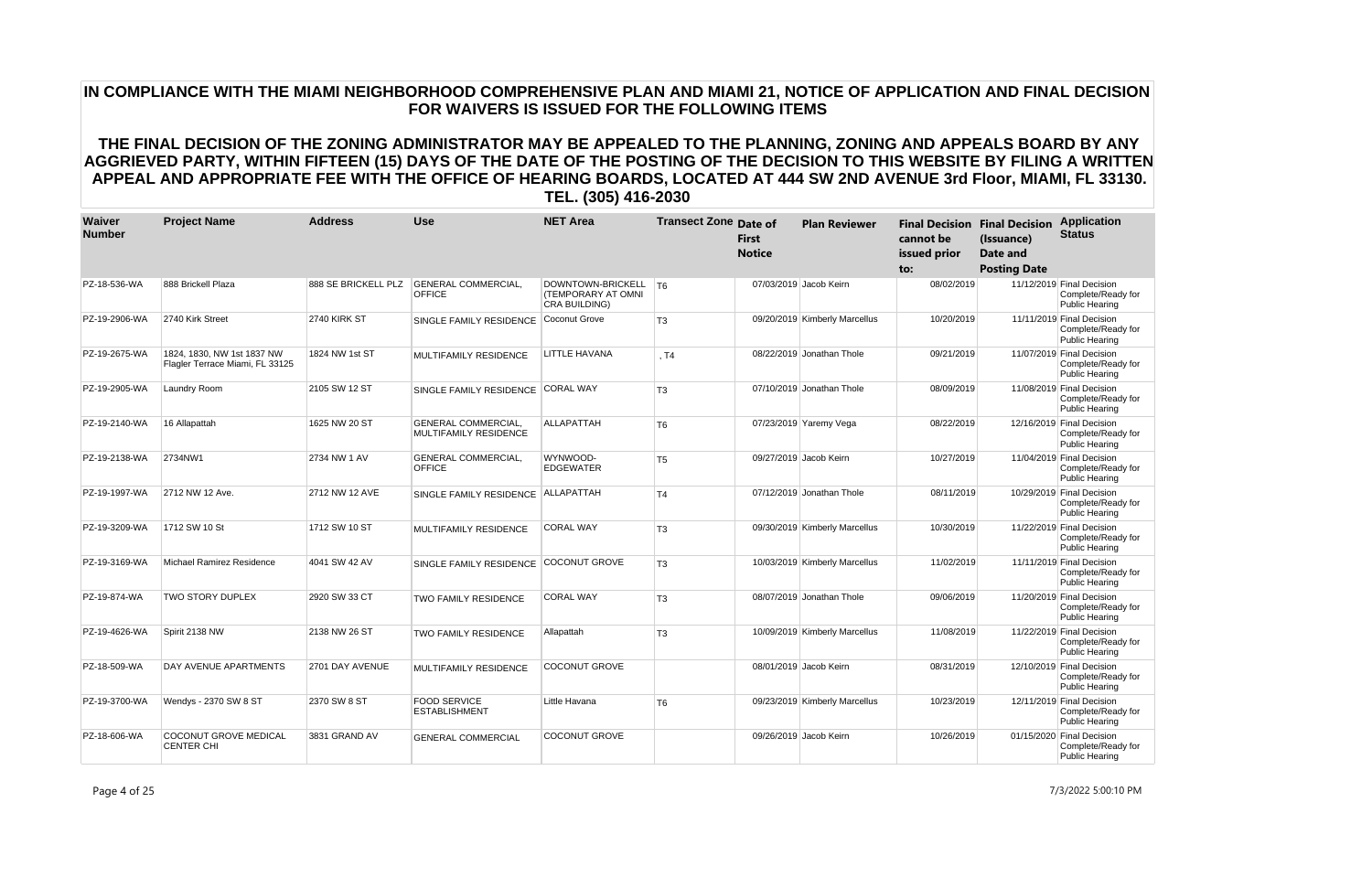| Waiver<br><b>Number</b> | <b>Project Name</b>                  | <b>Address</b>             | <b>Use</b>                                                           | <b>NET Area</b>                                                 | <b>Transect Zone Date of</b> | <b>First</b><br><b>Notice</b> | <b>Plan Reviewer</b>          | cannot be<br>issued prior<br>to: | <b>Final Decision Final Decision</b><br>(Issuance)<br>Date and<br><b>Posting Date</b> | <b>Application</b><br><b>Status</b>                                      |
|-------------------------|--------------------------------------|----------------------------|----------------------------------------------------------------------|-----------------------------------------------------------------|------------------------------|-------------------------------|-------------------------------|----------------------------------|---------------------------------------------------------------------------------------|--------------------------------------------------------------------------|
| PZ-19-875-WA            | <b>TWO STORY DUPLEX</b>              | 3331 SW 29 TER             | SINGLE FAMILY RESIDENCE                                              | <b>CORAL WAY</b>                                                | T <sub>3</sub>               |                               | 08/07/2019 Jonathan Thole     | 09/06/2019                       |                                                                                       | 11/20/2019 Final Decision<br>Complete/Ready for<br><b>Public Hearing</b> |
| PZ-19-635-WA            | Downtown 5th                         | 53 NE 5 ST                 | <b>GENERAL COMMERCIAL.</b><br>MULTIFAMILY RESIDENCE                  | DOWNTOWN-BRICKELL<br>(TEMPORARY AT OMNI<br>CRA BUILDING)        | T6                           |                               | 08/29/2019 Jacob Keirn        | 09/28/2019                       |                                                                                       | 12/04/2019 Final Decision<br>Complete/Ready for<br><b>Public Hearing</b> |
| PZ-19-4048-WA           | <b>Biscayne Development</b>          | 3047 BISCAYNE BLVD         | <b>GENERAL COMMERCIAL.</b><br>HOTEL, OFFICE                          | Wynwood/Edgewater                                               | T <sub>6</sub>               |                               | 09/23/2019 Suhey Rojas        | 10/23/2019                       |                                                                                       | 12/10/2019 Final Decision<br>Complete/Ready for<br><b>Public Hearing</b> |
| PZ-19-4106-WA           | Lauris Quintana Property             | 2600 SW 10 ST              | <b>COMMUNITY RESIDENCE</b>                                           | Coral Way                                                       | T <sub>4</sub>               |                               | 01/30/2020 Kimberly Marcellus | 02/29/2020                       |                                                                                       | 03/02/2020 Final Decision<br>Complete/Ready for<br><b>Public Hearing</b> |
| PZ-19-4363-WA           | Zanarini Residence                   | 1829 ESPANOLA DR           | SINGLE FAMILY RESIDENCE                                              | Coconut Grove                                                   | T <sub>3</sub>               |                               | 10/11/2019 Georgina De Cubas  | 12/08/2019                       |                                                                                       | 12/10/2019 Final Decision<br>Complete/Ready for<br>Public Hearing        |
| PZ-19-4065-WA           | 3605 Battersea RD                    | 3605 BATTERSEA RD          | SINGLE FAMILY RESIDENCE                                              | Coconut Grove                                                   | T <sub>3</sub>               |                               | 08/21/2019 Georgina De Cubas  | 09/22/2019                       |                                                                                       | 12/10/2019 Final Decision<br>Complete/Ready for<br><b>Public Hearing</b> |
| PZ-19-2688-WA           | 1359 North Venetian Way - New<br>Lot | 1359 North Venetian<br>Way | SINGLE FAMILY RESIDENCE                                              | DOWNTOWN-BRICKELL<br><b>(TEMPORARY AT OMNI</b><br>CRA BUILDING) |                              |                               | 11/14/2019 Jonathan Thole     | 12/14/2019                       |                                                                                       | 12/27/2019 Final Decision<br>Complete/Ready for<br><b>Public Hearing</b> |
| PZ-19-2678-WA           | 1353 North Venetian Way              | 1353 North Venetian<br>Way | SINGLE FAMILY RESIDENCE                                              | DOWNTOWN-BRICKELL<br><b>(TEMPORARY AT OMNI</b><br>CRA BUILDING) |                              |                               | 11/20/2019 Jonathan Thole     | 12/20/2019                       |                                                                                       | 12/27/2019 Final Decision<br>Complete/Ready for<br><b>Public Hearing</b> |
| PZ-19-2669-WT           | Block 45                             | 152 NW 8 ST                | <b>GENERAL COMMERCIAL,</b><br><b>MULTIFAMILY RESIDENCE</b>           | <b>OVERTOWN</b>                                                 | T <sub>6</sub>               |                               | 09/23/2019 Jacob Keirn        | 10/23/2019                       |                                                                                       | 01/23/2020 Final Decision<br>Complete/Ready for<br><b>Public Hearing</b> |
| PZ-19-2258-WA           | New Life                             | 2101 NW 36 ST              | <b>MULTIFAMILY RESIDENCE</b>                                         | ALLAPATTAH                                                      | T <sub>5</sub>               |                               | 05/23/2019 Jonathan Thole     | 06/22/2019                       |                                                                                       | 02/11/2020 Final Decision<br>Complete/Ready for<br>Public Hearing        |
| PZ-19-3487-WA           | 35 NW 27TH ST                        | 35 NW 27 ST                | <b>GENERAL COMMERCIAL.</b><br>HOTEL, MULTIFAMILY<br><b>RESIDENCE</b> | Wynwood/Edgewater                                               | T <sub>5</sub>               |                               | 10/07/2019 Jacob Keirn        | 11/06/2019                       |                                                                                       | 02/20/2020 Final Decision<br>Complete/Ready for<br><b>Public Hearing</b> |
| PZ-19-2957-WA           | 1701 Unlimited                       | 1701 SW 4 AV               | <b>TWO FAMILY RESIDENCE</b>                                          | <b>LITTLE HAVANA</b>                                            | T <sub>3</sub>               |                               | 09/20/2019 Yaremy Vega        | 10/20/2019                       |                                                                                       | 12/27/2019 Final Decision<br>Complete/Ready for<br><b>Public Hearing</b> |
| PZ-19-2977-WA           | 3187 Hibiscus demo                   | 3187 HIBISCUS ST           | <b>TWO FAMILY RESIDENCE</b>                                          | COCONUT GROVE                                                   | T <sub>3</sub>               |                               | 10/15/2019 Suhey Rojas        | 12/14/2019                       |                                                                                       | 12/18/2019 Final Decision<br>Complete/Ready for<br><b>Public Hearing</b> |
| PZ-19-3008-WA           | 4180 douglas rd demo waiver          | 4180 SW 37 AV              | SINGLE FAMILY RESIDENCE                                              | <b>COCONUT GROVE</b>                                            | T <sub>3</sub>               |                               | 11/14/2019 Kimberly Marcellus | 12/14/2019                       |                                                                                       | 12/18/2019 Final Decision<br>Complete/Ready for<br><b>Public Hearing</b> |

Page 5 of 25 7/3/2022 5:00:10 PM

# **IN COMPLIANCE WITH THE MIAMI NEIGHBORHOOD COMPREHENSIVE PLAN AND MIAMI 21, NOTICE OF APPLICATION AND FINAL DECISION FOR WAIVERS IS ISSUED FOR THE FOLLOWING ITEMS**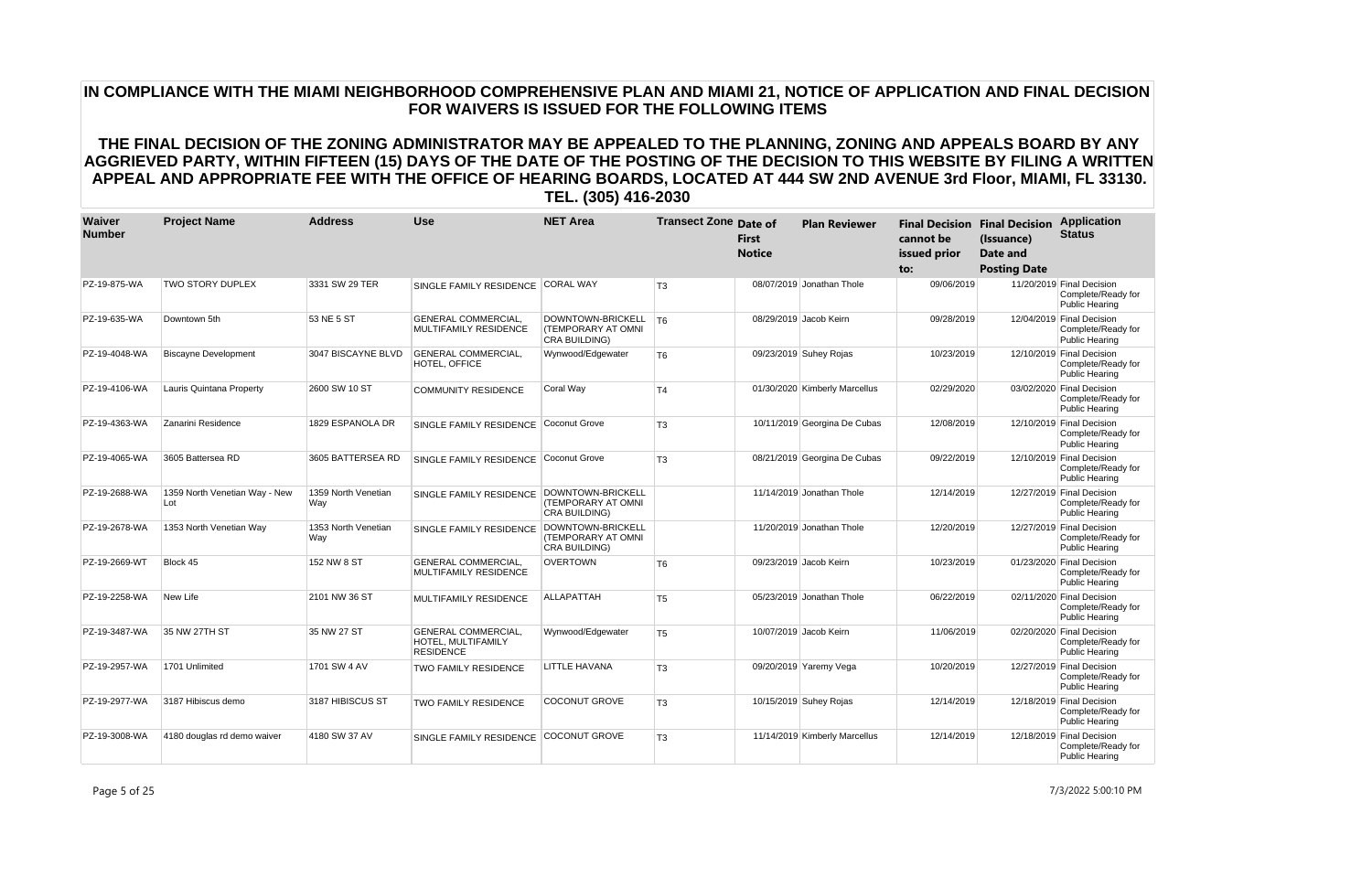| Waiver<br><b>Number</b> | <b>Project Name</b>                             | <b>Address</b>                  | <b>Use</b>                            | <b>NET Area</b>       | <b>Transect Zone Date of</b> | <b>First</b><br><b>Notice</b> | <b>Plan Reviewer</b>          | <b>Final Decision Final Decision</b><br>cannot be<br>issued prior<br>to: | (Issuance)<br>Date and<br><b>Posting Date</b> | <b>Application</b><br><b>Status</b>                                      |
|-------------------------|-------------------------------------------------|---------------------------------|---------------------------------------|-----------------------|------------------------------|-------------------------------|-------------------------------|--------------------------------------------------------------------------|-----------------------------------------------|--------------------------------------------------------------------------|
| PZ-19-4480-WA           | 3540 PALMETTO AVE - DEMO<br><b>TOTAL</b>        | 3540 PALMETTO AV                | SINGLE FAMILY RESIDENCE               | Coconut Grove         | T <sub>3</sub>               |                               | 10/30/2019 Georgina De Cubas  | 11/29/2019                                                               |                                               | 12/27/2019 Final Decision<br>Complete/Ready for<br><b>Public Hearing</b> |
| PZ-19-2477-WA           | New Apartment Building at 1119<br>SW 6th Street | 1119 SW 6 ST                    | <b>MULTIFAMILY RESIDENCE</b>          | <b>LITTLE HAVANA</b>  | T4                           |                               | 11/01/2019 Suhey Rojas        | 12/01/2019                                                               |                                               | 01/15/2020 Final Decision<br>Complete/Ready for<br><b>Public Hearing</b> |
| PZ-19-4442-WA           | 3138 Commodore- Demo Waiver                     | 3138 COMMODORE<br><b>PLZ</b>    | <b>OFFICE</b>                         | Coconut Grove         | T <sub>5</sub>               |                               | 10/16/2019 Jonathan Thole     | 11/15/2019                                                               |                                               | 01/16/2020 Final Decision<br>Complete/Ready for<br>Public Hearing        |
| PZ-19-2716-WA           | Modera Skylar                                   | 1445 NW 15 AV                   | <b>MULTIFAMILY RESIDENCE</b>          | <b>ALLAPATTAH</b>     | T <sub>6</sub>               |                               | 12/10/2019 Suhey Rojas        | 01/09/2020                                                               |                                               | 02/28/2020 Final Decision<br>Complete/Ready for<br>Public Hearing        |
| PZ-19-4616-WA           | Home Renovation for Mr. Nico A.<br>Rouco        | 3011 S MIAMI AV                 | SINGLE FAMILY RESIDENCE               | Coconut Grove         | T <sub>3</sub>               |                               | 12/18/2019 Suhey Rojas        | 01/17/2020                                                               |                                               | 02/11/2020 Final Decision<br>Complete/Ready for<br><b>Public Hearing</b> |
| PZ-19-2588-WA           | 1103 sw 22 terr roof top access                 | 1103 SW 22 TER                  | <b>TWO FAMILY RESIDENCE</b>           | LITTLE HAVANA         | T <sub>3</sub>               |                               | 12/12/2019 Kimberly Marcellus | 01/11/2020                                                               |                                               | 02/26/2020 Final Decision<br>Complete/Ready for<br><b>Public Hearing</b> |
| PZ-19-4888-WA           | TRIPLEX - 11                                    | 11 NE 51 STREET                 | <b>MULTIFAMILY RESIDENCE</b>          | Little Haiti          |                              |                               | 11/25/2019 Jonathan Thole     | 12/25/2019                                                               |                                               | 02/29/2020 Final Decision<br>Complete/Ready for<br>Public Hearing        |
| PZ-19-2045-WA           | <b>Residential Addition/Renovation</b>          | 3000 CALUSA ST                  | SINGLE FAMILY RESIDENCE               | <b>COCONUT GROVE</b>  | T <sub>3</sub>               |                               | 12/19/2019 Suhey Rojas        | 01/18/2020                                                               |                                               | 02/29/2020 Final Decision<br>Complete/Ready for<br>Public Hearing        |
| PZ-19-872-WA            | 7325 Belle Meade                                | 7325 BELLE MEADE<br><b>BLVD</b> | SINGLE FAMILY RESIDENCE               | <b>UPPER EASTSIDE</b> | T <sub>3</sub>               |                               | 01/14/2020 Kimberly Marcellus | 02/13/2020                                                               |                                               | 03/02/2020 Final Decision<br>Complete/Ready for<br><b>Public Hearing</b> |
| PZ-19-2318-WT           | Edision Place 3                                 | 610 NW 60 ST                    | <b>MULTIFAMILY RESIDENCE</b>          | MODEL CITY            | T <sub>6</sub>               |                               | 01/07/2020 Jacob Keirn        | 02/06/2020                                                               |                                               | 02/21/2020 Final Decision<br>Complete/Ready for<br><b>Public Hearing</b> |
| PZ-19-4220-WA           | <b>GMoL</b> - Garnica Martinez on<br>Lincoln    | 2539 Lincoln Avenue             | SINGLE FAMILY RESIDENCE               | Coconut Grove         |                              |                               | 02/12/2020 Catalina Torres    | 03/13/2020                                                               |                                               | 03/13/2020 Final Decision<br>Complete/Ready for<br><b>Public Hearing</b> |
| PZ-19-4299-WA           | 1151                                            | 1151 NW 40 ST                   | SINGLE FAMILY RESIDENCE               | Model City            | T <sub>3</sub>               |                               | 12/20/2019 Diana Agudelo      | 01/19/2020                                                               |                                               | 03/13/2020 Waiting for Batch<br>Stamp                                    |
| PZ-19-3396-WA           | <b>Bora Apartments Fence</b><br>Replacement     | 550 NW 51 AV                    | <b>MULTIFAMILY RESIDENCE</b>          | Flagami               | T <sub>6</sub>               |                               | 01/17/2020 Yaremy Vega        | 02/16/2020                                                               |                                               | 03/26/2020 Final Decision<br>Complete/Ready for<br><b>Public Hearing</b> |
| PZ-19-3318-WA           | Joshua Schwartz Renovation<br>Addition          | 2800 Kirk St                    | SINGLE FAMILY RESIDENCE Coconut Grove |                       | T <sub>3</sub>               |                               | 01/30/2020 Yaremy Vega        | 02/29/2020                                                               |                                               | 03/09/2020 Final Decision<br>Complete/Ready for<br><b>Public Hearing</b> |

Page 6 of 25 7/3/2022 5:00:10 PM

# **IN COMPLIANCE WITH THE MIAMI NEIGHBORHOOD COMPREHENSIVE PLAN AND MIAMI 21, NOTICE OF APPLICATION AND FINAL DECISION FOR WAIVERS IS ISSUED FOR THE FOLLOWING ITEMS**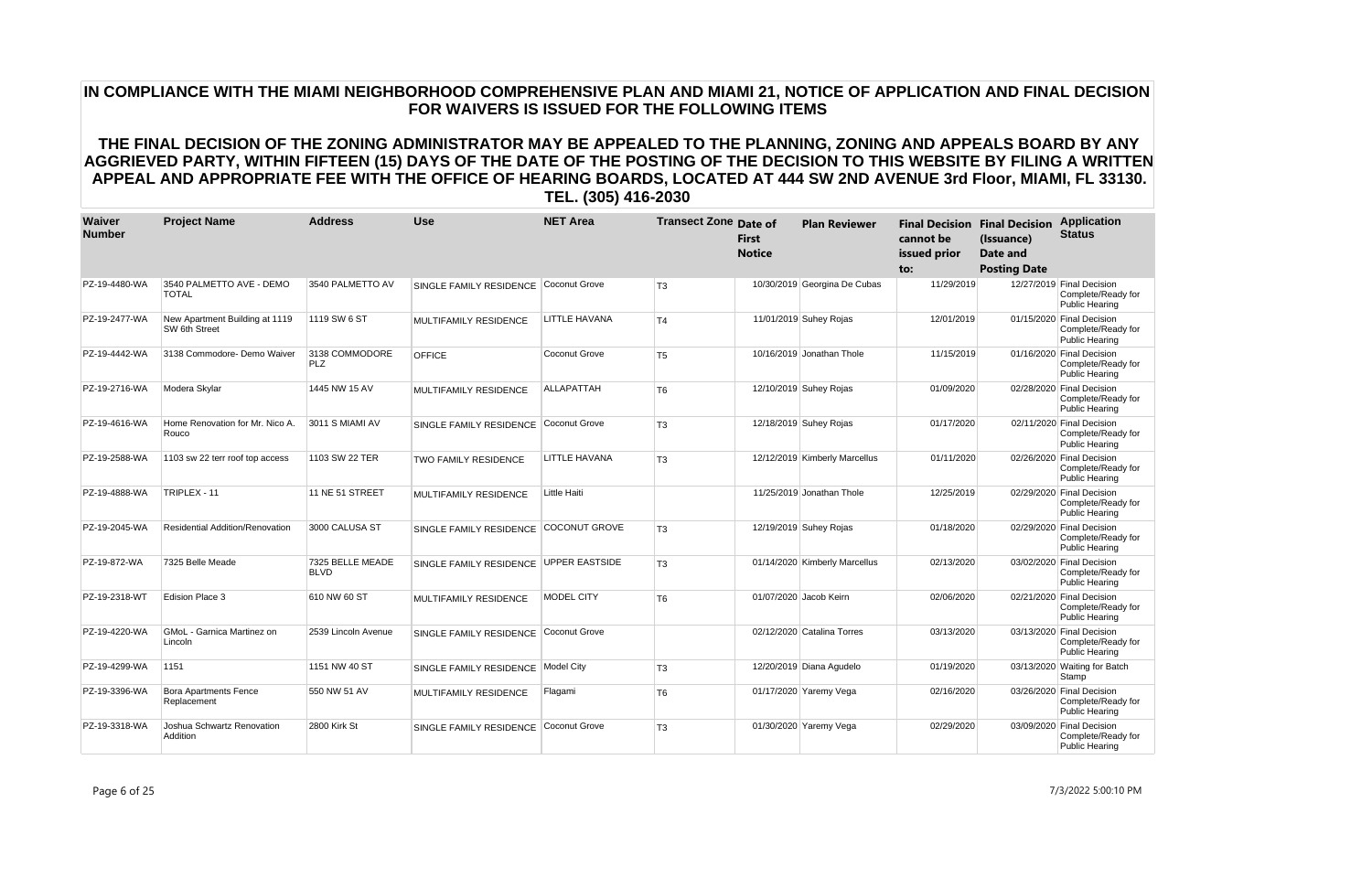| Waiver<br><b>Number</b> | <b>Project Name</b>                        | <b>Address</b>          | <b>Use</b>                               | <b>NET Area</b>      | <b>Transect Zone Date of</b> | <b>First</b><br><b>Notice</b> | <b>Plan Reviewer</b>          | cannot be<br>issued prior<br>to: | <b>Final Decision Final Decision</b><br>(Issuance)<br>Date and<br><b>Posting Date</b> | <b>Application</b><br><b>Status</b>                                      |
|-------------------------|--------------------------------------------|-------------------------|------------------------------------------|----------------------|------------------------------|-------------------------------|-------------------------------|----------------------------------|---------------------------------------------------------------------------------------|--------------------------------------------------------------------------|
| PZ-19-3777-WA           | 1836 Biscayne                              | 1836 BISCAYNE BLVD      | <b>MULTIFAMILY RESIDENCE</b>             | Wynwood/Edgewater    | T <sub>6</sub>               |                               | 10/24/2019 Kimberly Marcellus | 11/23/2019                       |                                                                                       | 04/02/2020 Final Decision<br>Complete/Ready for<br><b>Public Hearing</b> |
| PZ-19-2854-WA           | 1780 Yama LLC                              | 1780 CHUCUNANTAH<br>RD. | SINGLE FAMILY RESIDENCE                  | <b>COCONUT GROVE</b> | T <sub>3</sub>               |                               | 10/24/2019 Jonathan Thole     | 11/23/2019                       |                                                                                       | 03/23/2020 Final Decision<br>Complete/Ready for<br><b>Public Hearing</b> |
| PZ-18-578-WA            | <b>Private Residence</b>                   | 3310 ELIZABETH ST       | SINGLE FAMILY RESIDENCE                  | <b>COCONUT GROVE</b> | T <sub>3</sub>               |                               | 02/04/2020 Jonathan Thole     | 03/05/2020                       |                                                                                       | 03/23/2020 Final Decision<br>Complete/Ready for<br><b>Public Hearing</b> |
| PZ-19-4540-WA           | 3230 Morris Ln                             | 3230 MORRIS LN          | SINGLE FAMILY RESIDENCE                  | Coconut Grove        | T <sub>3</sub>               |                               | 10/04/2019 Georgina De Cubas  | 11/03/2019                       |                                                                                       | 03/26/2020 Final Decision<br>Complete/Ready for<br><b>Public Hearing</b> |
| PZ-19-5418-WA           | <b>Platform Demolition</b>                 | 3750 S DIXIE HWY        | <b>OFFICE</b>                            | Coconut Grove        | T <sub>5</sub>               |                               | 02/29/2020 Catalina Torres    | 03/30/2020                       |                                                                                       | 04/06/2020 Final Decision<br>Complete/Ready for<br><b>Public Hearing</b> |
| PZ-19-3869-WA           | 2910 Emathla Street                        | 2910 EMATHLA ST         | SINGLE FAMILY RESIDENCE                  | Coconut Grove        | T <sub>3</sub>               |                               | 08/28/2019 Yaremy Vega        | 09/27/2019                       |                                                                                       | 04/06/2020 Final Decision<br>Complete/Ready for<br><b>Public Hearing</b> |
| PZ-19-5260-WA           | 3323 Poinciana Demolition Permit<br>Waiver | 3323 POINCIANA AV       | SINGLE FAMILY RESIDENCE Coconut Grove    |                      | T <sub>3</sub>               |                               | 03/17/2020 Georgina De Cubas  | 04/16/2020                       |                                                                                       | 04/16/2020 Final Decision<br>Complete/Ready for<br><b>Public Hearing</b> |
| PZ-19-4837-WA           | 2400 Overbrook Demolition                  | 2400 OVERBROOK ST       | SINGLE FAMILY RESIDENCE                  | Coconut Grove        | T <sub>3</sub>               |                               | 03/11/2020 Catalina Torres    | 04/10/2020                       |                                                                                       | 04/14/2020 Final Decision<br>Complete/Ready for<br><b>Public Hearing</b> |
| PZ-19-4997-WA           | Sonnier-tirado                             | 1630 ONAWAY DR          | SINGLE FAMILY RESIDENCE                  | Coconut Grove        | T <sub>3</sub>               |                               | 03/16/2020 Catalina Torres    | 04/15/2020                       |                                                                                       | 04/15/2020 Final Decision<br>Complete/Ready for<br><b>Public Hearing</b> |
| PZ-19-705-WA            | <b>Maximo GomezTres</b>                    | 2551 SOUTHWEST 9<br>ST. | <b>MULTIFAMILY RESIDENCE</b>             | LITTLE HAVANA        |                              |                               | 03/09/2020 Suhey Rojas        | 04/08/2020                       |                                                                                       | 04/24/2020 Final Decision<br>Complete/Ready for<br><b>Public Hearing</b> |
| PZ-19-5407-WA           | 3000 N Miami Remodeling                    | 3000 N Miami Ave        | <b>GENERAL COMMERCIAL</b>                | Wynwood/Edgewater    | . T4. T5                     |                               | 02/08/2020 Jonathan Thole     | 03/09/2020                       |                                                                                       | 04/23/2020 Waiting for Batch<br>Stamp                                    |
| PZ-19-3930-WA           | <b>RIVIERE VILLA 1</b>                     | DR.                     | 750 NW NORTH RIVER MULTIFAMILY RESIDENCE | Overtown             | T <sub>4</sub>               |                               | 02/01/2020 Jacob Keirn        | 03/02/2020                       |                                                                                       | 05/04/2020 Final Decision<br>Complete/Ready for<br><b>Public Hearing</b> |
| PZ-19-3400-WA           | <b>Charles Ave Replacement Home</b>        | 3523 CHARLES AV         | SINGLE FAMILY RESIDENCE                  | Coconut Grove        | T <sub>3</sub>               |                               | 03/09/2020 Kimberly Marcellus | 04/08/2020                       |                                                                                       | 04/28/2020 Final Decision<br>Complete/Ready for<br><b>Public Hearing</b> |
| PZ-20-5798-WA           | Kumquat total demolition                   | 3720 KUMQUAT AV         | SINGLE FAMILY RESIDENCE                  | Coconut Grove        | T <sub>3</sub>               |                               | 03/06/2020 Diana Agudelo      | 04/05/2020                       | 04/23/2020                                                                            | <b>Final Decision</b><br>Complete/Ready for<br><b>Public Hearing</b>     |

Page 7 of 25 7/3/2022 5:00:10 PM

# **IN COMPLIANCE WITH THE MIAMI NEIGHBORHOOD COMPREHENSIVE PLAN AND MIAMI 21, NOTICE OF APPLICATION AND FINAL DECISION FOR WAIVERS IS ISSUED FOR THE FOLLOWING ITEMS**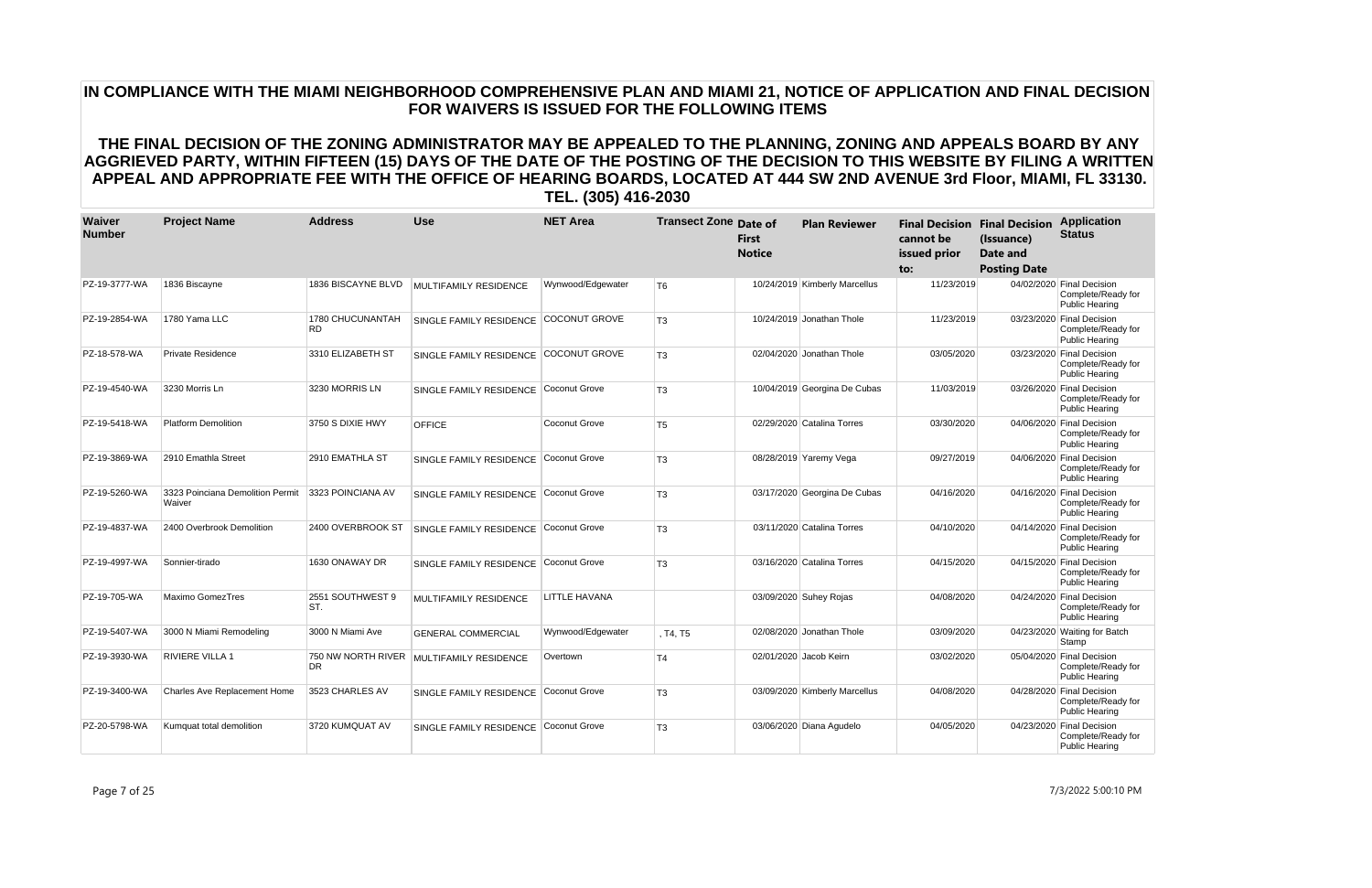| Waiver<br><b>Number</b> | <b>Project Name</b>                          | <b>Address</b>                  | <b>Use</b>                                                            | <b>NET Area</b>   | <b>Transect Zone Date of</b> | First<br><b>Notice</b> | <b>Plan Reviewer</b>          | cannot be<br>issued prior<br>to: | <b>Final Decision Final Decision</b><br>(Issuance)<br>Date and<br><b>Posting Date</b> | <b>Application</b><br><b>Status</b>                                      |
|-------------------------|----------------------------------------------|---------------------------------|-----------------------------------------------------------------------|-------------------|------------------------------|------------------------|-------------------------------|----------------------------------|---------------------------------------------------------------------------------------|--------------------------------------------------------------------------|
| PZ-19-4763-WA           | 280 NW 28 Street                             | 286 NW 29 ST                    | <b>MULTIFAMILY RESIDENCE</b>                                          | Wynwood/Edgewater | T <sub>6</sub>               |                        | 03/19/2020 Kimberly Marcellus | 04/18/2020                       |                                                                                       | 04/30/2020 Final Decision<br>Complete/Ready for<br><b>Public Hearing</b> |
| PZ-19-5173-WA           | 3741 Kumquat Residence                       | 3741 KUMQUAT AV                 | <b>SINGLE FAMILY RESIDENCE</b>                                        | Coconut Grove     | T <sub>3</sub>               |                        | 03/13/2020 Diana Agudelo      | 04/12/2020                       |                                                                                       | 05/04/2020 Final Decision<br>Complete/Ready for<br><b>Public Hearing</b> |
| PZ-19-4694-WA           | BD16-007508-009                              | 2221 TIGERTAIL AV               | SINGLE FAMILY RESIDENCE                                               | Coconut Grove     | T <sub>3</sub>               |                        | 01/19/2020 Diana Agudelo      | 04/05/2020                       |                                                                                       | 05/07/2020 Final Decision<br>Complete/Ready for<br><b>Public Hearing</b> |
| PZ-20-5662-WA           | 3609 Solana RD                               | 3609 SOLANA RD                  | SINGLE FAMILY RESIDENCE                                               | Coconut Grove     | T <sub>3</sub>               |                        | 02/28/2020 Adrian Carrillo    | 05/03/2020                       |                                                                                       | 05/14/2020 Final Decision<br>Complete/Ready for<br><b>Public Hearing</b> |
| PZ-19-5506-WA           | Genesis                                      | 3675 S MIAMI AV                 | <b>RELIGIOUS FACILITY</b>                                             | Coconut Grove     | <b>CI</b>                    |                        | 05/08/2020 Catalina Torres    | 06/07/2020                       |                                                                                       | 06/11/2020 Final Decision<br>Complete/Ready for<br><b>Public Hearing</b> |
| PZ-19-4653-WA           | SHEPHERD ECO MIXED USE<br><b>DEVELOPMENT</b> | 60 NE 27 ST                     | <b>MULTIFAMILY RESIDENCE</b>                                          | Wynwood/Edgewater | T <sub>5</sub>               |                        | 04/16/2020 Kimberly Marcellus | 05/16/2020                       |                                                                                       | 06/02/2020 Final Decision<br>Complete/Ready for<br><b>Public Hearing</b> |
| PZ-19-3491-WA           | <b>TOTAL DEMO</b>                            | 4161 POINCIANA AV               | SINGLE FAMILY RESIDENCE                                               | Coconut Grove     | T <sub>3</sub>               |                        | 10/23/2019 Rafael Rodriguez   | 11/22/2019                       |                                                                                       | <b>Final Decision</b><br>Complete/Ready for<br><b>Public Hearing</b>     |
| PZ-19-5422-WA           | Emathla Residence                            | 2841 EMATHLA ST                 | SINGLE FAMILY RESIDENCE                                               | Coconut Grove     | T <sub>3</sub>               |                        | 05/07/2020 Catalina Torres    | 06/06/2020                       |                                                                                       | 06/11/2020 Final Decision<br>Complete/Ready for<br><b>Public Hearing</b> |
| PZ-19-3931-WA           | <b>RIVIERE VILLA 2</b>                       | 710 NW NORTH RIVER<br><b>DR</b> | <b>MULTIFAMILY RESIDENCE</b>                                          | Overtown          | T <sub>4</sub>               |                        | 02/11/2020 Jacob Keirn        | 03/12/2020                       |                                                                                       | 06/26/2020 Waiting for Batch<br>Stamp                                    |
| PZ-19-5292-WA           | 3701 El Prado Blvd                           | 3701 EL PRADO BLVD              | SINGLE FAMILY RESIDENCE                                               | Coconut Grove     | T <sub>3</sub>               |                        | 04/15/2020 Adrian Carrillo    | 05/15/2020                       |                                                                                       | 06/16/2020 Final Decision<br>Complete/Ready for<br><b>Public Hearing</b> |
| PZ-19-4432-WA           | Wynwood 28                                   | 127 NW 27 ST                    | <b>GENERAL COMMERCIAL,</b><br>MULTIFAMILY RESIDENCE,<br><b>OFFICE</b> | Wynwood/Edgewater | T <sub>5</sub>               |                        | 02/04/2020 Jacob Keirn        | 03/05/2020                       |                                                                                       | 06/19/2020 Waiting for Batch<br>Stamp                                    |
| PZ-20-5975-WA           | 223 S. SHORE DR                              | 223 S SHORE DR                  | SINGLE FAMILY RESIDENCE                                               | Coconut Grove     | T <sub>3</sub>               |                        | 05/13/2020 Diana Agudelo      | 06/12/2020                       |                                                                                       | 06/25/2020 Final Decision<br>Complete/Ready for<br><b>Public Hearing</b> |
| PZ-20-5707-WA           | Grove Bay Investment Group, LLC              | 3385 PAN AMERICAN<br><b>DR</b>  | SINGLE FAMILY RESIDENCE                                               | Coconut Grove     | <b>CS</b>                    |                        | 05/01/2020 Adrian Carrillo    | 05/31/2020                       |                                                                                       | 07/01/2020 Final Decision<br>Complete/Ready for<br><b>Public Hearing</b> |
| PZ-19-4289-WA           | <b>XMC Properties LLC</b>                    | 2187 NW 24th CT                 | STORAGE/DISTRIBULION<br><b>FACILITY</b>                               | Allapattah        | D <sub>2</sub>               |                        | 05/19/2020 Jonathan Thole     | 06/18/2020                       |                                                                                       | 07/08/2020 Waiting for Batch<br>Stamp                                    |
| PZ-19-3589-WA           | <b>New Contruction</b>                       | 1435 NW 68 ST                   | SINGLE FAMILY RESIDENCE                                               | Model City        | T <sub>3</sub>               |                        | 05/21/2020 Rafael Rodriguez   | 06/20/2020                       |                                                                                       | 07/28/2020 Waiting for Batch<br>Stamp                                    |

Page 8 of 25 7/3/2022 5:00:10 PM

# **IN COMPLIANCE WITH THE MIAMI NEIGHBORHOOD COMPREHENSIVE PLAN AND MIAMI 21, NOTICE OF APPLICATION AND FINAL DECISION FOR WAIVERS IS ISSUED FOR THE FOLLOWING ITEMS**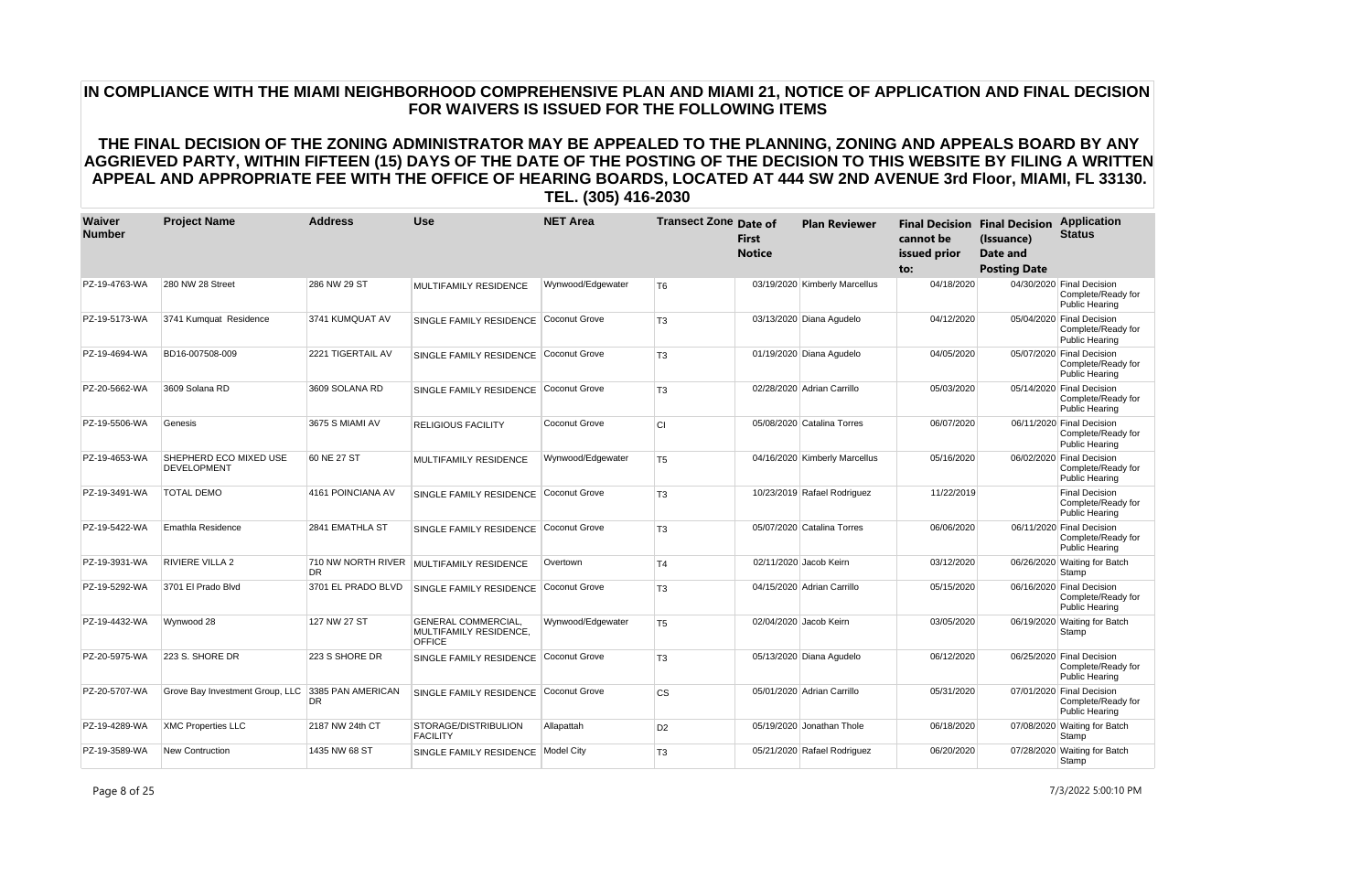| Waiver<br><b>Number</b> | <b>Project Name</b>                               | <b>Address</b>       | <b>Use</b>                                                            | <b>NET Area</b> | <b>Transect Zone Date of</b> | <b>First</b><br><b>Notice</b> | <b>Plan Reviewer</b>         | cannot be<br>issued prior<br>to: | <b>Final Decision Final Decision</b><br>(Issuance)<br>Date and<br><b>Posting Date</b> | <b>Application</b><br><b>Status</b>                                      |
|-------------------------|---------------------------------------------------|----------------------|-----------------------------------------------------------------------|-----------------|------------------------------|-------------------------------|------------------------------|----------------------------------|---------------------------------------------------------------------------------------|--------------------------------------------------------------------------|
| PZ-19-3195-WA           | 1446 New Multifamily Building (11<br>Units)       | 1446 SW 2 ST         | MULTIFAMILY RESIDENCE                                                 | LITTLE HAVANA   | T <sub>5</sub>               |                               | 05/22/2020 Jonathan Thole    | 06/21/2020                       |                                                                                       | 07/01/2020 Waiting for Batch<br>Stamp                                    |
| PZ-20-5794-WA           | Seminole Residence                                | 2891 Seminole Street | SINGLE FAMILY RESIDENCE Coconut Grove                                 |                 |                              |                               | 04/30/2020 Adrian Carrillo   | 05/30/2020                       |                                                                                       | 06/25/2020 Final Decision<br>Complete/Ready for<br><b>Public Hearing</b> |
| PZ-19-3556-WA           | 3675                                              | 3675 JUSTISON RD     | SINGLE FAMILY RESIDENCE                                               | Coconut Grove   | T <sub>3</sub>               |                               | 05/29/2020 Suhey Rojas       | 06/28/2020                       |                                                                                       | 07/09/2020 Final Decision<br>Complete/Ready for<br><b>Public Hearing</b> |
| PZ-19-5006-WA           | <b>SINGLE FAMILY RESIDENCE</b><br><b>ADDITION</b> | 2500 SWANSON AV      | SINGLE FAMILY RESIDENCE                                               | Coconut Grove   | T <sub>3</sub>               |                               | 06/10/2020 Catalina Torres   | 07/10/2020                       |                                                                                       | 07/22/2020 Final Decision<br>Complete/Ready for<br><b>Public Hearing</b> |
| PZ-20-6345-WA           | 3130 Plaza                                        | 3130 PLAZA ST        | <b>TWO FAMILY RESIDENCE</b>                                           | Coconut Grove   | T <sub>3</sub>               |                               | 06/23/2020 Diana Agudelo     | 07/23/2020                       |                                                                                       | 07/29/2020 Final Decision<br>Complete/Ready for<br><b>Public Hearing</b> |
| PZ-20-7026-WA           | <b>25 BAY HEIGHTS</b>                             | 25 BAY HEIGHTS DR    | SINGLE FAMILY RESIDENCE                                               | Coconut Grove   | T <sub>3</sub>               |                               | 06/17/2020 Diana Agudelo     | 07/17/2020                       |                                                                                       | 07/24/2020 Waiting for Batch<br>Stamp                                    |
| PZ-19-631-WA            | South Federal Highway Parcel                      | 2900 S Miami Avenue  | SINGLE FAMILY RESIDENCE, COCONUT GROVE<br><b>TWO FAMILY RESIDENCE</b> |                 | , T <sub>3</sub>             |                               | 12/02/2019 Jacob Keirn       | 01/01/2020                       |                                                                                       | 07/24/2020 Waiting for Batch<br>Stamp                                    |
| PZ-20-6227-WA           | WAIVER 85 NE 55 ST MIAMI                          | 85 NE 55 ST          | <b>MULTIFAMILY RESIDENCE</b>                                          | Little Haiti    | T <sub>4</sub>               |                               | 06/19/2020 Diana Agudelo     | 07/19/2020                       |                                                                                       | 09/25/2020 Final Decision<br>Complete/Ready for<br><b>Public Hearing</b> |
| PZ-20-6328-WA           | Serrano                                           | 1781 ESPANOLA DR     | SINGLE FAMILY RESIDENCE                                               | Coconut Grove   | T <sub>3</sub>               |                               | 06/17/2020 Georgina De Cubas | 07/17/2020                       |                                                                                       | 07/22/2020 Final Decision<br>Complete/Ready for<br><b>Public Hearing</b> |
| PZ-20-6088-WA           | <b>Philip Cassel</b>                              | 2526 LINCOLN AV      | SINGLE FAMILY RESIDENCE Coconut Grove                                 |                 | T <sub>3</sub>               |                               | 06/12/2020 Georgina De Cubas | 07/12/2020                       |                                                                                       | 07/28/2020 Final Decision<br>Complete/Ready for<br><b>Public Hearing</b> |
| PZ-20-6374-WA           | <b>DEMOLITION WASHIGTON AVE</b>                   |                      | 3893 WASHINGTON AV SINGLE FAMILY RESIDENCE                            | Coconut Grove   | T <sub>3</sub>               |                               | 06/05/2020 Adrian Carrillo   | 07/05/2020                       |                                                                                       | 09/09/2020 Final Decision<br>Complete/Ready for<br><b>Public Hearing</b> |
| PZ-19-5489-WA           | Suarez Residence                                  | 2810 SEMINOLE ST     | SINGLE FAMILY RESIDENCE                                               | Coconut Grove   | T <sub>3</sub>               |                               | 05/13/2020 Diana Agudelo     | 06/12/2020                       |                                                                                       | 09/15/2020 Final Decision<br>Complete/Ready for<br><b>Public Hearing</b> |
| PZ-19-2621-WA           | New Multifamily Building                          | 120 NW 6 AV          | MULTIFAMILY RESIDENCE                                                 | LITTLE HAVANA   | T <sub>6</sub>               |                               | 05/30/2020 Suhey Rojas       | 06/29/2020                       |                                                                                       | 09/11/2020 Final Decision<br>Complete/Ready for<br><b>Public Hearing</b> |
| PZ-19-4666-WA           | 5895 Building                                     | 5895 W FLAGLER ST    | <b>MULTIFAMILY RESIDENCE</b>                                          | Flagami         | T <sub>6</sub>               |                               | 02/24/2020 Yaremy Vega       | 03/25/2020                       |                                                                                       | 10/14/2020 Waiting for Batch<br>Stamp                                    |
| PZ-19-4554-WA           | <b>Ritter-Demolition</b>                          | 2508 SWANSON AV      | SINGLE FAMILY RESIDENCE                                               | Coconut Grove   | T <sub>3</sub>               |                               | 06/19/2020 Yaremy Vega       | 07/19/2020                       |                                                                                       | 09/11/2020 Final Decision<br>Complete/Ready for<br><b>Public Hearing</b> |

Page 9 of 25 7/3/2022 5:00:10 PM

# **IN COMPLIANCE WITH THE MIAMI NEIGHBORHOOD COMPREHENSIVE PLAN AND MIAMI 21, NOTICE OF APPLICATION AND FINAL DECISION FOR WAIVERS IS ISSUED FOR THE FOLLOWING ITEMS**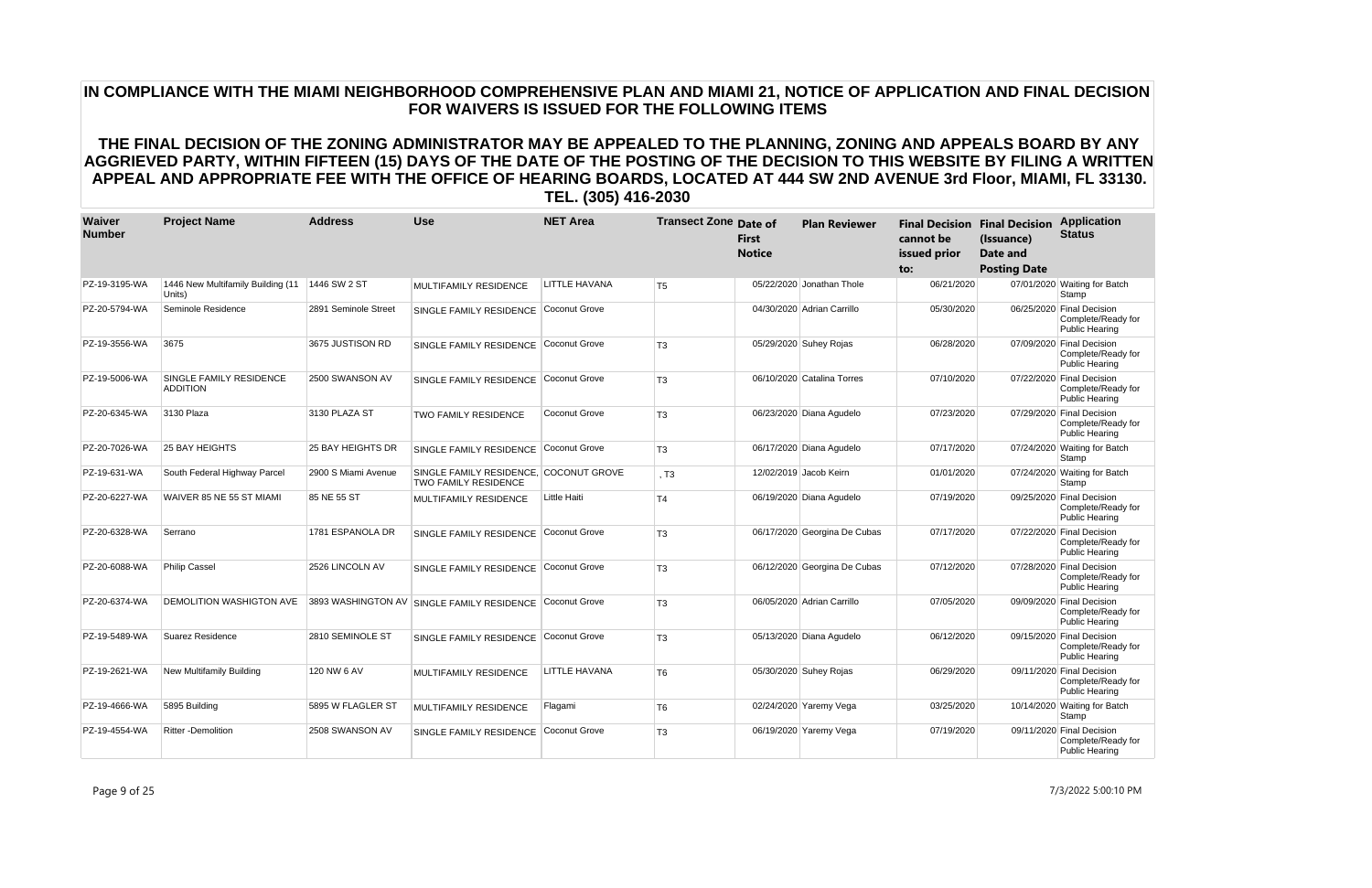| Waiver<br><b>Number</b> | <b>Project Name</b>                           | <b>Address</b>     | Use                                                                   | <b>NET Area</b>                                          | <b>Transect Zone Date of</b> | First<br><b>Notice</b> | <b>Plan Reviewer</b>          | <b>Final Decision Final Decision</b><br>cannot be<br>issued prior<br>to: | (Issuance)<br>Date and<br><b>Posting Date</b> | <b>Application</b><br><b>Status</b>                                      |
|-------------------------|-----------------------------------------------|--------------------|-----------------------------------------------------------------------|----------------------------------------------------------|------------------------------|------------------------|-------------------------------|--------------------------------------------------------------------------|-----------------------------------------------|--------------------------------------------------------------------------|
| PZ-20-6538-WA           | <b>Gross Residence - Demolition</b><br>Waiver | 268 E SHORE DR     | SINGLE FAMILY RESIDENCE                                               | Coconut Grove                                            | T <sub>3</sub>               |                        | 07/07/2020 Catalina Torres    | 08/06/2020                                                               |                                               | 09/08/2020 Waiting for Batch<br>Stamp                                    |
| PZ-19-5336-WA           | Casa 22                                       | 2780 SW 22 AV      | SINGLE FAMILY RESIDENCE                                               | Coconut Grove                                            | T <sub>3</sub>               |                        | 04/29/2020 Diana Agudelo      | 06/20/2020                                                               |                                               | 09/08/2020 Final Decision<br>Complete/Ready for<br><b>Public Hearing</b> |
| PZ-19-5047-WA           | <b>11 SW</b>                                  | 11 SW 59 AV        | <b>MULTIFAMILY RESIDENCE</b>                                          | Flagami                                                  | T <sub>6</sub>               |                        | 05/21/2020 Diana Agudelo      | 06/20/2020                                                               |                                               | 10/14/2020 Waiting for Batch<br>Stamp                                    |
| PZ-18-284-WT            | 17th Street Tower                             | 70 NE 17 Street    | <b>GENERAL COMMERCIAL,</b><br>MULTIFAMILY RESIDENCE,<br><b>OFFICE</b> | DOWNTOWN-BRICKELL<br>(TEMPORARY AT OMNI<br>CRA BUILDING) | T6                           |                        | 08/13/2019 Sergio Garrido     | 09/12/2019                                                               |                                               | 08/14/2020 Final Decision<br>Complete/Ready for<br><b>Public Hearing</b> |
| PZ-18-432-EX            | <b>CJCLDS Riverside Meetinghouse</b>          | 616 SW 12th Avenue | <b>RELIGIOUS FACILITY</b>                                             | LITTLE HAVANA                                            | , T5, T6                     |                        | Denise Toranzo                |                                                                          |                                               | <b>Final Decision</b><br>Complete/Ready for<br><b>Public Hearing</b>     |
| PZ-19-4963-WA           | Legacy at 19th Street                         | 1642 NW 19 ST      | MULTIFAMILY RESIDENCE                                                 | Allapattah                                               | T <sub>6</sub>               |                        | 07/09/2020 Kimberly Marcellus | 08/08/2020                                                               |                                               | 09/25/2020 Final Decision<br>Complete/Ready for<br><b>Public Hearing</b> |
| PZ-20-7524-WA           | Cohen Residence                               |                    | 3194 VIA ABITARE WAY SINGLE FAMILY RESIDENCE                          | Coconut Grove                                            | T <sub>3</sub>               |                        | 07/23/2020 Catalina Torres    | 08/22/2020                                                               |                                               | 09/25/2020 Final Decision<br>Complete/Ready for<br><b>Public Hearing</b> |
| PZ-20-7194-WA           | 1619 SW 17 TER                                | 1619 SW 17 TER     | SINGLE FAMILY RESIDENCE                                               | Little Havana                                            | T <sub>3</sub>               |                        | 08/19/2020 Diana Agudelo      | 09/18/2020                                                               |                                               | 11/03/2020 Final Decision<br>Complete/Ready for<br><b>Public Hearing</b> |
| PZ-20-6524-WA           | 3040 CALUSA RESIDENCE                         | 3040 CALUSA ST     | SINGLE FAMILY RESIDENCE                                               | Coconut Grove                                            | T <sub>3</sub>               |                        | 05/23/2020 Adrian Carrillo    | 08/22/2020                                                               |                                               | 09/09/2020 Final Decision<br>Complete/Ready for<br><b>Public Hearing</b> |
| PZ-20-6238-WA           | 2800 SHIPPING AVE                             | 2800 SHIPPING AV   | SINGLE FAMILY RESIDENCE                                               | Coconut Grove                                            | T <sub>3</sub>               |                        | 07/31/2020 Catalina Torres    | 08/30/2020                                                               |                                               | 09/25/2020 Final Decision<br>Complete/Ready for<br><b>Public Hearing</b> |
| PZ-19-5504-WA           | BD19023018001                                 | 4149 SW 42 AV      | SINGLE FAMILY RESIDENCE                                               | Coconut Grove                                            | T <sub>3</sub>               |                        | 08/03/2020 Yaremy Vega        | 09/02/2020                                                               |                                               | 09/15/2020 Final Decision<br>Complete/Ready for<br><b>Public Hearing</b> |
| PZ-20-5962-WA           | 2290 Tequesta                                 | 2290 TEQUESTA LN   | SINGLE FAMILY RESIDENCE                                               | Coconut Grove                                            | T <sub>3</sub>               |                        | 07/16/2020 Catalina Torres    | 09/06/2020                                                               |                                               | 09/25/2020 Final Decision<br>Complete/Ready for<br><b>Public Hearing</b> |
| PZ-19-4490-WA           | 6344 West Flagler                             | 6344 W FLAGLER ST  | <b>MULTIFAMILY RESIDENCE</b>                                          | Flagami                                                  | T <sub>5</sub>               |                        | 07/23/2020 Suhey Rojas        | 08/22/2020                                                               |                                               | 11/02/2020 Waiting for Batch<br>Stamp                                    |
| PZ-20-7467-WA           | <b>Alice Wainwright Park</b>                  | 2651 BRICKELL AV   | <b>RECEATIONAL FACILITY</b>                                           | Coconut Grove                                            | T <sub>1</sub>               |                        | 08/25/2020 Catalina Torres    | 09/24/2020                                                               |                                               | 09/30/2020 Final Decision<br>Complete/Ready for<br><b>Public Hearing</b> |
| PZ-20-7752-WA           | 146 NW 36 Ct                                  | 146 NW 36 CT       | <b>MULTIFAMILY RESIDENCE</b>                                          | Flagami                                                  | T <sub>4</sub>               |                        | 08/27/2020 Catalina Torres    | 09/26/2020                                                               |                                               | 11/03/2020 Waiting for Batch<br>Stamp                                    |

Page 10 of 25 7/3/2022 5:00:10 PM

# **IN COMPLIANCE WITH THE MIAMI NEIGHBORHOOD COMPREHENSIVE PLAN AND MIAMI 21, NOTICE OF APPLICATION AND FINAL DECISION FOR WAIVERS IS ISSUED FOR THE FOLLOWING ITEMS**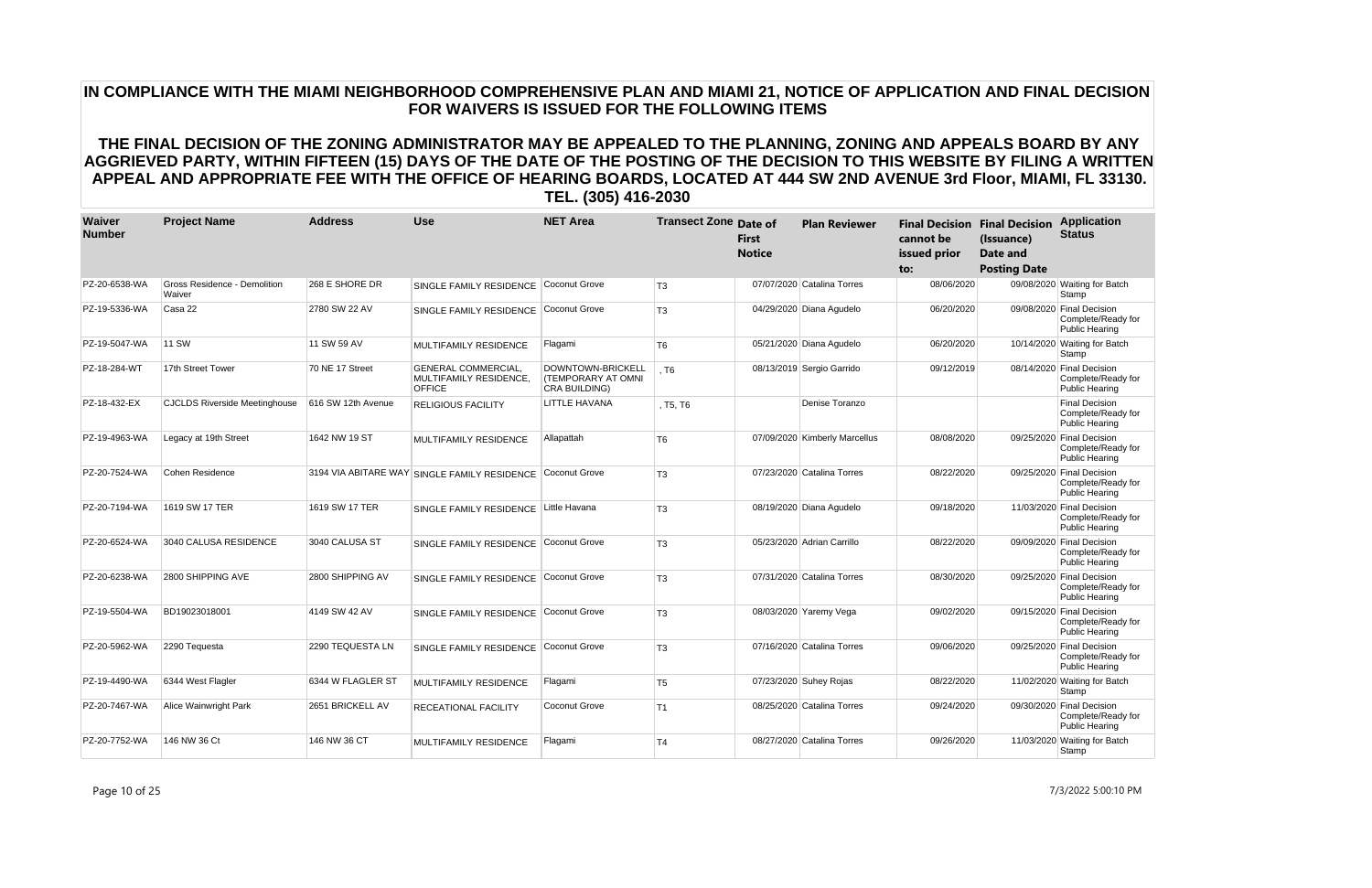| Waiver<br><b>Number</b> | <b>Project Name</b>                             | <b>Address</b>     | <b>Use</b>                                                 | <b>NET Area</b>              | <b>Transect Zone Date of</b> | <b>First</b><br><b>Notice</b> | <b>Plan Reviewer</b>          | cannot be<br>issued prior<br>to: | <b>Final Decision Final Decision</b><br>(Issuance)<br>Date and<br><b>Posting Date</b> | <b>Application</b><br><b>Status</b>                                      |
|-------------------------|-------------------------------------------------|--------------------|------------------------------------------------------------|------------------------------|------------------------------|-------------------------------|-------------------------------|----------------------------------|---------------------------------------------------------------------------------------|--------------------------------------------------------------------------|
| PZ-20-5683-WA           | Twin Homes at 1010 SW 22nd ST                   | 1010 SW 22nd ST    | <b>TWO FAMILY RESIDENCE</b>                                | Little Havana                |                              |                               | 08/13/2020 Jonathan Thole     | 09/12/2020                       |                                                                                       | 11/30/2020 Final Decision<br>Complete/Ready for<br><b>Public Hearing</b> |
| PZ-20-7390-WA           | <b>80 BAY HEIGHTS DR</b>                        | 80 BAY HEIGHTS DR  | SINGLE FAMILY RESIDENCE                                    | Coconut Grove                | T <sub>3</sub>               |                               | 08/19/2020 Adrian Carrillo    | 09/18/2020                       |                                                                                       | 09/30/2020 Final Decision<br>Complete/Ready for<br><b>Public Hearing</b> |
| PZ-19-5507-WA           | <b>Flagler Oasis</b>                            | 1110 NW 1 ST       | <b>GENERAL COMMERCIAL.</b><br><b>MULTIFAMILY RESIDENCE</b> | <b>Marlins Park</b>          | T <sub>6</sub>               |                               | 06/23/2020 Yaremy Vega        | 07/23/2020                       |                                                                                       | 10/21/2020 Final Decision<br>Complete/Ready for<br><b>Public Hearing</b> |
| PZ-20-6913-WA           | Solar Luxe in the grove                         | 3119 PLAZA ST      | SINGLE FAMILY RESIDENCE                                    | Coconut Grove                | T <sub>3</sub>               |                               | 08/31/2020 Catalina Torres    | 09/30/2020                       |                                                                                       | 11/02/2020 Waiting for Batch<br>Stamp                                    |
| PZ-20-7110-WA           | Devco Everglades General<br>Commercial          | 7021 SW 8 ST       | <b>GENERAL COMMERCIAL</b>                                  | Flagami                      | D <sub>1</sub>               |                               | 08/28/2020 Jonathan Thole     | 09/27/2020                       |                                                                                       | 10/22/2020 Waiting for Batch<br>Stamp                                    |
| PZ-20-8342-WA           | 2536 SWANSON AVENUE                             | 2536 SWANSON AV    | SINGLE FAMILY RESIDENCE                                    | Coconut Grove                | T <sub>3</sub>               |                               | 09/28/2020 Kimberly Marcellus | 10/28/2020                       |                                                                                       | 11/02/2020 Final Decision<br>Complete/Ready for<br><b>Public Hearing</b> |
| PZ-18-581-WA            | Landswap PRCC & MDC<br>offices                  | 2900 NW 5 Avenue   | <b>GENERAL COMMERCIAL</b>                                  | WYNWOOD-<br><b>EDGEWATER</b> |                              |                               | 08/28/2020 Yaremy Vega        | 10/22/2020                       |                                                                                       | 10/29/2020 Final Decision<br>Complete/Ready for<br><b>Public Hearing</b> |
| PZ-20-6548-WA           | 3630 PALMETTO AV - WAIVER                       | 3630 PALMETTO AV   | SINGLE FAMILY RESIDENCE                                    | Coconut Grove                | T <sub>3</sub>               |                               | 09/20/2020 Georgina De Cubas  | 10/20/2020                       |                                                                                       | 11/03/2020 Final Decision<br>Complete/Ready for<br><b>Public Hearing</b> |
| PZ-20-6302-WA           | 3561 Charles Ave Fence Waiver                   | 3561 CHARLES AV    | SINGLE FAMILY RESIDENCE                                    | Coconut Grove                | T <sub>3</sub>               |                               | 08/27/2020 Georgina De Cubas  | 10/26/2020                       |                                                                                       | 11/30/2020 Final Decision<br>Complete/Ready for<br><b>Public Hearing</b> |
| PZ-20-6718-WA           | Pool Permit                                     | 1200 NE 81 TER     | SINGLE FAMILY RESIDENCE Upper Eastside                     |                              | T <sub>3</sub>               |                               | 09/18/2020 Yaremy Vega        | 10/18/2020                       |                                                                                       | 11/16/2020 Waiting for Batch<br>Stamp                                    |
| PZ-20-8063-WA           | Noble Residence 3                               | 3987 EL PRADO BLVD | SINGLE FAMILY RESIDENCE                                    | Coconut Grove                | T <sub>3</sub>               |                               | 10/01/2020 Georgina De Cubas  | 10/31/2020                       |                                                                                       | 11/03/2020 Final Decision<br>Complete/Ready for<br><b>Public Hearing</b> |
| PZ-19-896-WA            | 3075 mary street                                | 3075 mary st       | <b>TWO FAMILY RESIDENCE</b>                                | <b>COCONUT GROVE</b>         | T <sub>3</sub>               |                               | 08/05/2020 Suhey Rojas        | 10/28/2020                       |                                                                                       | 11/03/2020 Waiting for Batch<br>Stamp                                    |
| PZ-20-6764-WA           | Bel Invest Parcel A                             | 161 NW 28 ST       | <b>GENERAL COMMERCIAL,</b><br>MULTIFAMILY RESIDENCE        | Wynwood/Edgewater            | T <sub>5</sub>               |                               | 02/26/2020 Jacob Keirn        | 03/27/2020                       |                                                                                       | 11/10/2020 Waiting for Batch<br>Stamp                                    |
| PZ-19-3040-WA           | DUPLEX 3345                                     | 3345 SW 22 TER     | MULTIFAMILY RESIDENCE                                      | CORAL WAY                    | T <sub>4</sub>               |                               | 09/28/2020 Yaremy Vega        | 11/09/2020                       |                                                                                       | 12/08/2020 Final Decision<br>Complete/Ready for<br><b>Public Hearing</b> |
| PZ-19-4398-WA           | 3140 carter st demolition                       | 3140 CARTER ST     | SINGLE FAMILY RESIDENCE                                    | Coconut Grove                | T <sub>3</sub>               |                               | 10/05/2020 Kimberly Marcellus | 11/04/2020                       |                                                                                       | 12/07/2020 Waiting for Batch<br>Stamp                                    |
| PZ-20-7102-WA           | New swiming pool and spa for<br><b>CNCP LLC</b> | 1721 S BAYSHORE LN | SINGLE FAMILY RESIDENCE                                    | <b>Coconut Grove</b>         | T <sub>3</sub>               |                               | 09/02/2020 Catalina Torres    | 10/30/2020                       |                                                                                       | 11/10/2020 Waiting for Batch<br>Stamp                                    |

Page 11 of 25 7/3/2022 5:00:10 PM

# **IN COMPLIANCE WITH THE MIAMI NEIGHBORHOOD COMPREHENSIVE PLAN AND MIAMI 21, NOTICE OF APPLICATION AND FINAL DECISION FOR WAIVERS IS ISSUED FOR THE FOLLOWING ITEMS**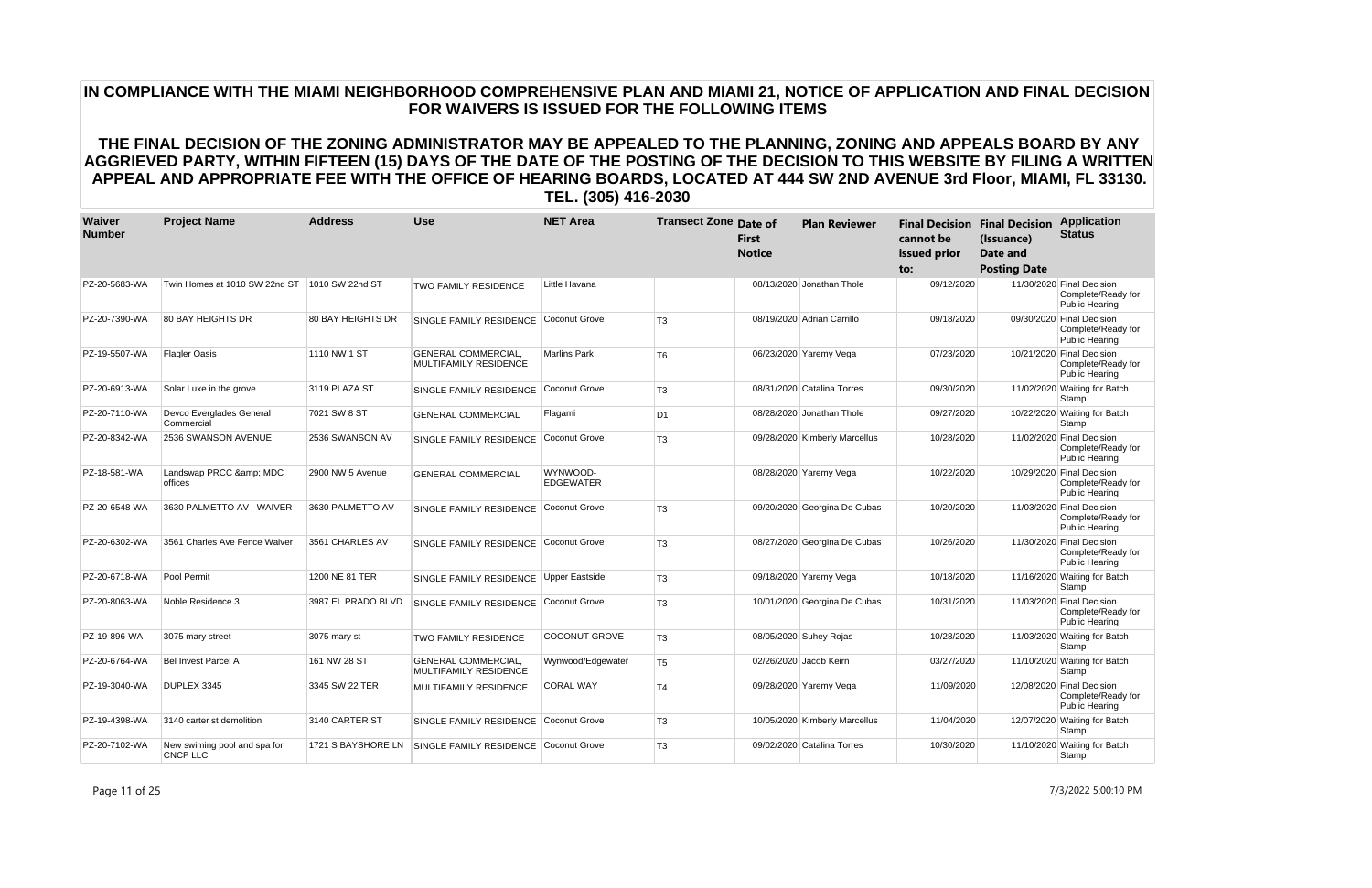| Waiver<br><b>Number</b> | <b>Project Name</b>                          | <b>Address</b>            | <b>Use</b>                   | <b>NET Area</b>      | <b>Transect Zone Date of</b> | <b>First</b><br><b>Notice</b> | <b>Plan Reviewer</b>          | cannot be<br>issued prior<br>to: | <b>Final Decision Final Decision</b><br>(Issuance)<br><b>Date and</b><br><b>Posting Date</b> | <b>Application</b><br><b>Status</b>                                      |
|-------------------------|----------------------------------------------|---------------------------|------------------------------|----------------------|------------------------------|-------------------------------|-------------------------------|----------------------------------|----------------------------------------------------------------------------------------------|--------------------------------------------------------------------------|
| PZ-20-7193-WA           | 3200 Kirk St                                 | 3200 Kirk St              | SINGLE FAMILY RESIDENCE      | Coconut Grove        | T <sub>3</sub>               |                               | 08/31/2020 Paul Brown         | 09/30/2020                       |                                                                                              | 11/29/2020 Approved for<br><b>Administrative Permit</b>                  |
| PZ-20-7430-WA           | 3028 Shipping Ave - TH                       | 3028 Shipping Avenue      | SINGLE FAMILY RESIDENCE      | Coconut Grove        |                              |                               | 08/05/2020 Paul Brown         | 09/04/2020                       |                                                                                              | Pending ZA/PD<br>Approval                                                |
| PZ-20-5569-WA           | 2400 & 2500 N Miami Ave                      | 2400 N MIAMI AV           | MULTIFAMILY RESIDENCE        | Wynwood/Edgewater    | T <sub>6</sub>               |                               | 09/29/2020 Kimberly Marcellus | 10/29/2020                       |                                                                                              | 12/01/2020 Waiting for Batch<br>Stamp                                    |
| PZ-20-6534-WA           | Dous                                         | 335 NW 28 ST              | <b>HOTEL</b>                 | Wynwood/Edgewater    | T <sub>5</sub>               |                               | 10/02/2020 Jonathan Thole     | 11/01/2020                       |                                                                                              | 11/16/2020 Waiting for Batch<br>Stamp                                    |
| PZ-20-6860-WA           | 1620 Residential                             | 1620 NW 18 ST             | <b>MULTIFAMILY RESIDENCE</b> | Allapattah           | T <sub>6</sub>               |                               | 10/16/2020 Yaremy Vega        | 11/15/2020                       |                                                                                              | 12/03/2020 Waiting for Batch<br>Stamp                                    |
| PZ-20-6421-WA           | <b>NEW SINGLE FAMILY</b><br><b>RESIDENCE</b> | 3823 THOMAS AV            | SINGLE FAMILY RESIDENCE      | Coconut Grove        | T <sub>3</sub>               |                               | 10/19/2020 Catalina Torres    | 12/06/2020                       |                                                                                              | 12/10/2020 Waiting for Batch<br>Stamp                                    |
| PZ-20-5722-WA           | Villas Of Shenandoah                         | 717 SW 11 AV              | MULTIFAMILY RESIDENCE        | Little Havana        | T <sub>5</sub>               |                               | 09/21/2020 Catalina Torres    | 10/21/2020                       |                                                                                              | 12/11/2020 Waiting for Batch<br>Stamp                                    |
| PZ-19-5419-WA           | New Apartment Building                       | 1853 SW 7 ST              | <b>MULTIFAMILY RESIDENCE</b> | Little Havana        | T <sub>4</sub>               |                               | 06/15/2020 Catalina Torres    | 07/15/2020                       |                                                                                              | 12/14/2020 Final Decision<br>Complete/Ready for<br>Public Hearing        |
| PZ-20-7874-WA           | 3591 STEWART AVE                             | 3591 STEWART AV           | SINGLE FAMILY RESIDENCE      | Coconut Grove        | T <sub>3</sub>               |                               | 11/12/2020 Georgina De Cubas  | 12/12/2020                       |                                                                                              | 12/21/2020 Final Decision<br>Complete/Ready for<br><b>Public Hearing</b> |
| PZ-20-7047-WA           | demo 2345 waiver                             | 2345 TEQUESTA LN          | SINGLE FAMILY RESIDENCE      | Coconut Grove        | T <sub>3</sub>               |                               | 09/14/2020 Diana Agudelo      | 10/14/2020                       |                                                                                              | 12/14/2020 Waiting for Batch<br>Stamp                                    |
| PZ-20-7244-WA           | Michael & amp; Christine Forrest             | 4140 HARDIE AV            | SINGLE FAMILY RESIDENCE      | Coconut Grove        | T <sub>3</sub>               |                               | 11/14/2020 Diana Agudelo      | 12/14/2020                       |                                                                                              | 12/16/2020 Waiting for Batch<br>Stamp                                    |
| PZ-20-6321-WA           | caroline Peyre residence                     | 3809 IRVINGTON AV         | SINGLE FAMILY RESIDENCE      | Coconut Grove        | T <sub>3</sub>               |                               | 10/09/2020 Yaremy Vega        | 11/08/2020                       |                                                                                              | 12/16/2020 Final Decision<br>Complete/Ready for<br>Public Hearing        |
| PZ-20-6322-WA           | <b>NEW SINGLE FAMILY</b><br><b>RESIDENCE</b> | 3787 THOMAS AV            | SINGLE FAMILY RESIDENCE      | Coconut Grove        | T <sub>3</sub>               |                               | 10/07/2020 Suhey Rojas        | 12/06/2020                       |                                                                                              | 12/18/2020 Waiting for Batch<br>Stamp                                    |
| PZ-20-6220-WA           | 3090 Hibiscus Street                         | 3090 HIBISCUS ST          | <b>TWO FAMILY RESIDENCE</b>  | <b>Coconut Grove</b> | T <sub>3</sub>               |                               | 10/02/2020 Catalina Torres    | 11/01/2020                       | 01/15/2021                                                                                   | <b>Final Decision</b><br>Complete/Ready for<br>Public Hearing            |
| PZ-20-6631-WA           | Maslowski / Navas Residence                  | 3817 SW 42 AV             | SINGLE FAMILY RESIDENCE      | Coconut Grove        | T <sub>3</sub>               |                               | 11/11/2020 Georgina De Cubas  | 01/02/2021                       |                                                                                              | 01/29/2021 Waiting for Batch<br>Stamp                                    |
| PZ-20-7759-WA           | MAYFAIR HOTEL AND SPA                        | 3000 FLORIDA AVENUE HOTEL |                              | <b>Coconut Grove</b> |                              |                               | 10/08/2020 Paul Brown         | 11/07/2020                       |                                                                                              | 12/21/2020 Final Decision<br>Complete/Ready for<br><b>Public Hearing</b> |
| PZ-20-6331-WA           | Paseo Urbano 16                              | 3702 NW 23 AV             | <b>MULTIFAMILY RESIDENCE</b> | Allapattah           | T <sub>5</sub>               |                               | 11/16/2020 Suhey Rojas        | 12/16/2020                       | 01/06/2021                                                                                   | <b>Final Decision</b><br>Complete/Ready for<br>Public Hearing            |

Page 12 of 25 7/3/2022 5:00:10 PM

# **IN COMPLIANCE WITH THE MIAMI NEIGHBORHOOD COMPREHENSIVE PLAN AND MIAMI 21, NOTICE OF APPLICATION AND FINAL DECISION FOR WAIVERS IS ISSUED FOR THE FOLLOWING ITEMS**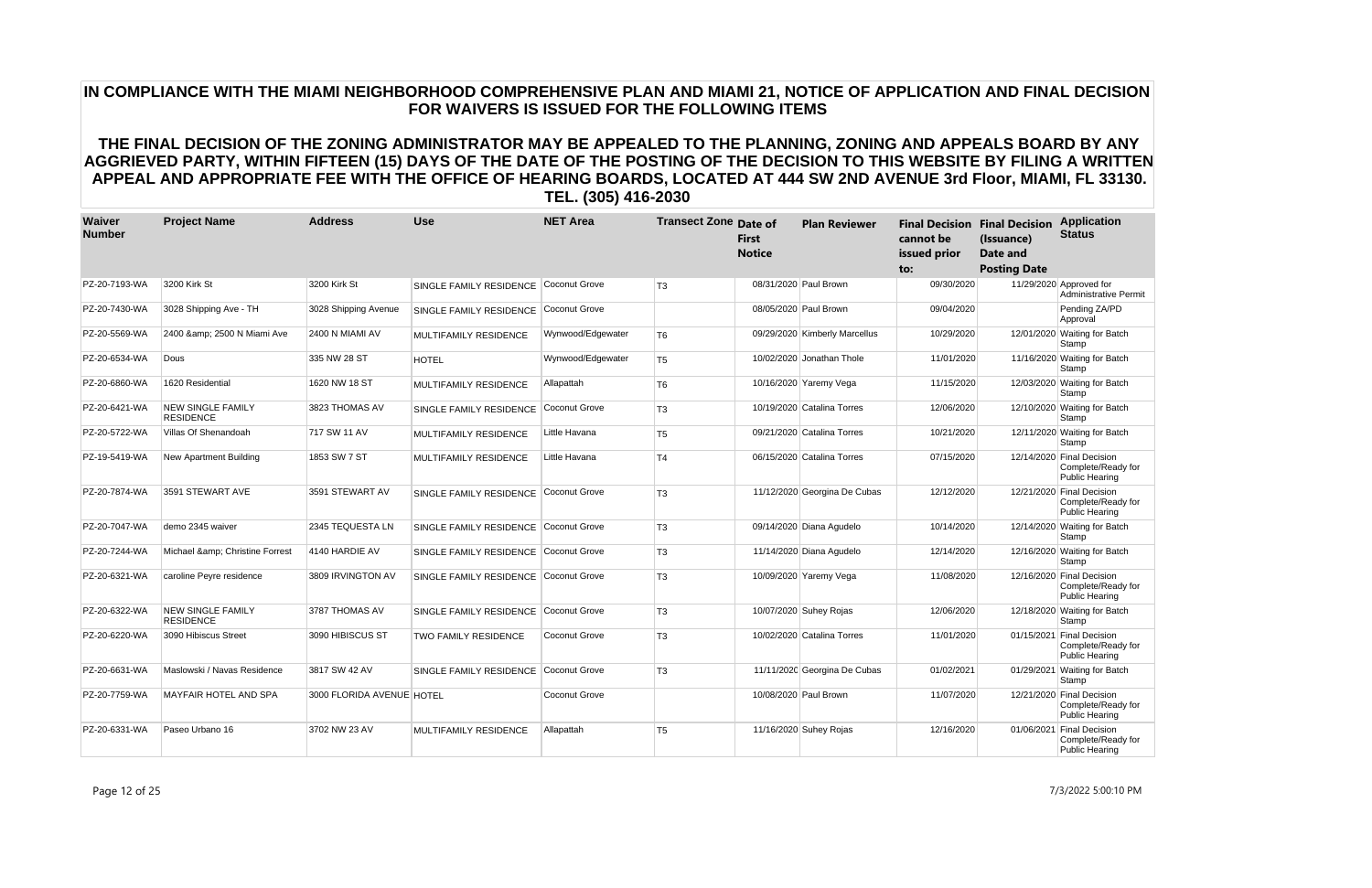| Waiver<br><b>Number</b> | <b>Project Name</b>                           | <b>Address</b>     | <b>Use</b>                                                            | <b>NET Area</b>                                          | <b>Transect Zone Date of</b> | <b>First</b><br><b>Notice</b> | <b>Plan Reviewer</b>         | cannot be<br>issued prior<br>to: | <b>Final Decision Final Decision</b><br>(Issuance)<br>Date and<br><b>Posting Date</b> | <b>Application</b><br><b>Status</b>                                      |
|-------------------------|-----------------------------------------------|--------------------|-----------------------------------------------------------------------|----------------------------------------------------------|------------------------------|-------------------------------|------------------------------|----------------------------------|---------------------------------------------------------------------------------------|--------------------------------------------------------------------------|
| PZ-20-8814-WA           | 3975 LITTLE AVE LLC                           | 3975 LITTLE AVENUE | SINGLE FAMILY RESIDENCE                                               | <b>Coconut Grove</b>                                     | T <sub>3</sub>               |                               | 12/17/2020 Suhey Rojas       | 01/22/2021                       |                                                                                       | 02/09/2021 Final Decision<br>Complete/Ready for<br><b>Public Hearing</b> |
| PZ-20-8068-WA           | 1921 S Bavshore DEMO                          |                    | 1921 S BAYSHORE DR   MIDDLE/HIGH SCHOOL                               | Coconut Grove                                            | T <sub>3</sub>               |                               | 10/15/2020 Paul Brown        | 11/14/2020                       |                                                                                       | 01/11/2021 Final Decision<br>Complete/Ready for<br><b>Public Hearing</b> |
| PZ-19-4252-WA           | <b>Riverside Development</b>                  | 230 SW 3 ST        | <b>GENERAL COMMERCIAL.</b><br>MULTIFAMILY RESIDENCE,<br><b>OFFICE</b> | Downtown-Brickell<br>(Temporary at OMNI CRA<br>Building) | T <sub>6</sub>               |                               | 07/20/2020 Jacob Keirn       | 08/19/2020                       |                                                                                       | 02/05/2021 Final Decision<br>Complete/Ready for<br>Public Hearing        |
| PZ-20-9598-WA           | Setback Waiver                                | 515 NW 57 CT       | SINGLE FAMILY RESIDENCE                                               | Flagami                                                  | T <sub>3</sub>               |                               | 12/11/2020 Diana Agudelo     | 01/10/2021                       |                                                                                       | 01/26/2021 Waiting for Batch<br>Stamp                                    |
| PZ-20-7618-WA           | New swimming pool                             | 223 S SHORE DR     | SINGLE FAMILY RESIDENCE                                               | Coconut Grove                                            | T <sub>3</sub>               |                               | 12/09/2020 Suhey Rojas       | 01/17/2021                       |                                                                                       | 02/10/2021 Final Decision<br>Complete/Ready for<br>Public Hearing        |
| PZ-19-5528-WA           | Parking Lot                                   | 237 NE 24th Street | <b>PUBLIC PARKING</b>                                                 | Wynwood/Edgewater                                        |                              |                               | 10/23/2020 Adrian Carrillo   | 12/01/2020                       |                                                                                       | 03/19/2021 Approved for<br><b>Administrative Permit</b>                  |
| PZ-20-6963-WA           | Carl Edlund                                   | 2300 TEQUESTA LN   | SINGLE FAMILY RESIDENCE                                               | Coconut Grove                                            | T <sub>3</sub>               |                               | 12/09/2020 Georgina De Cubas | 01/08/2021                       |                                                                                       | 03/17/2021 Waiting for Batch<br>Stamp                                    |
| PZ-20-8084-WA           | Taha Residence                                | 3650 Battersea Rd  | SINGLE FAMILY RESIDENCE                                               | Coconut Grove                                            | T <sub>3</sub>               |                               | 10/26/2020 Diana Agudelo     | 11/25/2020                       |                                                                                       | 03/02/2021 Waiting for Batch<br>Stamp                                    |
| PZ-20-8655-WA           | Demolition Waiver for new balcony<br>and pool | 4129 HARDIE AV     | SINGLE FAMILY RESIDENCE                                               | Coconut Grove                                            | T <sub>3</sub>               |                               | 12/05/2020 Jonathan Thole    | 01/04/2021                       |                                                                                       | 03/05/2021 Waiting for Batch<br>Stamp                                    |
| PZ-20-7298-WA           | <b>MARK ALHADEFF TRS</b>                      | 1880 NW 23 ST      | AUTO-RELATED INDUSTRIAL Allapattah<br>ESTAB.                          |                                                          | D <sub>1</sub>               |                               | 01/11/2021 Diana Agudelo     | 02/10/2021                       |                                                                                       | 04/01/2021 Waiting for Batch<br>Stamp                                    |
| PZ-20-8723-WA           | 3570 Battersea Road                           | 3570 BATTERSEA RD  | SINGLE FAMILY RESIDENCE                                               | Coconut Grove                                            | T <sub>3</sub>               |                               | 12/15/2020 Diana Agudelo     | 01/14/2021                       |                                                                                       | 03/04/2021 Waiting for Batch<br>Stamp                                    |
| PZ-20-5646-WA           | Wynwood 29 East-Quarters                      | 51 NW 28 ST        | <b>GENERAL COMMERCIAL,</b><br><b>MULTIFAMILY RESIDENCE</b>            | Wynwood/Edgewater                                        | T <sub>5</sub>               |                               | 06/16/2020 Jonathan Thole    | 07/16/2020                       | 03/05/2021                                                                            | <b>Waiting for Batch</b><br>Stamp                                        |
| PZ-19-5269-WA           | 2900 Biscayne                                 | 2900 BISCAYNE BLVD | <b>GENERAL COMMERCIAL.</b><br><b>MULTIFAMILY RESIDENCE</b>            | Wynwood/Edgewater                                        | T6                           |                               | 11/20/2020 Jacob Keirn       | 12/20/2020                       |                                                                                       | 03/17/2021 Waiting for Batch<br>Stamp                                    |
| PZ-20-6189-WA           | Driveway repair and remodel                   | 1745 SW 11 TER     | SINGLE FAMILY RESIDENCE                                               | Coral Way                                                | T <sub>3</sub>               |                               | 12/22/2020 Jonathan Thole    | 01/21/2021                       |                                                                                       | 03/19/2021 Waiting for Batch<br>Stamp                                    |
| PZ-20-5736-WA           | 1825-1837 NE 4 Avenue                         | 1825 NE 4 AV       | <b>GENERAL COMMERCIAL,</b><br><b>MULTIFAMILY RESIDENCE</b>            | Wynwood/Edgewater                                        | T <sub>6</sub>               |                               | 09/03/2020 Jonathan Thole    | 10/03/2020                       | 03/05/2021                                                                            | <b>Waiting for Batch</b><br>Stamp                                        |
| PZ-20-6986-WA           | 1225 Sw 10 St                                 | 1225 SW 10 ST      | SINGLE FAMILY RESIDENCE                                               | Little Havana                                            | T <sub>3</sub>               |                               | 01/12/2021 Catalina Torres   | 02/11/2021                       |                                                                                       | 03/19/2021 Waiting for Batch<br>Stamp                                    |
| PZ-20-7547-WA           | DEMO WAIVER DEMO WAIVER                       | 26 BAY HEIGHTS DR  | SINGLE FAMILY RESIDENCE                                               | Coconut Grove                                            | T <sub>3</sub>               |                               | 01/21/2021 Yaremy Vega       | 02/20/2021                       |                                                                                       | 04/13/2021 Waiting for Batch<br>Stamp                                    |
| PZ-20-9058-WA           | 3130 Emathla St.                              | 3130 EMATHLA ST    | SINGLE FAMILY RESIDENCE                                               | Coconut Grove                                            | T <sub>3</sub>               |                               | 02/16/2021 Yaremy Vega       | 04/10/2021                       |                                                                                       | 05/10/2021 Waiting for Batch<br>Stamp                                    |

Page 13 of 25 7/3/2022 5:00:10 PM

# **IN COMPLIANCE WITH THE MIAMI NEIGHBORHOOD COMPREHENSIVE PLAN AND MIAMI 21, NOTICE OF APPLICATION AND FINAL DECISION FOR WAIVERS IS ISSUED FOR THE FOLLOWING ITEMS**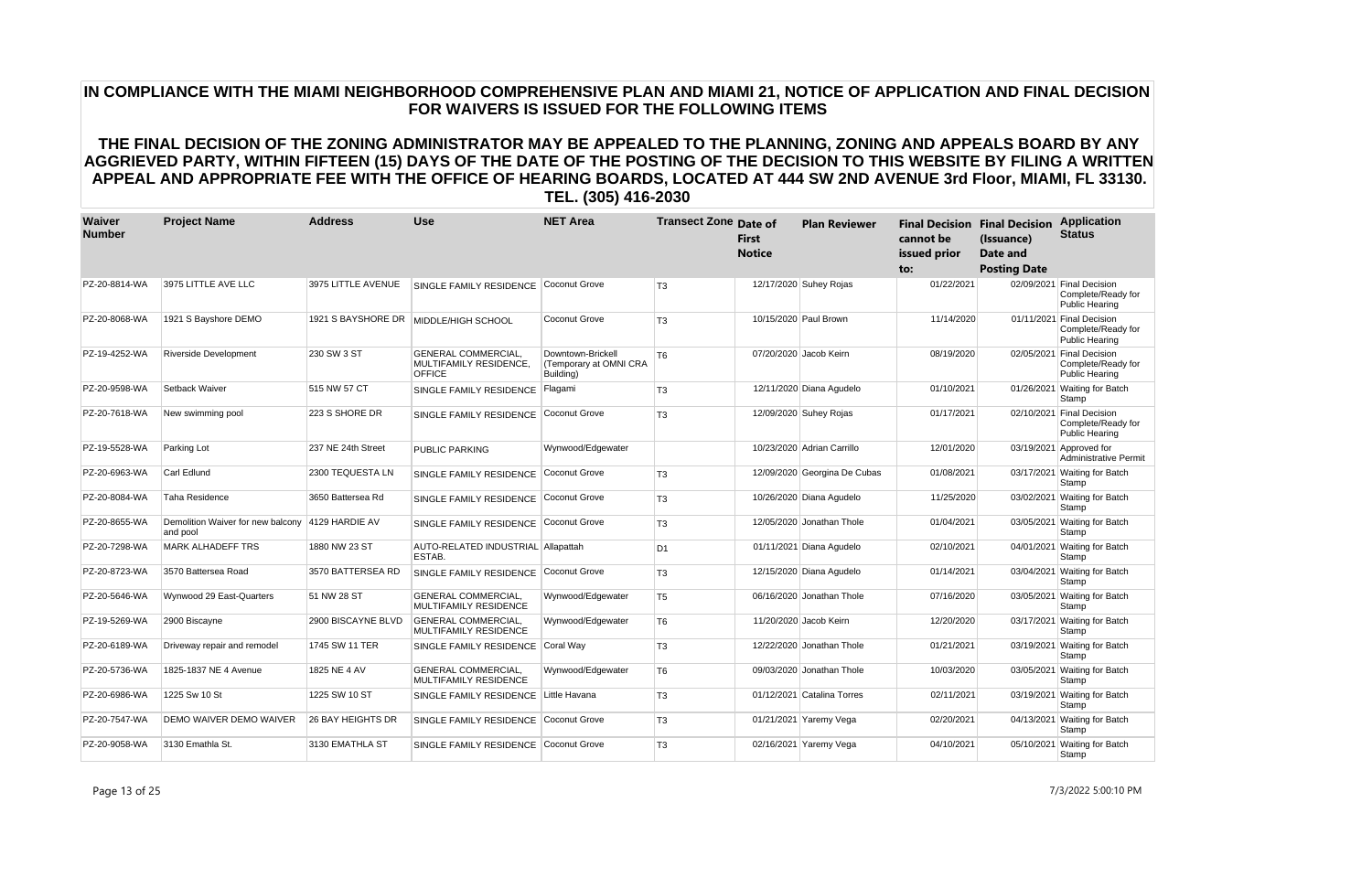| Waiver<br><b>Number</b> | <b>Project Name</b>                      | <b>Address</b>     | <b>Use</b>                                          | <b>NET Area</b>                                          | <b>Transect Zone Date of</b> | <b>First</b><br><b>Notice</b> | <b>Plan Reviewer</b>          | cannot be<br>issued prior<br>to: | <b>Final Decision Final Decision</b><br>(Issuance)<br>Date and<br><b>Posting Date</b> | <b>Application</b><br><b>Status</b>                                  |
|-------------------------|------------------------------------------|--------------------|-----------------------------------------------------|----------------------------------------------------------|------------------------------|-------------------------------|-------------------------------|----------------------------------|---------------------------------------------------------------------------------------|----------------------------------------------------------------------|
| PZ-20-9032-WA           | 2440 Secoffee Ter.                       | 2440 SECOFFEE TER  | SINGLE FAMILY RESIDENCE Coconut Grove               |                                                          | T <sub>3</sub>               |                               | 01/22/2021 Kimberly Marcellus | 02/21/2021                       |                                                                                       | Final Decision<br>Complete/Ready for<br>Public Hearing               |
| PZ-20-7974-WA           | 167 NE 39 Street                         | 167 NE 39 ST       | <b>GENERAL COMMERCIAL</b>                           | Wynwood/Edgewater                                        | T <sub>6</sub>               |                               | 02/12/2021 Yaremy Vega        | 03/14/2021                       |                                                                                       | 03/17/2021 Waiting for Batch<br>Stamp                                |
| PZ-20-5837-WA           | Infill                                   | 7724 NW 3 AV       | SINGLE FAMILY RESIDENCE                             | Little Haiti                                             | T <sub>3</sub>               |                               | 02/09/2021 Paul Brown         | 03/11/2021                       |                                                                                       | 03/18/2021 Approved for<br><b>Administrative Permit</b>              |
| PZ-19-4948-WA           | owens project                            | 1861 TIGERTAIL AV  | SINGLE FAMILY RESIDENCE Coconut Grove               |                                                          | T <sub>3</sub>               |                               | 11/18/2020 Georgina De Cubas  | 03/18/2021                       |                                                                                       | 05/28/2021 Waiting for Batch<br>Stamp                                |
| PZ-19-5483-WA           | <b>The District</b>                      | 225 N MIAMI AV     | HOTEL, MULTIFAMILY<br><b>RESIDENCE</b>              | Downtown-Brickell<br>(Temporary at OMNI CRA<br>Building) | T <sub>6</sub>               |                               | 11/09/2020 Yaremy Vega        | 12/09/2020                       |                                                                                       | 04/09/2021 Waiting for Batch<br>Stamp                                |
| PZ-20-8102-WA           | 3260 MATILDA STREET<br><b>DEMOLITION</b> | 3260 MATILDA ST    | SINGLE FAMILY RESIDENCE                             | Coconut Grove                                            | T <sub>3</sub>               |                               | 03/09/2021 Yaremy Vega        | 04/09/2021                       |                                                                                       | <b>Final Decision</b><br>Complete/Ready for<br>Public Hearing        |
| PZ-20-8866-WA           | old driveway removal                     | 1775 NO-CA-TEE DR  | SINGLE FAMILY RESIDENCE                             | Coconut Grove                                            | T <sub>3</sub>               |                               | 01/27/2021 Adrian Carrillo    | 02/26/2021                       |                                                                                       | 03/23/2021 Approved for<br><b>Administrative Permit</b>              |
| PZ-20-9123-WA           | 3601 Oak Ave, Demo Waiver                | 3601 Oak Avenue    | SINGLE FAMILY RESIDENCE                             | Coconut Grove                                            |                              |                               | 02/23/2021 Jonathan Thole     | 03/25/2021                       |                                                                                       | 04/14/2021 Final Decision<br>Complete/Ready for<br>Public Hearing    |
| PZ-20-8559-WA           | 3301 MCDONALD STREET LLC                 | 3301 MCDONALD ST   | SINGLE FAMILY RESIDENCE Coconut Grove               |                                                          | T <sub>3</sub>               |                               | 02/04/2021 Georgina De Cubas  | 03/11/2021                       |                                                                                       | 04/15/2021 Final Decision<br>Complete/Ready for<br>Public Hearing    |
| PZ-20-6241-WA           | 217 NW 19th                              | 217 NW 19th AV     | SINGLE FAMILY RESIDENCE                             | Marlins Park                                             |                              |                               | 03/16/2021 Yaremy Vega        | 04/15/2021                       |                                                                                       | 04/16/2021 Final Decision<br>Complete/Ready for<br>Public Hearing    |
| PZ-20-8533-WA           | Fellig House                             | 4005 EL PRADO BLVD | SINGLE FAMILY RESIDENCE                             | Coconut Grove                                            | T <sub>3</sub>               |                               | 01/26/2021 Georgina De Cubas  | 04/24/2021                       |                                                                                       | <b>Final Decision</b><br>Complete/Ready for<br><b>Public Hearing</b> |
| PZ-19-3857-WA           | 2928 SW 21 ST                            | 2928 SW 21 ST      | SINGLE FAMILY RESIDENCE Coral Way                   |                                                          | T <sub>3</sub>               |                               | 02/05/2020 Kimberly Marcellus | 03/06/2020                       |                                                                                       | <b>Final Decision</b><br>Complete/Ready for<br><b>Public Hearing</b> |
| PZ-20-6275-WA           | 1798                                     | 1798 ESPANOLA DR   | SINGLE FAMILY RESIDENCE                             | Coconut Grove                                            | T <sub>3</sub>               |                               | 01/27/2021 Adrian Carrillo    | 04/08/2021                       |                                                                                       | 04/28/2021 Final Decision<br>Complete/Ready for<br>Public Hearing    |
| PZ-20-5640-WT           | 2804-2838 NW 1 Ave                       | 2804 NW 1 AV       | <b>GENERAL COMMERCIAL,</b><br>MULTIFAMILY RESIDENCE | Wynwood/Edgewater                                        | T5, T6                       |                               | 09/02/2020 Hellena Lahens     | 10/02/2020                       |                                                                                       | 05/05/2021 Final Decision<br>Complete/Ready for<br>Public Hearing    |
| PZ-20-9462-WA           | Multi Family                             | 929 SW 29 CT       | <b>TWO FAMILY RESIDENCE</b>                         | Coral Way                                                | T <sub>4</sub>               |                               | 03/15/2021 Jonathan Thole     | 04/14/2021                       |                                                                                       | <b>Final Decision</b><br>Complete/Ready for<br><b>Public Hearing</b> |

Page 14 of 25 7/3/2022 5:00:10 PM

# **IN COMPLIANCE WITH THE MIAMI NEIGHBORHOOD COMPREHENSIVE PLAN AND MIAMI 21, NOTICE OF APPLICATION AND FINAL DECISION FOR WAIVERS IS ISSUED FOR THE FOLLOWING ITEMS**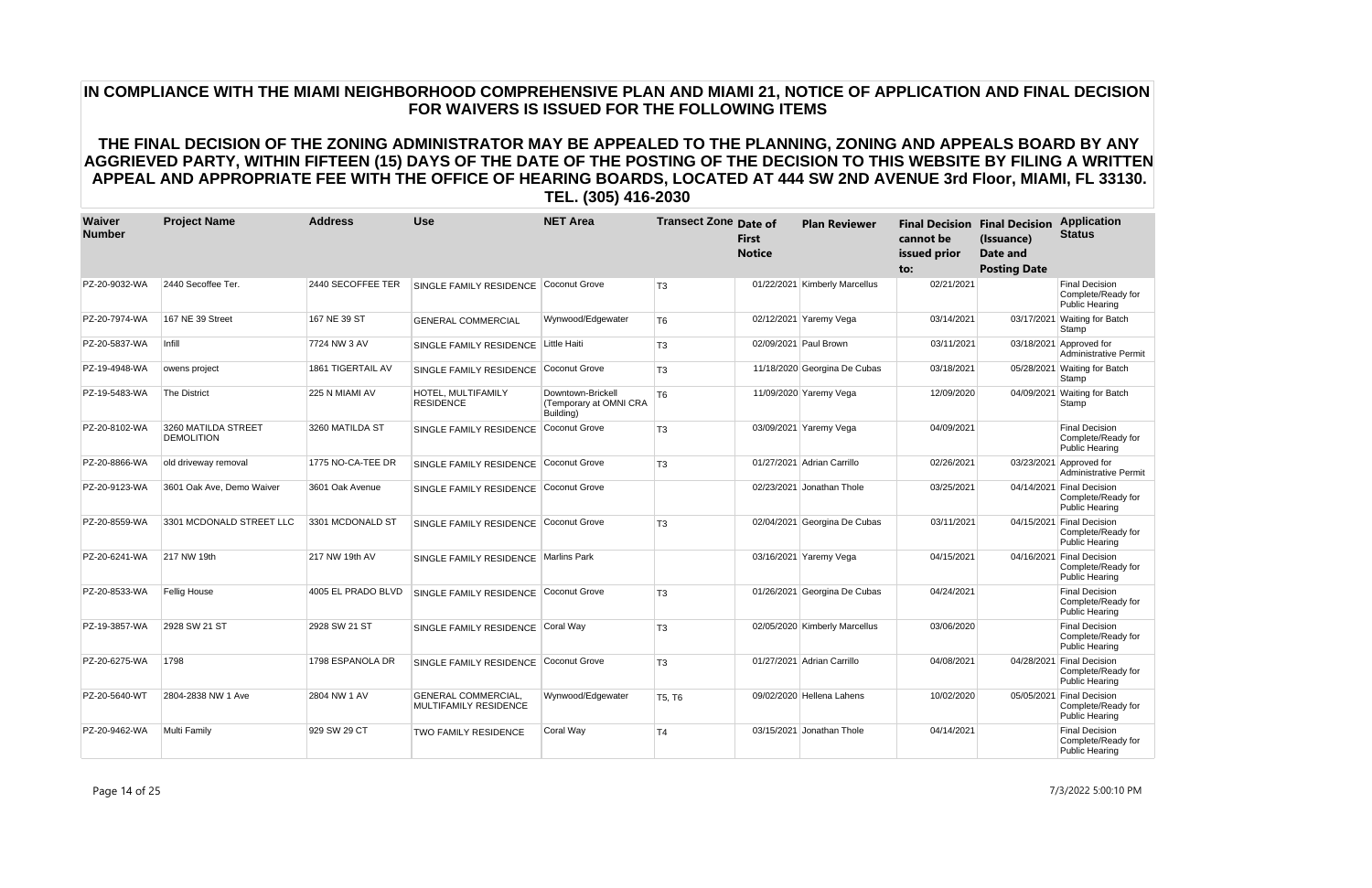| Waiver<br><b>Number</b> | <b>Project Name</b>                         | <b>Address</b>     | <b>Use</b>                                  | <b>NET Area</b>                                          | <b>Transect Zone Date of</b> | <b>First</b><br><b>Notice</b> | <b>Plan Reviewer</b>         | cannot be<br>issued prior<br>to: | <b>Final Decision Final Decision</b><br>(Issuance)<br><b>Date and</b><br><b>Posting Date</b> | <b>Application</b><br><b>Status</b>                                      |
|-------------------------|---------------------------------------------|--------------------|---------------------------------------------|----------------------------------------------------------|------------------------------|-------------------------------|------------------------------|----------------------------------|----------------------------------------------------------------------------------------------|--------------------------------------------------------------------------|
| PZ-21-9944-WA           | The Warren                                  | 3370 ROYAL RD      | SINGLE FAMILY RESIDENCE                     | Coconut Grove                                            | T <sub>3</sub>               |                               | 03/26/2021 Georgina De Cubas | 05/13/2021                       |                                                                                              | <b>Final Decision</b><br>Complete/Ready for<br><b>Public Hearing</b>     |
| PZ-20-7576-WA           | 14th Allapattah Building 2                  | 1455 NW 35 ST      | MULTIFAMILY RESIDENCE                       | Allapattah                                               | T <sub>5</sub>               |                               | 02/19/2021 Yaremy Vega       | 03/21/2021                       |                                                                                              | 05/11/2021 Waiting for Batch<br>Stamp                                    |
| PZ-20-6437-WA           | 4040 MATHESON AVE                           | 4040 MATHESON AV   | SINGLE FAMILY RESIDENCE                     | Coconut Grove                                            | T <sub>3</sub>               |                               | 04/07/2021 Georgina De Cubas | 05/07/2021                       |                                                                                              | 05/26/2021 Waiting for Batch<br>Stamp                                    |
| PZ-19-4871-WA           | Andale Group LLC                            | 3710 GRAND AV      | <b>OFFICE</b>                               | <b>Coconut Grove</b>                                     | T <sub>5</sub>               |                               | 01/12/2021 Georgina De Cubas | 02/11/2021                       |                                                                                              | 05/11/2021 Waiting for Batch<br>Stamp                                    |
| PZ-20-9208-WA           | <b>Private Residence</b>                    | 2320 SWANSON AV    | SINGLE FAMILY RESIDENCE                     | Coconut Grove                                            | T <sub>3</sub>               |                               | 04/13/2021 Georgina De Cubas | 05/13/2021                       |                                                                                              | 05/26/2021 Waiting for Batch<br>Stamp                                    |
| PZ-20-9785-WA           | 2467 Bayshore Drive Residence               | 2467 S BAYSHORE DR | SINGLE FAMILY RESIDENCE                     | Coconut Grove                                            | T <sub>3</sub>               |                               | 03/30/2021 Georgina De Cubas | 05/15/2021                       |                                                                                              | 05/26/2021 Waiting for Batch<br>Stamp                                    |
| PZ-20-6046-WA           | 753 NW 30 ST                                | 753 NW 30 ST       | <b>MULTIFAMILY RESIDENCE</b>                | Allapattah                                               | T <sub>4</sub>               |                               | 10/28/2020 Paul Brown        | 11/27/2020                       |                                                                                              | 06/08/2021 Approved for<br><b>Administrative Permit</b>                  |
| PZ-20-6845-WA           | 159th Street                                | 159 NE 54 street   | <b>GENERAL COMMERCIAL</b>                   | Little Haiti                                             |                              |                               | 03/30/2021 Yaremy Vega       | 04/29/2021                       |                                                                                              | 06/02/2021 Waiting for Batch<br>Stamp                                    |
| PZ-20-8021-WA           | Demolition                                  | 3100 JEFFERSON ST  | SINGLE FAMILY RESIDENCE                     | Coconut Grove                                            | T <sub>3</sub>               |                               | 12/04/2020 Paul Brown        | 01/03/2021                       |                                                                                              | 06/04/2021 Approved for<br><b>Administrative Permit</b>                  |
| PZ-20-8528-WA           | 3440 Oak Avenue Demolition<br>Permit        | 3440 OAK AV        | SINGLE FAMILY RESIDENCE                     | Coconut Grove                                            | T <sub>3</sub>               |                               | 04/09/2021 Georgina De Cubas | 05/09/2021                       |                                                                                              | 05/24/2021 Final Decision<br>Complete/Ready for<br><b>Public Hearing</b> |
| PZ-21-9897-WA           | 1855 S BAYSHORE DR                          | 1855 S BAYSHORE DR | SINGLE FAMILY RESIDENCE                     | Coconut Grove                                            | T <sub>3</sub>               |                               | 03/03/2021 Catalina Torres   | 05/30/2021                       |                                                                                              | <b>Final Decision</b><br>Complete/Ready for<br>Public Hearing            |
| PZ-20-7569-WA           | Gandon Waiver                               | 3623 CHARLES AV    | SINGLE FAMILY RESIDENCE                     | Coconut Grove                                            | T <sub>3</sub>               |                               | 12/10/2020 Adrian Carrillo   | 05/13/2021                       | 06/08/2021                                                                                   | Approved for<br><b>Administrative Permit</b>                             |
| PZ-20-7489-WA           | andrew mirmelli                             |                    | 1300 S VENETIAN WAY SINGLE FAMILY RESIDENCE | Downtown-Brickell<br>(Temporary at OMNI CRA<br>Building) | T <sub>3</sub>               |                               | 12/09/2020 Diana Agudelo     | 01/08/2021                       |                                                                                              | <b>Final Decision</b><br>Complete/Ready for<br>Public Hearing            |
| PZ-20-7179-WA           | South Bayshore Residence                    | 1788 S BAYSHORE LN | <b>SINGLE FAMILY RESIDENCE</b>              | Coconut Grove                                            | T <sub>3</sub>               |                               | 03/23/2021 Suhey Rojas       | 04/22/2021                       |                                                                                              | 06/14/2021 Waiting for Batch<br>Stamp                                    |
| PZ-20-9691-WA           | <b>KEVAL PATELSEEMA</b><br><b>RESIDENCE</b> | 3100 MUNROE DR     | SINGLE FAMILY RESIDENCE                     | Coconut Grove                                            | T <sub>3</sub>               |                               | 05/05/2021 Catalina Torres   | 06/04/2021                       |                                                                                              | <b>Final Decision</b><br>Complete/Ready for<br>Public Hearing            |
| PZ-20-7380-WA           | <b>Animal Clinic</b>                        | 2626 SW 18 ST      | <b>GENERAL COMMERCIAL</b>                   | Coral Way                                                | T <sub>6</sub>               |                               | 05/14/2021 Paul Brown        | 06/13/2021                       |                                                                                              | <b>Final Decision</b><br>Complete/Ready for<br><b>Public Hearing</b>     |
| PZ-20-9833-WA           | L2 Holdings Miami Parking                   | 1790 SW 22 ST      | <b>OFFICE</b>                               | Coral Way                                                | T <sub>5</sub>               |                               | 03/18/2021 Yaremy Vega       | 04/17/2021                       |                                                                                              | Pending ZA/PD<br>Approval                                                |

Page 15 of 25 7/3/2022 5:00:10 PM

# **IN COMPLIANCE WITH THE MIAMI NEIGHBORHOOD COMPREHENSIVE PLAN AND MIAMI 21, NOTICE OF APPLICATION AND FINAL DECISION FOR WAIVERS IS ISSUED FOR THE FOLLOWING ITEMS**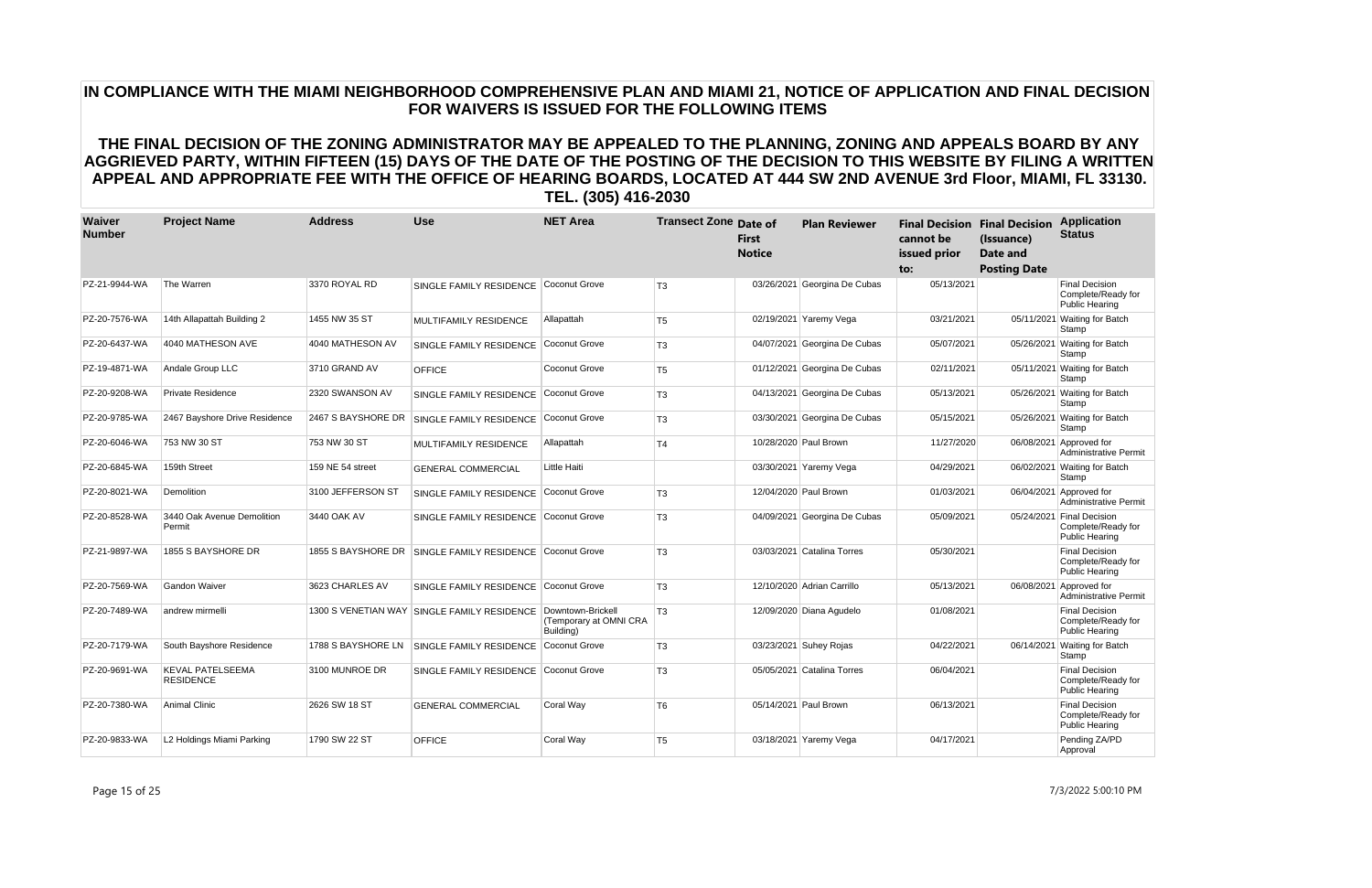| <b>Waiver</b><br><b>Number</b> | <b>Project Name</b>                                 | <b>Address</b>                 | <b>Use</b>                             | <b>NET Area</b>      | <b>Transect Zone Date of</b> | <b>First</b><br><b>Notice</b> | <b>Plan Reviewer</b>          | cannot be<br>issued prior<br>to: | <b>Final Decision Final Decision</b><br>(Issuance)<br><b>Date and</b><br><b>Posting Date</b> | <b>Application</b><br><b>Status</b>                                  |
|--------------------------------|-----------------------------------------------------|--------------------------------|----------------------------------------|----------------------|------------------------------|-------------------------------|-------------------------------|----------------------------------|----------------------------------------------------------------------------------------------|----------------------------------------------------------------------|
| PZ-21-10318-WA                 | Kujawa Residence                                    | 3350 DEVON RD                  | SINGLE FAMILY RESIDENCE                | Coconut Grove        | T <sub>3</sub>               |                               | 05/25/2021 Catalina Torres    | 06/24/2021                       |                                                                                              | <b>Final Decision</b><br>Complete/Ready for<br><b>Public Hearing</b> |
| PZ-21-10260-WA                 | 2201 Tequesta Interior Remodeling 2201 Tequesta Way |                                | SINGLE FAMILY RESIDENCE Coconut Grove  |                      | T <sub>3</sub>               |                               | 05/27/2021 Georgina De Cubas  | 06/26/2021                       |                                                                                              | <b>Final Decision</b><br>Complete/Ready for<br><b>Public Hearing</b> |
| PZ-19-2487-WA                  | Tanin Villas 1381                                   | 1381 SW 22 TER                 | <b>TWO FAMILY RESIDENCE</b>            | LITTLE HAVANA        | T <sub>3</sub>               |                               | 05/24/2021 Kimberly Marcellus | 06/23/2021                       |                                                                                              | <b>Final Decision</b><br>Complete/Ready for<br><b>Public Hearing</b> |
| PZ-21-10511-WA                 | 3633 Day ave                                        | 3633 DAY AV                    | <b>TWO FAMILY RESIDENCE</b>            | <b>Coconut Grove</b> | T <sub>3</sub>               |                               | 05/25/2021 Kimberly Marcellus | 07/09/2021                       |                                                                                              | <b>Final Decision</b><br>Complete/Ready for<br>Public Hearing        |
| PZ-20-5753-WA                  | Dalmazzo Residence                                  | 2801 SEMINOLE ST               | SINGLE FAMILY RESIDENCE                | Coconut Grove        | T <sub>3</sub>               |                               | 03/23/2021 Paul Brown         | 04/22/2021                       | 08/30/2021                                                                                   | Approved for<br><b>Administrative Permit</b>                         |
| PZ-19-5340-WA                  | Single House                                        | 3571 FAIR ISLE ST              | SINGLE FAMILY RESIDENCE                | Coconut Grove        | T <sub>3</sub>               |                               | 05/24/2021 Adrian Carrillo    | 06/24/2021                       |                                                                                              | <b>Final Decision</b><br>Complete/Ready for<br><b>Public Hearing</b> |
| PZ-21-10071-WA                 | <b>JUNGLES</b>                                      | 3310 DEVON CT                  | SINGLE FAMILY RESIDENCE                | Coconut Grove        | T <sub>3</sub>               |                               | 06/01/2021 Catalina Torres    | 07/01/2021                       |                                                                                              | <b>Final Decision</b><br>Complete/Ready for<br><b>Public Hearing</b> |
| PZ-20-8196-WA                  | <b>Rhyner Front Addition</b>                        | 3039 AVIATION AV               | SINGLE FAMILY RESIDENCE                | Coconut Grove        | T <sub>3</sub>               |                               | 12/08/2020 Diana Agudelo      | 01/07/2021                       |                                                                                              | <b>Final Decision</b><br>Complete/Ready for<br><b>Public Hearing</b> |
| PZ-21-9948-WA                  | <b>Crystal View</b>                                 | 3560 CRYSTAL VIEW<br><b>CT</b> | SINGLE FAMILY RESIDENCE Coconut Grove  |                      | T <sub>3</sub>               |                               | 05/12/2021 Adrian Carrillo    | 06/11/2021                       |                                                                                              | <b>Final Decision</b><br>Complete/Ready for<br><b>Public Hearing</b> |
| PZ-20-7780-WA                  | Miami River Towhomes                                | 1515 NW SOUTH<br>RIVER DR      | MULTIFAMILY RESIDENCE                  | <b>Marlins Park</b>  | T <sub>4</sub>               |                               | 04/26/2021 Catalina Torres    | 05/26/2021                       |                                                                                              | <b>Final Decision</b><br>Complete/Ready for<br>Public Hearing        |
| PZ-20-8246-WA                  | Additions / Remodeling                              | 2517 ANDROS AV                 | SINGLE FAMILY RESIDENCE Coconut Grove  |                      | T <sub>3</sub>               |                               | 05/17/2021 Georgina De Cubas  | 07/14/2021                       |                                                                                              | <b>Final Decision</b><br>Complete/Ready for<br><b>Public Hearing</b> |
| PZ-20-8364-WA                  | 640 ne 51 st driveway                               | 640 NE 51 ST                   | SINGLE FAMILY RESIDENCE Upper Eastside |                      | T <sub>3</sub>               |                               | 06/08/2021 Adrian Carrillo    | 07/08/2021                       |                                                                                              | <b>Final Decision</b><br>Complete/Ready for<br>Public Hearing        |
| PZ-21-10380-WA                 | David Resnick                                       | 1820 Espanola Drive            | SINGLE FAMILY RESIDENCE                | Coconut Grove        |                              |                               | 05/20/2021 Adrian Carrillo    | 07/23/2021                       |                                                                                              | <b>Final Decision</b><br>Complete/Ready for<br><b>Public Hearing</b> |
| PZ-20-6605-WA                  | 1601 Coral Gate                                     | 1601 SW 32 Avenue              | <b>MULTIFAMILY RESIDENCE</b>           | Coral Way            |                              |                               | 12/04/2020 Kimberly Marcellus | 07/23/2021                       |                                                                                              | <b>Final Decision</b><br>Complete/Ready for<br><b>Public Hearing</b> |

Page 16 of 25 7/3/2022 5:00:10 PM

# **IN COMPLIANCE WITH THE MIAMI NEIGHBORHOOD COMPREHENSIVE PLAN AND MIAMI 21, NOTICE OF APPLICATION AND FINAL DECISION FOR WAIVERS IS ISSUED FOR THE FOLLOWING ITEMS**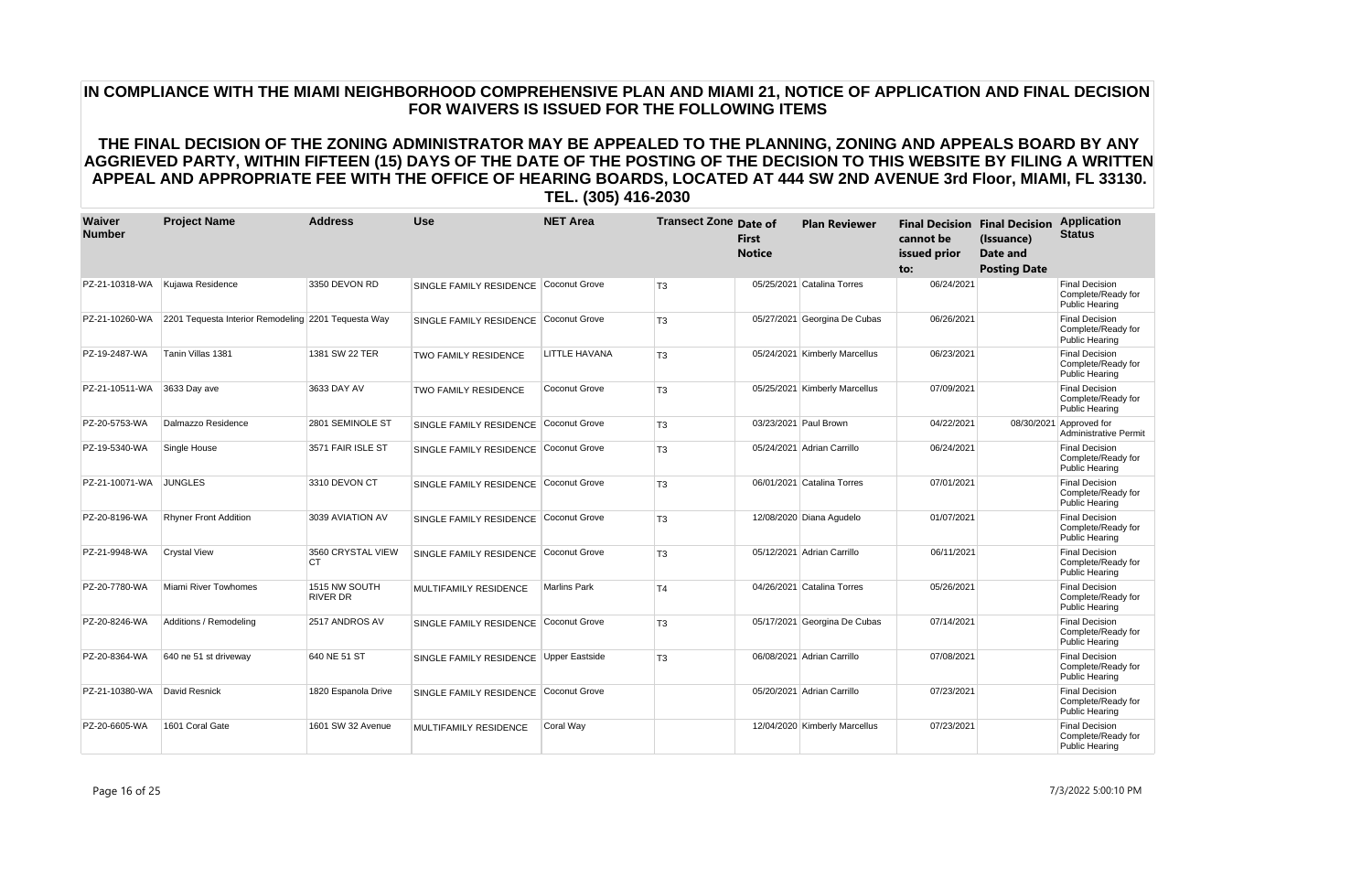| Waiver<br><b>Number</b> | <b>Project Name</b>                                           | <b>Address</b>       | <b>Use</b>                                                  | <b>NET Area</b>      | <b>Transect Zone Date of</b> | <b>First</b><br><b>Notice</b> | <b>Plan Reviewer</b>          | cannot be<br>issued prior<br>to: | <b>Final Decision Final Decision</b><br>(Issuance)<br>Date and<br><b>Posting Date</b> | <b>Application</b><br><b>Status</b>                                      |
|-------------------------|---------------------------------------------------------------|----------------------|-------------------------------------------------------------|----------------------|------------------------------|-------------------------------|-------------------------------|----------------------------------|---------------------------------------------------------------------------------------|--------------------------------------------------------------------------|
| PZ-20-6418-WA           | Kitchen Remodeling for: Leafy Way 3970 LEAFY WAY<br>Residence |                      | SINGLE FAMILY RESIDENCE                                     | Coconut Grove        | T <sub>3</sub>               |                               | 06/07/2021 Catalina Torres    | 07/07/2021                       |                                                                                       | <b>Final Decision</b><br>Complete/Ready for<br><b>Public Hearing</b>     |
| PZ-21-10293-WA          | <b>HEROLDS RESIDENCE</b>                                      | 3939 HARDIE AV       | SINGLE FAMILY RESIDENCE Coconut Grove                       |                      | T <sub>3</sub>               |                               | 06/10/2021 Diana Agudelo      | 08/27/2021                       |                                                                                       | 08/30/2021 Final Decision<br>Complete/Ready for<br><b>Public Hearing</b> |
| PZ-20-8928-WA           | 403 RESIDENCE                                                 | 403 NW 35 ST         | <b>MULTIFAMILY RESIDENCE</b>                                | Wynwood/Edgewater    | T <sub>4</sub>               |                               | 12/14/2020 Kimberly Marcellus | 01/13/2021                       |                                                                                       | <b>Final Decision</b><br>Complete/Ready for<br>Public Hearing            |
| PZ-20-9054-WA           | demolition waiver                                             | 2538 LINCOLN AV      | SINGLE FAMILY RESIDENCE                                     | Coconut Grove        | T <sub>3</sub>               |                               | 05/03/2021 Diana Agudelo      | 06/02/2021                       |                                                                                       | <b>Final Decision</b><br>Complete/Ready for<br><b>Public Hearing</b>     |
| PZ-19-4714-WA           | 69 NW 53 Apartments                                           | 69 NW 53 ST          | MULTIFAMILY RESIDENCE                                       | Little Haiti         | T <sub>4</sub>               |                               | 05/20/2021 Suhey Rojas        | 06/19/2021                       |                                                                                       | <b>Final Decision</b><br>Complete/Ready for<br>Public Hearing            |
| PZ-21-10759-WA          | Bodega Taqueria y Tequila                                     | 3419 MAIN HWY        | ALCOHOL BEVERAGE<br><b>SERVICE ESTAB.</b>                   | Coconut Grove        | T <sub>5</sub>               |                               | 07/30/2021 Rafael Rodriguez   | 08/29/2021                       |                                                                                       | In Review                                                                |
| PZ-19-3890-WA           | Paraiso Place                                                 | 452 NE 31 ST         | <b>BED &amp; BREAKFAST.</b><br><b>MULTIFAMILY RESIDENCE</b> | Wynwood/Edgewater    | T <sub>6</sub>               |                               | 04/26/2021 Jonathan Thole     | 05/26/2021                       |                                                                                       | <b>Final Decision</b><br>Complete/Ready for<br>Public Hearing            |
| PZ-21-10007-WA          | 5040 rowhomes                                                 | 5040 N MIAMI AV      | MULTIFAMILY RESIDENCE                                       | Little Haiti         | T <sub>4</sub>               |                               | 06/30/2021 Kimberly Marcellus | 07/30/2021                       | 08/30/2021                                                                            | <b>Waiting for Batch</b><br>Stamp                                        |
| PZ-20-6175-WA           | Little Haiti Townhouses                                       | 6601 NE MIAMI PL     | MULTIFAMILY RESIDENCE                                       | Little Haiti         | T <sub>4</sub>               |                               | 07/02/2021 Paul Brown         | 08/01/2021                       |                                                                                       | 09/01/2021 Final Decision<br>Complete/Ready for<br><b>Public Hearing</b> |
| PZ-21-10156-WA          | Vizcaya Museum and Gardens<br>Master Plan Phase 1A            | 3251 S. Miami Avenue | <b>COMMUNITY FACILITY</b>                                   | <b>Coconut Grove</b> |                              |                               | 07/15/2021 Georgina De Cubas  | 08/14/2021                       |                                                                                       | 09/02/2021 Waiting for Batch<br>Stamp                                    |
| PZ-21-10479-WA          | Flynn-Corbin Addition                                         | 3331 WILLIAM AV      | SINGLE FAMILY RESIDENCE                                     | Coconut Grove        | T <sub>3</sub>               |                               | 07/19/2021 Yaremy Vega        | 08/18/2021                       |                                                                                       | 09/03/2021 Waiting for Batch<br>Stamp                                    |
| PZ-21-10462-WA          | 1711 - 1713 NW 68 TERRACE                                     | 1711 NW 68 TER       | <b>TWO FAMILY RESIDENCE</b>                                 | <b>Model City</b>    | T <sub>4</sub>               |                               | 07/15/2021 Paul Brown         | 08/14/2021                       |                                                                                       | 09/28/2021 Approved for<br><b>Administrative Permit</b>                  |
| PZ-20-8271-WA           | <b>Hamilton Family Trust Duplex</b>                           | 3633 DAY AV          | <b>TWO FAMILY RESIDENCE</b>                                 | <b>Coconut Grove</b> | T <sub>3</sub>               |                               | 05/02/2019 Kimberly Marcellus | 06/01/2019                       |                                                                                       | 10/04/2021 Waiting for Batch<br>Stamp                                    |
| PZ-20-9470-WA           | 4225 Lake Road                                                | 4225 LAKE RD         | SINGLE FAMILY RESIDENCE                                     | Upper Eastside       | T <sub>3</sub>               |                               | 05/29/2021 Yaremy Vega        | 06/28/2021                       |                                                                                       | 10/05/2021 Waiting for Batch<br>Stamp                                    |
| PZ-21-10153-WA          | 3090 MCDONALD DEMO                                            | 3203 SHIPPING AV     | SINGLE FAMILY RESIDENCE                                     | Coconut Grove        | T <sub>3</sub>               |                               | 07/12/2021 Adrian Carrillo    | 08/11/2021                       |                                                                                       | 10/08/2021 Final Decision<br>Complete/Ready for<br><b>Public Hearing</b> |
| PZ-20-6689-WA           | Duplex Grove                                                  | 3290 SHIPPING AV     | <b>TWO FAMILY RESIDENCE</b>                                 | <b>Coconut Grove</b> | T <sub>3</sub>               |                               | 06/09/2021 Georgina De Cubas  | 09/11/2021                       |                                                                                       | 10/18/2021 Waiting for Batch<br>Stamp                                    |

# **IN COMPLIANCE WITH THE MIAMI NEIGHBORHOOD COMPREHENSIVE PLAN AND MIAMI 21, NOTICE OF APPLICATION AND FINAL DECISION FOR WAIVERS IS ISSUED FOR THE FOLLOWING ITEMS**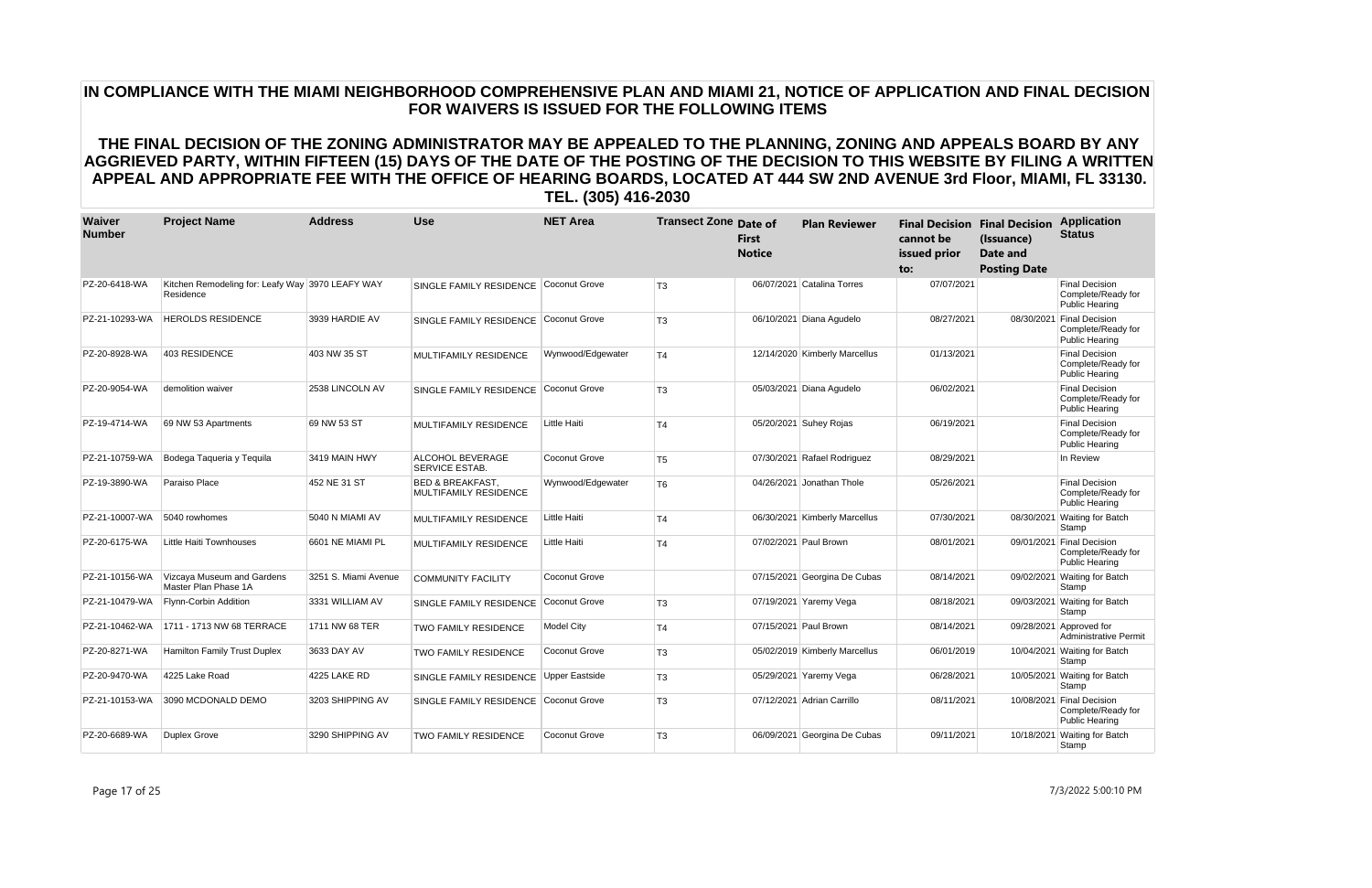| Waiver<br><b>Number</b> | <b>Project Name</b>                                                                  | <b>Address</b>         | <b>Use</b>                                                 | <b>NET Area</b>                                                                | <b>Transect Zone Date of</b> | First<br><b>Notice</b> | <b>Plan Reviewer</b>          | cannot be<br>issued prior<br>to: | <b>Final Decision Final Decision</b><br>(Issuance)<br>Date and<br><b>Posting Date</b> | <b>Application</b><br><b>Status</b>                                      |
|-------------------------|--------------------------------------------------------------------------------------|------------------------|------------------------------------------------------------|--------------------------------------------------------------------------------|------------------------------|------------------------|-------------------------------|----------------------------------|---------------------------------------------------------------------------------------|--------------------------------------------------------------------------|
| PZ-21-10964-WA          | <b>Gross Residence</b>                                                               | 268 East Shore DR      | SINGLE FAMILY RESIDENCE                                    | Coconut Grove                                                                  |                              |                        | 09/11/2021 Georgina De Cubas  | 10/11/2021                       |                                                                                       | 10/20/2021 Waiting for Batch<br>Stamp                                    |
| PZ-21-10280-WA          | 10 Pinta Rd.                                                                         | 10 PINTA RD            | SINGLE FAMILY RESIDENCE                                    | Coconut Grove                                                                  | T3                           |                        | 09/01/2021 Rosana Casas-Sanso | 10/01/2021                       |                                                                                       | 10/20/2021 Waiting for Batch<br>Stamp                                    |
| PZ-18-285-WT            | 14th Street Tower                                                                    | 1455 N Miami Avenue    | <b>GENERAL COMMERCIAL.</b><br>MULTIFAMILY RESIDENCE        | <b>DOWNTOWN-BRICKELL</b><br><b>(TEMPORARY AT OMNI)</b><br><b>CRA BUILDING)</b> | T6.                          |                        | 08/29/2019 Megan Echols       | 09/28/2019                       |                                                                                       | 10/26/2021 Final Decision<br>Complete/Ready for<br><b>Public Hearing</b> |
| PZ-19-4329-WA           | <b>EVO HOTEL</b>                                                                     | 8001 NE BAYSHORE<br>CT | <b>HOTEL</b>                                               | <b>Upper Eastside</b>                                                          | T <sub>6</sub>               |                        | 06/03/2021 Georgina De Cubas  | 07/03/2021                       |                                                                                       | 11/01/2021 Waiting for Batch<br>Stamp                                    |
| PZ-21-10480-WA          | 1370 Waiver                                                                          | 1370 S VENETIAN WAY    | <b>SINGLE FAMILY RESIDENCE</b>                             | Downtown-Brickell<br>(Temporary at OMNI CRA<br>Building)                       | T <sub>3</sub>               |                        | 08/31/2018 Yaremy Vega        | 09/30/2018                       |                                                                                       | 11/02/2021 Waiting for Batch<br>Stamp                                    |
| PZ-21-10474-WA          | Parking Waiver for Wynwood<br>Green                                                  | 90 NW 29 ST            | <b>GENERAL COMMERCIAL,</b><br><b>MULTIFAMILY RESIDENCE</b> | Wynwood/Edgewater                                                              | <b>T5. T6</b>                |                        | 08/05/2021 Yaremy Vega        | 09/04/2021                       |                                                                                       | 11/02/2021 Waiting for Batch<br>Stamp                                    |
| PZ-21-10365-WA          | 3554 PALMETTO AVENUE                                                                 | 3554 PALMETTO AV       | SINGLE FAMILY RESIDENCE                                    | Coconut Grove                                                                  | T <sub>3</sub>               |                        | 09/16/2021 Rosana Casas-Sanso | 10/16/2021                       |                                                                                       | 11/09/2021 Waiting for Batch<br>Stamp                                    |
| PZ-21-10282-WA          | New 2-story residence                                                                | 3069 SW 27 TER         | SINGLE FAMILY RESIDENCE                                    | Coral Way                                                                      | T <sub>3</sub>               |                        | 06/17/2021 Diana Agudelo      | 07/17/2021                       |                                                                                       | 11/09/2021 Waiting for Batch<br>Stamp                                    |
| PZ-20-8148-WA           | <b>CRYSTAL COURT</b>                                                                 | 3275 CRYSTAL CT        | SINGLE FAMILY RESIDENCE                                    | Coconut Grove                                                                  | T <sub>3</sub>               |                        | 12/03/2020 Diana Agudelo      | 01/02/2021                       |                                                                                       | 11/09/2021 Waiting for Batch<br>Stamp                                    |
| PZ-20-8749-WA           | 4080 Hardie Ave                                                                      | 4080 HARDIE AV         | SINGLE FAMILY RESIDENCE                                    | Coconut Grove                                                                  | T <sub>3</sub>               |                        | 09/01/2021 Georgina De Cubas  | 10/01/2021                       |                                                                                       | 11/16/2021 Final Decision<br>Complete/Ready for<br>Public Hearing        |
| PZ-21-10389-WA          | <b>NEXUS Riverside</b>                                                               | 230 SW 3 ST            | <b>GENERAL COMMERCIAL,</b><br>MULTIFAMILY RESIDENCE        | Downtown-Brickell<br>(Temporary at OMNI CRA<br>Building)                       | <b>CI. T6</b>                |                        | 09/13/2021 Catalina Torres    | 10/13/2021                       |                                                                                       | 11/29/2021 Final Decision<br>Complete/Ready for<br><b>Public Hearing</b> |
| PZ-21-10596-WA          | NEW ADDITION FOR MRS.<br><b>CARLY WILLIAMS</b>                                       | 3690 FRANTZ RD         | SINGLE FAMILY RESIDENCE                                    | Coconut Grove                                                                  | T <sub>3</sub>               |                        | 10/28/2021 Rosana Casas-Sanso | 11/27/2021                       | 12/08/2021                                                                            | <b>Final Decision</b><br>Complete/Ready for<br><b>Public Hearing</b>     |
| PZ-20-9124-WA           | Waiver Request for After-the-Fact<br>Existing Parking Lot Repair/BD20-<br>011524-001 | 2419 SW 27 ST          | MULTIFAMILY RESIDENCE                                      | Coral Way                                                                      | T4                           |                        | 08/06/2021 Catalina Torres    | 09/05/2021                       |                                                                                       | 12/16/2021 Final Decision<br>Complete/Ready for<br><b>Public Hearing</b> |
| PZ-21-10472-WA          | 4150 EL PRADO BOULEVARD -<br><b>WAIVER</b>                                           | 4150 EL PRADO BLVD     | SINGLE FAMILY RESIDENCE                                    | Coconut Grove                                                                  | T <sub>3</sub>               |                        | 11/05/2021 Jonathan Thole     | 12/05/2021                       |                                                                                       | 12/21/2021 Final Decision<br>Complete/Ready for<br><b>Public Hearing</b> |
| PZ-21-10353-WA          | <b>FREEMAN ST</b>                                                                    | 2805 FREEMAN ST        | SINGLE FAMILY RESIDENCE                                    | Coconut Grove                                                                  | T <sub>3</sub>               |                        | 09/20/2021 Rosana Casas-Sanso | 10/20/2021                       |                                                                                       | 12/22/2021 Final Decision<br>Complete/Ready for<br><b>Public Hearing</b> |
| PZ-21-10296-WA          | 3800 wood ave                                                                        | 3800 WOOD AV           | SINGLE FAMILY RESIDENCE Coconut Grove                      |                                                                                | T <sub>3</sub>               |                        | 10/27/2021 Catalina Torres    | 11/26/2021                       |                                                                                       | 01/03/2022 Final Decision<br>Complete/Ready for<br><b>Public Hearing</b> |

Page 18 of 25 7/3/2022 5:00:10 PM

# **IN COMPLIANCE WITH THE MIAMI NEIGHBORHOOD COMPREHENSIVE PLAN AND MIAMI 21, NOTICE OF APPLICATION AND FINAL DECISION FOR WAIVERS IS ISSUED FOR THE FOLLOWING ITEMS**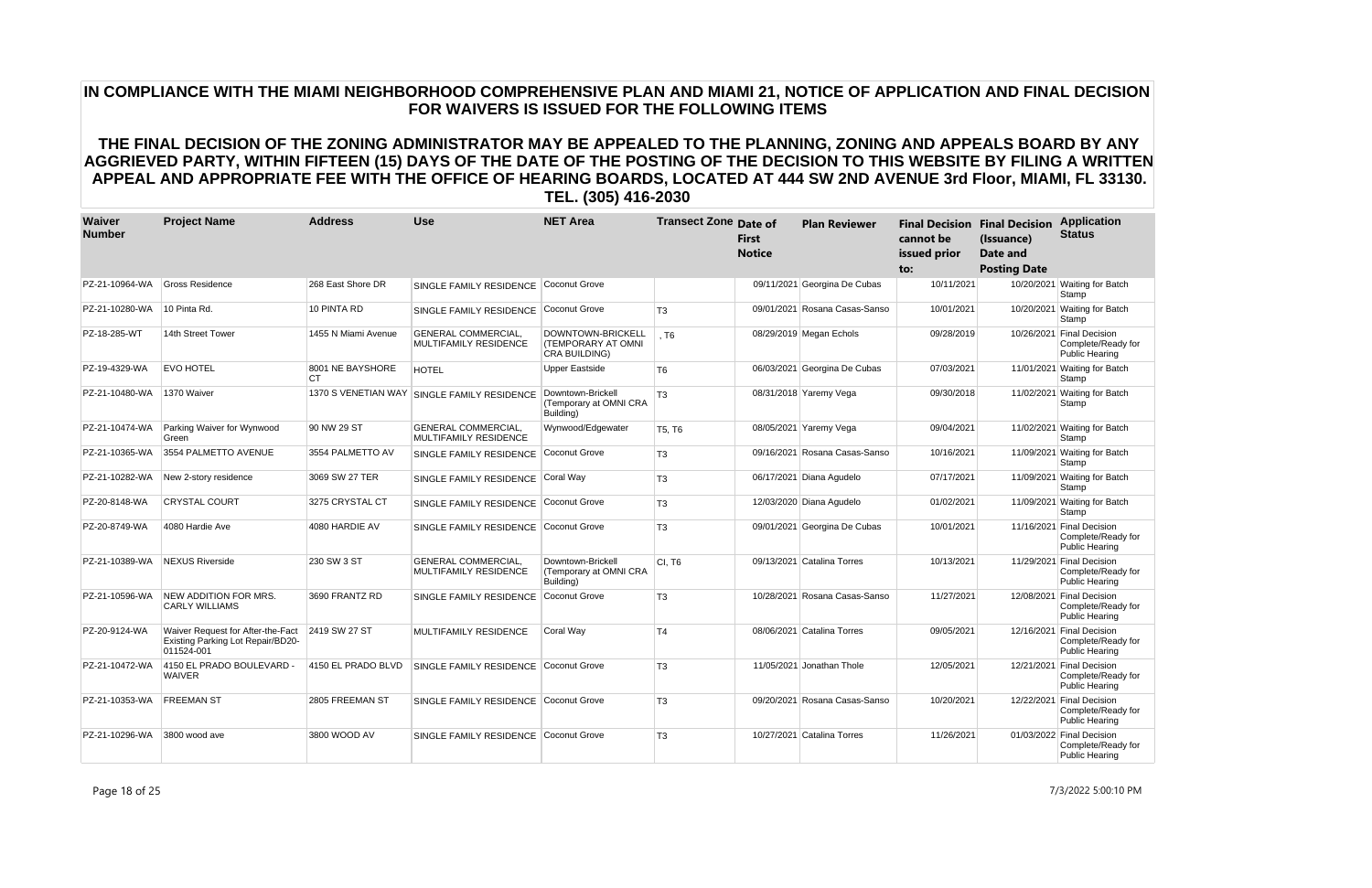| Waiver<br><b>Number</b> | <b>Project Name</b>                        | <b>Address</b>                   | <b>Use</b>                                          | <b>NET Area</b>                                          | <b>Transect Zone Date of</b> | <b>First</b><br><b>Notice</b> | <b>Plan Reviewer</b>          | cannot be<br>issued prior<br>to: | <b>Final Decision Final Decision</b><br>(Issuance)<br><b>Date and</b><br><b>Posting Date</b> | <b>Application</b><br><b>Status</b>                                      |
|-------------------------|--------------------------------------------|----------------------------------|-----------------------------------------------------|----------------------------------------------------------|------------------------------|-------------------------------|-------------------------------|----------------------------------|----------------------------------------------------------------------------------------------|--------------------------------------------------------------------------|
| PZ-21-10421-WA          | BD20022171001                              | 271 NW 59 AV                     | SINGLE FAMILY RESIDENCE                             | Flaqami                                                  | T <sub>3</sub>               |                               | 09/17/2021 Kimberly Marcellus | 10/17/2021                       |                                                                                              | 01/03/2022 Final Decision<br>Complete/Ready for<br><b>Public Hearing</b> |
| PZ-21-11073-WA          | <b>Gay Residence</b>                       | 110 NE 46 ST                     | <b>ANCILLARY UNIT</b>                               | Little Haiti                                             | T <sub>3</sub>               |                               | 08/26/2021 Diana Agudelo      | 09/25/2021                       |                                                                                              | 01/05/2022 Final Decision<br>Complete/Ready for<br><b>Public Hearing</b> |
| PZ-20-6147-WA           | <b>RUIZ RESIDENCE</b>                      | 3575 W GLENCOE ST                | SINGLE FAMILY RESIDENCE                             | Coconut Grove                                            | T <sub>3</sub>               |                               | 12/06/2021 Rosana Casas-Sanso | 01/05/2022                       |                                                                                              | 01/07/2022 Final Decision<br>Complete/Ready for<br><b>Public Hearing</b> |
| PZ-21-10322-WA          | Colonnade Plaza - Driveway and<br>Pool/Spa | 1201 Brickell Avenue             | <b>OFFICE</b>                                       | Downtown-Brickell<br>(Temporary at OMNI CRA<br>Building) |                              |                               | 10/22/2021 Paul Brown         | 11/21/2021                       |                                                                                              | 01/07/2022 Final Decision<br>Complete/Ready for<br><b>Public Hearing</b> |
| PZ-21-10216-WA          | 1529-1542 Miami River<br>Townhomes         | 1529 NW SOUTH<br><b>RIVER DR</b> | <b>MULTIFAMILY RESIDENCE</b>                        | Marlins Park                                             | T <sub>4</sub>               |                               | 07/19/2021 Catalina Torres    | 08/18/2021                       |                                                                                              | 01/10/2022 Final Decision<br>Complete/Ready for<br>Public Hearing        |
| PZ-21-10680-WA          | DEMO WAIVER 2462 SWANSON<br><b>AVENUE</b>  | 2461 SWANSON AV                  | SINGLE FAMILY RESIDENCE                             | Coconut Grove                                            | T <sub>3</sub>               |                               | 11/12/2021 Rosana Casas-Sanso | 12/12/2021                       |                                                                                              | 01/12/2022 Final Decision<br>Complete/Ready for<br><b>Public Hearing</b> |
| PZ-21-10569-WA          | $ 710 \text{ Edge} $                       | 710 NE 29 ST                     | <b>GENERAL COMMERCIAL,</b><br>MULTIFAMILY RESIDENCE | Wynwood/Edgewater                                        | T <sub>6</sub>               |                               | 10/26/2021 Suhey Rojas        | 11/25/2021                       |                                                                                              | 01/12/2022 Final Decision<br>Complete/Ready for<br><b>Public Hearing</b> |
| PZ-21-11112-WA          | 2916-2918 Jackson Ave TH                   | 2916 JACKSON AV                  |                                                     | Coconut Grove                                            | T <sub>3</sub>               |                               | Rosana Casas-Sanso            |                                  |                                                                                              | 12/02/2021 Final Decision<br>Complete/Ready for<br><b>Public Hearing</b> |
| PZ-21-10437-WA          | 4024 BONITA AVENUE - WAIVER 4024 BONITA AV |                                  | SINGLE FAMILY RESIDENCE                             | Coconut Grove                                            | T <sub>3</sub>               |                               | 09/27/2021 Adrian Carrillo    | 10/27/2021                       |                                                                                              | 01/25/2022 Final Decision<br>Complete/Ready for<br><b>Public Hearing</b> |
| PZ-21-10558-WA          | <b>BATTERSEA RESIDENCE</b>                 | 4086 BATTERSEA RD                | SINGLE FAMILY RESIDENCE                             | Coconut Grove                                            | T <sub>3</sub>               |                               | 06/10/2021 Adrian Carrillo    | 10/16/2021                       |                                                                                              | 01/25/2022 Final Decision<br>Complete/Ready for<br>Public Hearing        |
| PZ-21-10211-WA          | Kushlan dock and lift                      | 3830 CAROLE CT                   | SINGLE FAMILY RESIDENCE                             | Coconut Grove                                            | T <sub>3</sub>               |                               | 12/01/2021 Rosana Casas-Sanso | 12/31/2021                       |                                                                                              | 01/26/2022 Final Decision<br>Complete/Ready for<br><b>Public Hearing</b> |
| PZ-20-7098-WA           | 3910 Crawford Ave                          | 3910 CRAWFORD AV                 | SINGLE FAMILY RESIDENCE                             | Coconut Grove                                            | T <sub>3</sub>               |                               | 12/11/2021 Adrian Carrillo    | 01/10/2022                       |                                                                                              | 01/31/2022 Final Decision<br>Complete/Ready for<br><b>Public Hearing</b> |
| PZ-19-3883-WA           | 1725 nw 47 st                              | 1725 NW 47 ST                    | TWO FAMILY RESIDENCE                                | Model City                                               | T <sub>3</sub>               |                               | 09/27/2021 Jacob Keirn        | 10/27/2021                       |                                                                                              | 01/31/2022 Final Decision<br>Complete/Ready for<br><b>Public Hearing</b> |
| PZ-21-10701-WA          | 3834 Park Ave.                             | 3834 PARK AV                     | SINGLE FAMILY RESIDENCE                             | Coconut Grove                                            | T <sub>3</sub>               |                               | 11/24/2021 Catalina Torres    | 12/24/2021                       |                                                                                              | 02/03/2022 Final Decision<br>Complete/Ready for<br><b>Public Hearing</b> |

Page 19 of 25 7/3/2022 5:00:10 PM

# **IN COMPLIANCE WITH THE MIAMI NEIGHBORHOOD COMPREHENSIVE PLAN AND MIAMI 21, NOTICE OF APPLICATION AND FINAL DECISION FOR WAIVERS IS ISSUED FOR THE FOLLOWING ITEMS**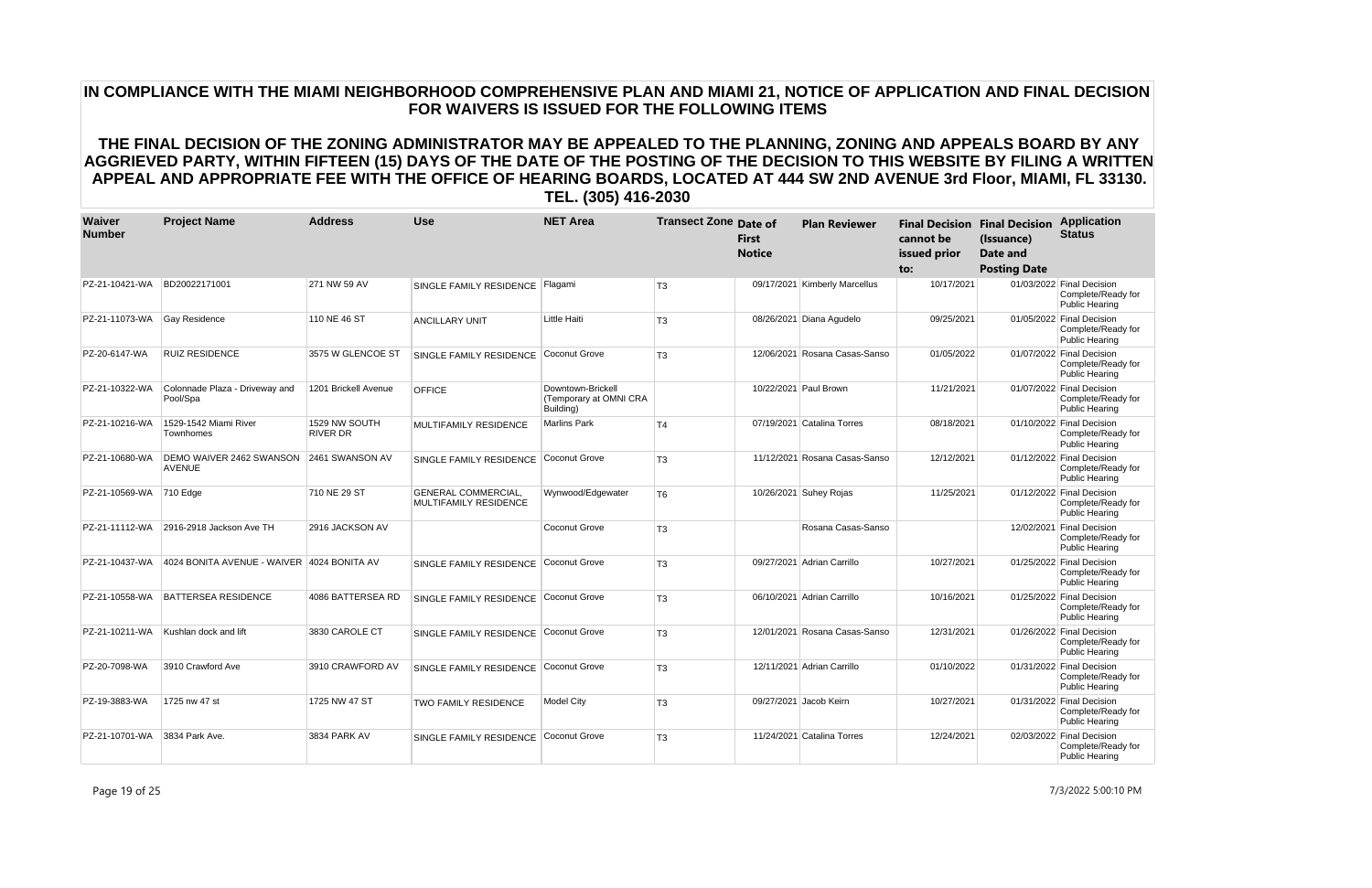| Waiver<br><b>Number</b>      | <b>Project Name</b>                         | <b>Address</b>     | <b>Use</b>                                  | <b>NET Area</b>     | <b>Transect Zone Date of</b> | <b>First</b><br><b>Notice</b> | <b>Plan Reviewer</b>          | cannot be<br>issued prior<br>to: | <b>Final Decision Final Decision</b><br>(Issuance)<br>Date and<br><b>Posting Date</b> | <b>Application</b><br><b>Status</b>                                      |
|------------------------------|---------------------------------------------|--------------------|---------------------------------------------|---------------------|------------------------------|-------------------------------|-------------------------------|----------------------------------|---------------------------------------------------------------------------------------|--------------------------------------------------------------------------|
| PZ-20-8295-WA                | <b>Riverwest Miami</b>                      | 805 W FLAGLER ST   | <b>GENERAL COMMERCIAL</b>                   | <b>Marlins Park</b> | T5, T6                       |                               | 11/16/2021 Catalina Torres    | 12/16/2021                       |                                                                                       | 02/04/2022 Final Decision<br>Complete/Ready for<br><b>Public Hearing</b> |
| PZ-21-9969-WA                | Vayn Residence                              |                    | 1260 S VENETIAN WAY SINGLE FAMILY RESIDENCE |                     | T <sub>3</sub>               |                               | 09/01/2021 Adrian Carrillo    | 11/25/2021                       |                                                                                       | 02/22/2022 Final Decision<br>Complete/Ready for<br>Public Hearing        |
| PZ-21-10858-WA               | 3820 Wood Ave                               | 3820 WOOD AV       | SINGLE FAMILY RESIDENCE                     | Coconut Grove       | T <sub>3</sub>               |                               | 12/03/2021 Rosana Casas-Sanso | 01/02/2022                       |                                                                                       | 02/23/2022 Waiting for Batch<br>Stamp                                    |
| PZ-19-3537-WA                | 70 NW 28TH ST                               | 70 NW 28 ST        | <b>GENERAL COMMERCIAL</b>                   | Wynwood/Edgewater   | T <sub>5</sub>               |                               | 05/05/2021 Kimberly Marcellus | 06/04/2021                       |                                                                                       | 02/23/2022 Final Decision<br>Complete/Ready for<br><b>Public Hearing</b> |
| PZ-21-10212-WA               | <b>DEMO WAIVER</b>                          | 1665 S BAYSHORE DR | SINGLE FAMILY RESIDENCE                     | Coconut Grove       | T <sub>3</sub>               |                               | 01/11/2022 Georgina De Cubas  | 02/10/2022                       |                                                                                       | 02/23/2022 Final Decision<br>Complete/Ready for<br><b>Public Hearing</b> |
| PZ-21-10752-WA 7711 NE 8 AVE |                                             | 7711 NE 8 AV       | SINGLE FAMILY RESIDENCE                     | Upper Eastside      | T <sub>3</sub>               |                               | 10/25/2021 Diana Agudelo      | 11/24/2021                       |                                                                                       | 03/07/2022 Final Decision<br>Complete/Ready for<br><b>Public Hearing</b> |
| PZ-21-11525-WA               | Emathla Waiver                              | 2915 EMATHLA ST    | SINGLE FAMILY RESIDENCE                     | Coconut Grove       | T <sub>3</sub>               |                               | 01/24/2022 Rosana Casas-Sanso | 02/23/2022                       |                                                                                       | 03/07/2022 Final Decision<br>Complete/Ready for<br>Public Hearing        |
| PZ-21-11111-WA               | 2523 Lincoln Ave SFH1                       | 2534 LINCOLN AV    | SINGLE FAMILY RESIDENCE                     | Coconut Grove       | T <sub>3</sub>               |                               | 01/06/2022 Rosana Casas-Sanso | 02/05/2022                       |                                                                                       | 03/09/2022 Approved for<br>Administrative Permit                         |
| PZ-21-10991-WA               | Fig Cottage                                 | 3170 MUNROE DR     | SINGLE FAMILY RESIDENCE                     | Coconut Grove       | T <sub>3</sub>               |                               | 01/25/2022 Georgina De Cubas  | 02/24/2022                       |                                                                                       | 03/09/2022 Final Decision<br>Complete/Ready for<br>Public Hearing        |
| PZ-21-11374-WA               | 2567 Inagua Avenue                          | 2567 INAGUA AV     | SINGLE FAMILY RESIDENCE                     | Coconut Grove       | T <sub>3</sub>               |                               | 01/26/2022 Rosana Casas-Sanso | 02/25/2022                       |                                                                                       | 03/09/2022 Final Decision<br>Complete/Ready for<br><b>Public Hearing</b> |
| PZ-19-4769-WT                | 1555 SW 6 ST - AFFORDABLE<br><b>HOUSING</b> | 1555 SW 6 ST       | <b>MULTIFAMILY RESIDENCE</b>                | Little Havana       | T <sub>4</sub>               |                               | 01/17/2022 Darren Murphy      | 02/16/2022                       |                                                                                       | 03/18/2022 Final Decision<br>Complete/Ready for<br><b>Public Hearing</b> |
| PZ-21-11090-WA               | GAUDEN                                      |                    | 3651 ST GAUDENS RD SINGLE FAMILY RESIDENCE  | Coconut Grove       | T <sub>3</sub>               |                               | 01/06/2022 Catalina Torres    | 03/05/2022                       |                                                                                       | 03/22/2022 Final Decision<br>Complete/Ready for<br>Public Hearing        |
| PZ-21-10947-WA               | <b>Torres Residence</b>                     | 1000 NW 25 AV      | SINGLE FAMILY RESIDENCE                     | Marlins Park        | T <sub>3</sub>               |                               | 01/14/2022 Yaremy Vega        | 02/13/2022                       |                                                                                       | 03/22/2022 Final Decision<br>Complete/Ready for<br>Public Hearing        |
| PZ-21-11397-WA               | 2555 Overbrook Street                       | 2555 OVERBROOK ST  | SINGLE FAMILY RESIDENCE                     | Coconut Grove       | T <sub>3</sub>               |                               | 02/01/2022 Rosana Casas-Sanso | 03/03/2022                       |                                                                                       | 03/23/2022 Final Decision<br>Complete/Ready for<br><b>Public Hearing</b> |

# **IN COMPLIANCE WITH THE MIAMI NEIGHBORHOOD COMPREHENSIVE PLAN AND MIAMI 21, NOTICE OF APPLICATION AND FINAL DECISION FOR WAIVERS IS ISSUED FOR THE FOLLOWING ITEMS**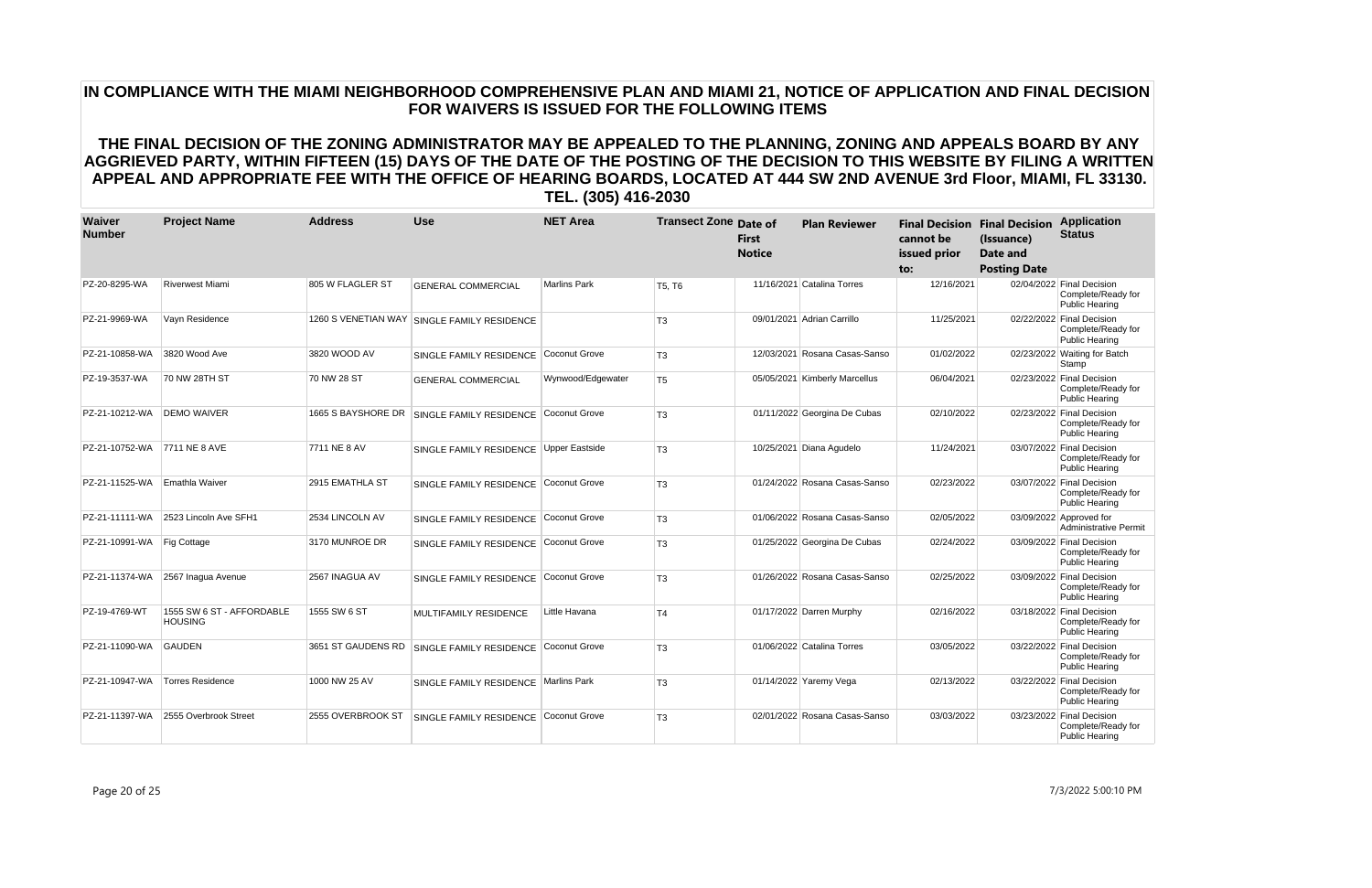| Waiver<br><b>Number</b> | <b>Project Name</b>                             | <b>Address</b>                | <b>Use</b>                            | <b>NET Area</b>       | <b>Transect Zone Date of</b> | <b>First</b><br><b>Notice</b> | <b>Plan Reviewer</b>          | cannot be<br>issued prior<br>to: | <b>Final Decision Final Decision</b><br>(Issuance)<br><b>Date and</b><br><b>Posting Date</b> | <b>Application</b><br><b>Status</b>                                      |
|-------------------------|-------------------------------------------------|-------------------------------|---------------------------------------|-----------------------|------------------------------|-------------------------------|-------------------------------|----------------------------------|----------------------------------------------------------------------------------------------|--------------------------------------------------------------------------|
| PZ-21-11453-WA          | Tequesta Residence                              | 2360 TEQUESTA LN              | SINGLE FAMILY RESIDENCE               | Coconut Grove         | T <sub>3</sub>               |                               | 02/01/2022 Rosana Casas-Sanso | 03/03/2022                       |                                                                                              | 03/24/2022 Final Decision<br>Complete/Ready for<br><b>Public Hearing</b> |
| PZ-19-2223-WA           | Poorter Residence Additions                     | 820 NE 83rd Street            | SINGLE FAMILY RESIDENCE               | <b>UPPER EASTSIDE</b> |                              |                               | 01/31/2022 Kimberly Marcellus | 03/02/2022                       |                                                                                              | 03/24/2022 Final Decision<br>Complete/Ready for<br><b>Public Hearing</b> |
| PZ-19-2490-WA           | Tanin Villas 1387                               | 1387 SW 22 TER                | <b>TWO FAMILY RESIDENCE</b>           | LITTLE HAVANA         | T <sub>3</sub>               |                               | 07/26/2021 Yaremy Vega        | 11/05/2021                       |                                                                                              | 04/01/2022 Final Decision<br>Complete/Ready for<br><b>Public Hearing</b> |
|                         | PZ-21-11267-WA 211 S Shore Drive                | 211 S SHORE DR                | SINGLE FAMILY RESIDENCE               | Coconut Grove         | T <sub>3</sub>               |                               | 02/04/2022 Rosana Casas-Sanso | 03/06/2022                       |                                                                                              | 04/04/2022 Final Decision<br>Complete/Ready for<br><b>Public Hearing</b> |
| PZ-21-11839-WA          | Soto Residence                                  | 2440 LINCOLN AV               | SINGLE FAMILY RESIDENCE               | Coconut Grove         | T <sub>3</sub>               |                               | 02/14/2022 Rosana Casas-Sanso | 03/16/2022                       |                                                                                              | 04/04/2022 Final Decision<br>Complete/Ready for<br>Public Hearing        |
| PZ-20-8543-WA           | 281 E. Shore Dr.                                | 281 E SHORE DR                | SINGLE FAMILY RESIDENCE               | Coconut Grove         | T <sub>3</sub>               |                               | 12/30/2021 Paul Brown         | 01/29/2022                       |                                                                                              | 04/05/2022 Final Decision<br>Complete/Ready for<br><b>Public Hearing</b> |
| PZ-21-10574-WA          | 1947 sw 25 st                                   | 1947 SW 25 ST                 | SINGLE FAMILY RESIDENCE Coral Way     |                       | T <sub>3</sub>               |                               | 11/26/2021 Catalina Torres    | 12/26/2021                       |                                                                                              | 04/07/2022 Final Decision<br>Complete/Ready for<br><b>Public Hearing</b> |
| PZ-21-9997-WA           | <b>ALLAPATTAH WORKFORCE</b><br><b>HOUSING I</b> | 3717 NW 22 AV                 | MULTIFAMILY RESIDENCE                 | Allapattah            | T <sub>6</sub>               |                               | 01/20/2022 Suhey Rojas        | 02/19/2022                       |                                                                                              | 04/08/2022 Final Decision<br>Complete/Ready for<br><b>Public Hearing</b> |
| PZ-21-11830-WA          | 4090 HARDIE AV DEMO                             | 4090 HARDIE AV                | SINGLE FAMILY RESIDENCE               | Coconut Grove         | T <sub>3</sub>               |                               | 01/25/2022 Jonathan Thole     | 02/24/2022                       |                                                                                              | 04/11/2022 Final Decision<br>Complete/Ready for<br><b>Public Hearing</b> |
| PZ-22-13123-WA          | 3437 N MOORINGS WAY                             | 3437 N MOORINGS<br><b>WAY</b> | SINGLE FAMILY RESIDENCE               | Coconut Grove         | T <sub>3</sub>               |                               | 02/25/2022 Rosana Casas-Sanso | 03/27/2022                       |                                                                                              | 04/12/2022 Final Decision<br>Complete/Ready for<br>Public Hearing        |
| PZ-21-11372-WA          | 1720 Espanola Dr                                | 1720 Espanola Dr              | SINGLE FAMILY RESIDENCE               | Coconut Grove         | T <sub>3</sub>               |                               | 03/14/2022 Suhey Rojas        | 04/13/2022                       |                                                                                              | 04/22/2022 Final Decision<br>Complete/Ready for<br><b>Public Hearing</b> |
| PZ-21-10203-WA          | <b>Robert Alwine Residence</b>                  | 1637 SW 11 TER                | SINGLE FAMILY RESIDENCE Little Havana |                       | T <sub>3</sub>               |                               | 02/16/2022 Rosana Casas-Sanso | 03/18/2022                       |                                                                                              | 04/27/2022 Final Decision<br>Complete/Ready for<br><b>Public Hearing</b> |
| PZ-21-11263-WA          | Saiontz Residence                               | 1872 S BAYSHORE LN            | SINGLE FAMILY RESIDENCE               | Coconut Grove         | T <sub>3</sub>               |                               | 02/16/2022 Georgina De Cubas  | 03/18/2022                       |                                                                                              | 04/29/2022 Final Decision<br>Complete/Ready for<br><b>Public Hearing</b> |
| PZ-20-7775-WA           | 134 NE 78 ST                                    | 134 NE 78 ST                  | MULTIFAMILY RESIDENCE                 | Little Haiti          | T <sub>5</sub>               |                               | 02/14/2022 Suhey Rojas        | 03/16/2022                       |                                                                                              | 05/03/2022 Final Decision<br>Complete/Ready for<br><b>Public Hearing</b> |

Page 21 of 25 7/3/2022 5:00:10 PM

# **IN COMPLIANCE WITH THE MIAMI NEIGHBORHOOD COMPREHENSIVE PLAN AND MIAMI 21, NOTICE OF APPLICATION AND FINAL DECISION FOR WAIVERS IS ISSUED FOR THE FOLLOWING ITEMS**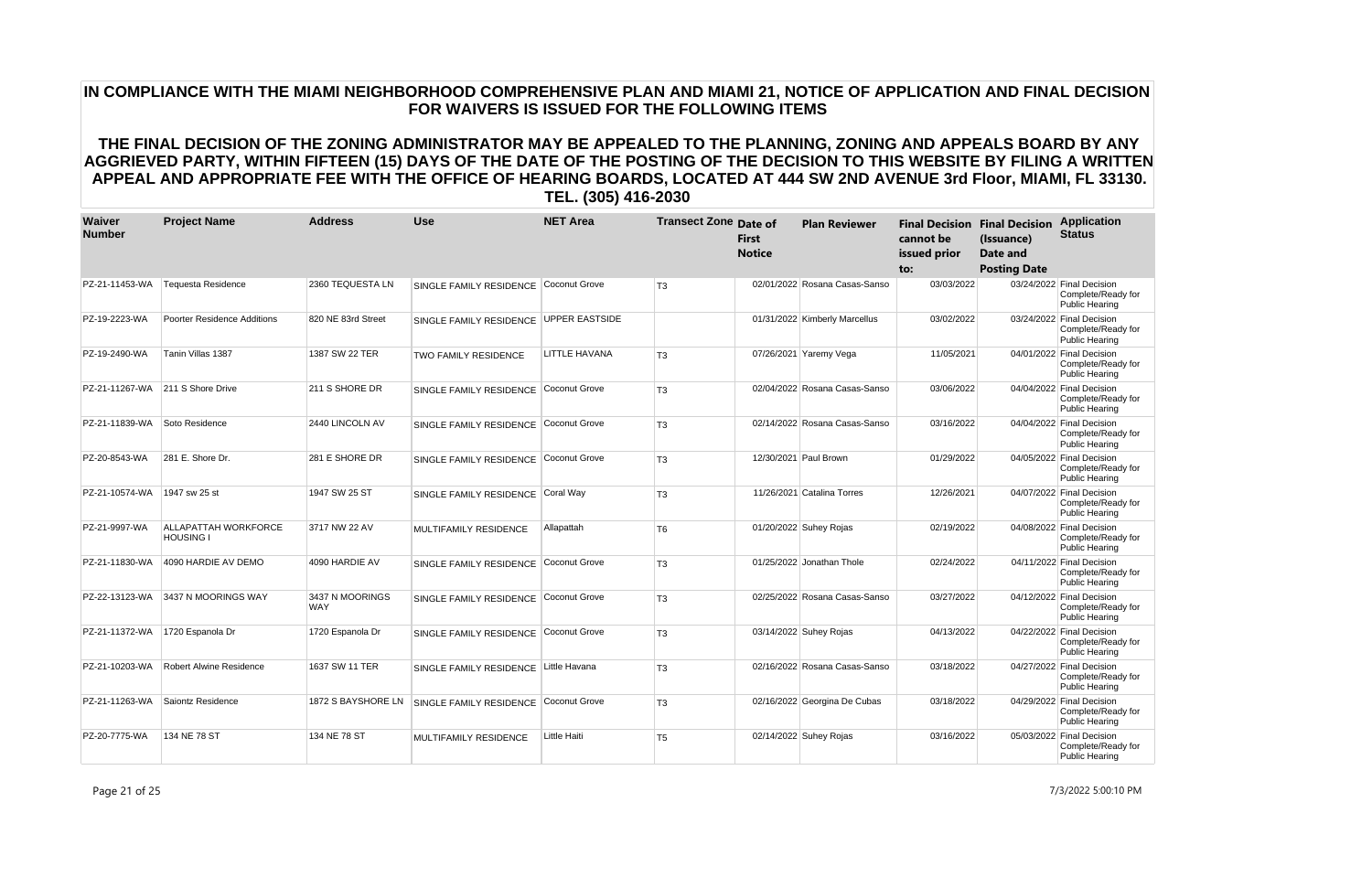| Waiver<br><b>Number</b> | <b>Project Name</b>                      | <b>Address</b>     | <b>Use</b>                                         | <b>NET Area</b>              | <b>Transect Zone Date of</b> | <b>First</b><br><b>Notice</b> | <b>Plan Reviewer</b>                  | cannot be<br>issued prior<br>to: | <b>Final Decision Final Decision</b><br>(Issuance)<br><b>Date and</b><br><b>Posting Date</b> | <b>Application</b><br><b>Status</b>                                      |
|-------------------------|------------------------------------------|--------------------|----------------------------------------------------|------------------------------|------------------------------|-------------------------------|---------------------------------------|----------------------------------|----------------------------------------------------------------------------------------------|--------------------------------------------------------------------------|
| PZ-21-11753-WA          | <b>INAGUA RESIDENCE</b>                  | 2584 INAGUA AV     | SINGLE FAMILY RESIDENCE                            | Coconut Grove                | T <sub>3</sub>               |                               | 02/25/2022 Rosana Casas-Sanso         | 03/27/2022                       |                                                                                              | 05/03/2022 Final Decision<br>Complete/Ready for<br><b>Public Hearing</b> |
| PZ-20-9836-WA           | KALA 3635 LLC                            | 3635 SW 3 AV       | <b>TWO FAMILY RESIDENCE</b>                        | Little Havana                | T <sub>3</sub>               |                               | 01/13/2022 Paul Brown                 | 02/12/2022                       |                                                                                              | 05/04/2022 Final Decision<br>Complete/Ready for<br><b>Public Hearing</b> |
| PZ-19-2465-WA           | Nesslein Residence                       | 3948 LITTLE AV     | SINGLE FAMILY RESIDENCE                            | <b>COCONUT GROVE</b>         | T <sub>3</sub>               |                               | 03/09/2022 Georgina De Cubas          | 04/08/2022                       |                                                                                              | 05/04/2022 Final Decision<br>Complete/Ready for<br><b>Public Hearing</b> |
| PZ-21-11444-WA          | 3045 -47 Elizabeth Duplex                | 3045 Elizabeth St  | <b>TWO FAMILY RESIDENCE</b>                        | Coconut Grove                | T <sub>3</sub>               |                               | 01/12/2022 Adrian Carrillo            | 02/11/2022                       |                                                                                              | 05/05/2022 Final Decision<br>Complete/Ready for<br><b>Public Hearing</b> |
| PZ-19-1989-WA           | 24 Plaza                                 | 700 NE 24 ST       | <b>MULTIFAMILY RESIDENCE</b>                       | WYNWOOD-<br><b>EDGEWATER</b> | T <sub>6</sub>               |                               | 11/23/2021 Daniel Goldberg            | 12/23/2021                       |                                                                                              | 05/08/2022 Final Decision<br>Complete/Ready for<br><b>Public Hearing</b> |
| PZ-21-11010-WA          | 105 remodel waiver                       | 105 SW 22 RD       | SINGLE FAMILY RESIDENCE                            | Little Havana                | T <sub>3</sub>               |                               | 01/31/2022 Catalina Torres            | 04/17/2022                       |                                                                                              | 05/10/2022 Final Decision<br>Complete/Ready for<br><b>Public Hearing</b> |
| PZ-21-11548-WA          | Mayfair Promenade & Atrium               | 3354 MARY ST       | <b>GENERAL COMMERCIAL</b>                          | Coconut Grove                | T <sub>5</sub>               |                               | 01/31/2022 Rosana Casas-Sanso         | 03/02/2022                       |                                                                                              | 05/10/2022 Final Decision<br>Complete/Ready for<br><b>Public Hearing</b> |
| PZ-21-11528-WA          | <b>FERNANDEZ RESIDENCE</b>               | 4260 INGRAHAM HWY  | <b>SINGLE FAMILY RESIDENCE</b>                     | Coconut Grove                | T <sub>3</sub>               |                               | 03/18/2022 Adrian Espinosa-<br>Valdor | 04/17/2022                       |                                                                                              | 05/10/2022 Final Decision<br>Complete/Ready for<br><b>Public Hearing</b> |
| PZ-21-11207-WA          | Narula                                   | 3500 SOLANA RD     | SINGLE FAMILY RESIDENCE                            | Coconut Grove                | T <sub>3</sub>               |                               | 02/14/2022 Rosana Casas-Sanso         | 03/16/2022                       |                                                                                              | 05/12/2022 Final Decision<br>Complete/Ready for<br>Public Hearing        |
| PZ-21-10920-WA          | 3400 Biscayne Blvd                       | 3400 BISCAYNE BLVD | <b>HOTEL</b>                                       | Wynwood/Edgewater            | T <sub>6</sub>               |                               | 01/24/2022 Jonathan Thole             | 02/23/2022                       |                                                                                              | 05/17/2022 Final Decision<br>Complete/Ready for<br>Public Hearing        |
| PZ-21-11137-WA          | WAIVER 1120 BUILDING SAXUM 1120 NW 29 ST |                    | MULTIFAMILY RESIDENCE                              | Allapattah                   | T <sub>4</sub>               |                               | 01/27/2022 Kimberly Marcellus         | 02/26/2022                       |                                                                                              | 05/19/2022 Final Decision<br>Complete/Ready for<br><b>Public Hearing</b> |
| PZ-19-3534-WA           | Church Parking Renovation                | 50 NW 51 PL        | <b>RELIGIOUS FACILITY</b>                          | Flagami                      | T <sub>5</sub>               |                               | 02/11/2022 Yaremy Vega                | 03/13/2022                       |                                                                                              | 05/23/2022 Final Decision<br>Complete/Ready for<br><b>Public Hearing</b> |
| PZ-21-10520-WA          | Urbanica The Biscayne                    | 3200 BISCAYNE BLVD | <b>FOOD SERVICE</b><br><b>ESTABLISHMENT, HOTEL</b> | Wynwood/Edgewater            | T <sub>6</sub>               |                               | 03/28/2022 Yaremy Vega                | 04/27/2022                       |                                                                                              | 05/24/2022 Final Decision<br>Complete/Ready for<br><b>Public Hearing</b> |
| PZ-21-11107-WA          | 3330 SW 17 Ave                           | 3330 SW 17 AV      | SINGLE FAMILY RESIDENCE                            | Coconut Grove                | T <sub>3</sub>               |                               | 03/15/2022 Paul Brown                 | 04/14/2022                       |                                                                                              | 05/24/2022 Final Decision<br>Complete/Ready for<br><b>Public Hearing</b> |

Page 22 of 25 7/3/2022 5:00:10 PM

# **IN COMPLIANCE WITH THE MIAMI NEIGHBORHOOD COMPREHENSIVE PLAN AND MIAMI 21, NOTICE OF APPLICATION AND FINAL DECISION FOR WAIVERS IS ISSUED FOR THE FOLLOWING ITEMS**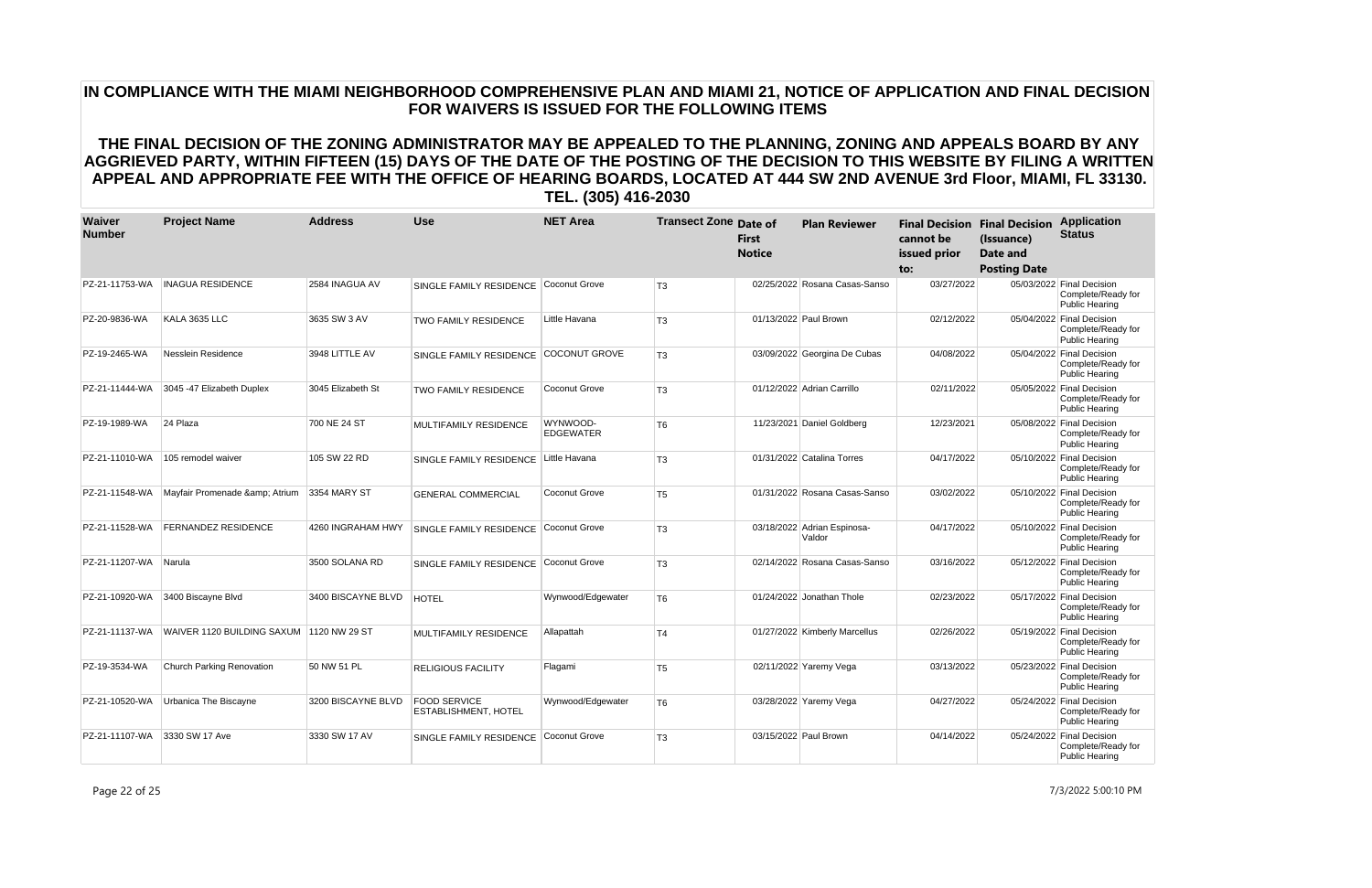| Waiver<br><b>Number</b> | <b>Project Name</b>                    | <b>Address</b>                | <b>Use</b>                                                            | <b>NET Area</b>                                          | <b>Transect Zone Date of</b> | <b>First</b><br><b>Notice</b> | <b>Plan Reviewer</b>                  | cannot be<br>issued prior<br>to: | <b>Final Decision Final Decision</b><br>(Issuance)<br><b>Date and</b><br><b>Posting Date</b> | <b>Application</b><br><b>Status</b>                                      |
|-------------------------|----------------------------------------|-------------------------------|-----------------------------------------------------------------------|----------------------------------------------------------|------------------------------|-------------------------------|---------------------------------------|----------------------------------|----------------------------------------------------------------------------------------------|--------------------------------------------------------------------------|
| PZ-21-10806-WA          | 7717 NE 8th AVE                        | 7717 NE 8 AV                  | SINGLE FAMILY RESIDENCE Upper Eastside                                |                                                          | T <sub>3</sub>               |                               | 03/25/2022 Yaremy Vega                | 04/24/2022                       |                                                                                              | 05/27/2022 Final Decision<br>Complete/Ready for<br>Public Hearing        |
| PZ-21-11757-WA          | DEMO 4217 BRAGANZA                     | 4217 BRAGANZA AV              | SINGLE FAMILY RESIDENCE Coconut Grove                                 |                                                          | T <sub>3</sub>               |                               | 02/17/2022 Adrian Carrillo            | 03/19/2022                       |                                                                                              | 05/31/2022 Final Decision<br>Complete/Ready for<br><b>Public Hearing</b> |
| PZ-21-10992-WA          | BD21011156001                          | 4055 POINCIANA AV             | SINGLE FAMILY RESIDENCE                                               | Coconut Grove                                            | T <sub>3</sub>               |                               | 04/14/2022 Rosana Casas-Sanso         | 05/14/2022                       |                                                                                              | 06/01/2022 Final Decision<br>Complete/Ready for<br><b>Public Hearing</b> |
| PZ-21-11155-WA          | <b>Private Residence</b>               |                               | 1353 N VENETIAN WAY SINGLE FAMILY RESIDENCE                           | Downtown-Brickell<br>(Temporary at OMNI CRA<br>Building) | T <sub>3</sub>               |                               | 04/07/2022 Rosana Casas-Sanso         | 05/07/2022                       |                                                                                              | 06/01/2022 Final Decision<br>Complete/Ready for<br>Public Hearing        |
| PZ-21-11457-WA          | <b>Richard Skodnek</b>                 | 4370 CULTRY DR                | SINGLE FAMILY RESIDENCE                                               | Coconut Grove                                            | T <sub>3</sub>               |                               | 03/12/2022 Rosana Casas-Sanso         | 04/11/2022                       |                                                                                              | 06/06/2022 Approved for<br><b>Administrative Permit</b>                  |
| PZ-22-13144-WA          | <b>Giglio Revision Waiver</b>          | 3435 N MOORINGS<br><b>WAY</b> | SINGLE FAMILY RESIDENCE                                               | Coconut Grove                                            | T <sub>3</sub>               |                               | 04/15/2022 Rosana Casas-Sanso         | 05/15/2022                       |                                                                                              | 06/06/2022 Final Decision<br>Complete/Ready for<br><b>Public Hearing</b> |
| PZ-21-11388-WA          | Driveway                               | 375 SW 32 RD                  | SINGLE FAMILY RESIDENCE. Little Havana<br><b>TWO FAMILY RESIDENCE</b> |                                                          | T <sub>3</sub>               |                               | 03/04/2022 Adrian Carrillo            | 04/03/2022                       |                                                                                              | 06/09/2022 Final Decision<br>Complete/Ready for<br>Public Hearing        |
| PZ-21-10873-WA          | 4075 el prado blvd waiver demo         | 4075 EL PRADO BLVD            | SINGLE FAMILY RESIDENCE                                               | Coconut Grove                                            | T <sub>3</sub>               |                               | 10/06/2021 Rosana Casas-Sanso         | 11/05/2021                       |                                                                                              | 06/16/2022 Final Decision<br>Complete/Ready for<br><b>Public Hearing</b> |
| PZ-21-11509-WA          | 3253 PERCIVAL AV WAIVER<br><b>DEMO</b> | 3253 PERCIVAL AV              | SINGLE FAMILY RESIDENCE                                               | Coconut Grove                                            | T <sub>3</sub>               |                               | 02/14/2022 Adrian Espinosa-<br>Valdor | 03/16/2022                       |                                                                                              | 06/16/2022 Final Decision<br>Complete/Ready for<br>Public Hearing        |
| PZ-21-11832-WA          | Emathla Residence                      | 2811 EMATHLA ST               | SINGLE FAMILY RESIDENCE                                               | Coconut Grove                                            | T <sub>3</sub>               |                               | 04/05/2022 Diana Agudelo              | 05/05/2022                       |                                                                                              | 06/16/2022 Final Decision<br>Complete/Ready for<br><b>Public Hearing</b> |
| PZ-21-11833-WA          | 3095 CARTER ST                         | 3095 CARTER ST                | <b>TWO FAMILY RESIDENCE</b>                                           | Coconut Grove                                            | T <sub>3</sub>               |                               | 04/12/2022 Paul Brown                 | 05/12/2022                       |                                                                                              | 06/22/2022 Final Decision<br>Complete/Ready for<br>Public Hearing        |
| PZ-22-11983-WA          | Amron Residence                        | 3610 ROYAL PALM AV            | SINGLE FAMILY RESIDENCE                                               | Coconut Grove                                            | T <sub>3</sub>               |                               | 05/04/2022 Rosana Casas-Sanso         | 06/03/2022                       |                                                                                              | 06/22/2022 Final Decision<br>Complete/Ready for<br><b>Public Hearing</b> |
| PZ-21-11703-WA          | 3500 S Moorings Way                    | 3500 S MOORINGS<br><b>WAY</b> | SINGLE FAMILY RESIDENCE                                               | <b>Coconut Grove</b>                                     | T <sub>3</sub>               |                               | 03/07/2022 Georgina De Cubas          | 04/06/2022                       |                                                                                              | 06/23/2022 Final Decision<br>Complete/Ready for<br><b>Public Hearing</b> |
| PZ-20-9657-WA           | 199 NW 20 Street Waiver                | 199 NW 20 ST                  | <b>GENERAL COMMERCIAL</b>                                             | Overtown                                                 | T <sub>5</sub>               |                               | 04/06/2022 Suhey Rojas                | 05/06/2022                       |                                                                                              | 06/24/2022 Final Decision<br>Complete/Ready for<br><b>Public Hearing</b> |

Page 23 of 25 7/3/2022 5:00:10 PM

# **IN COMPLIANCE WITH THE MIAMI NEIGHBORHOOD COMPREHENSIVE PLAN AND MIAMI 21, NOTICE OF APPLICATION AND FINAL DECISION FOR WAIVERS IS ISSUED FOR THE FOLLOWING ITEMS**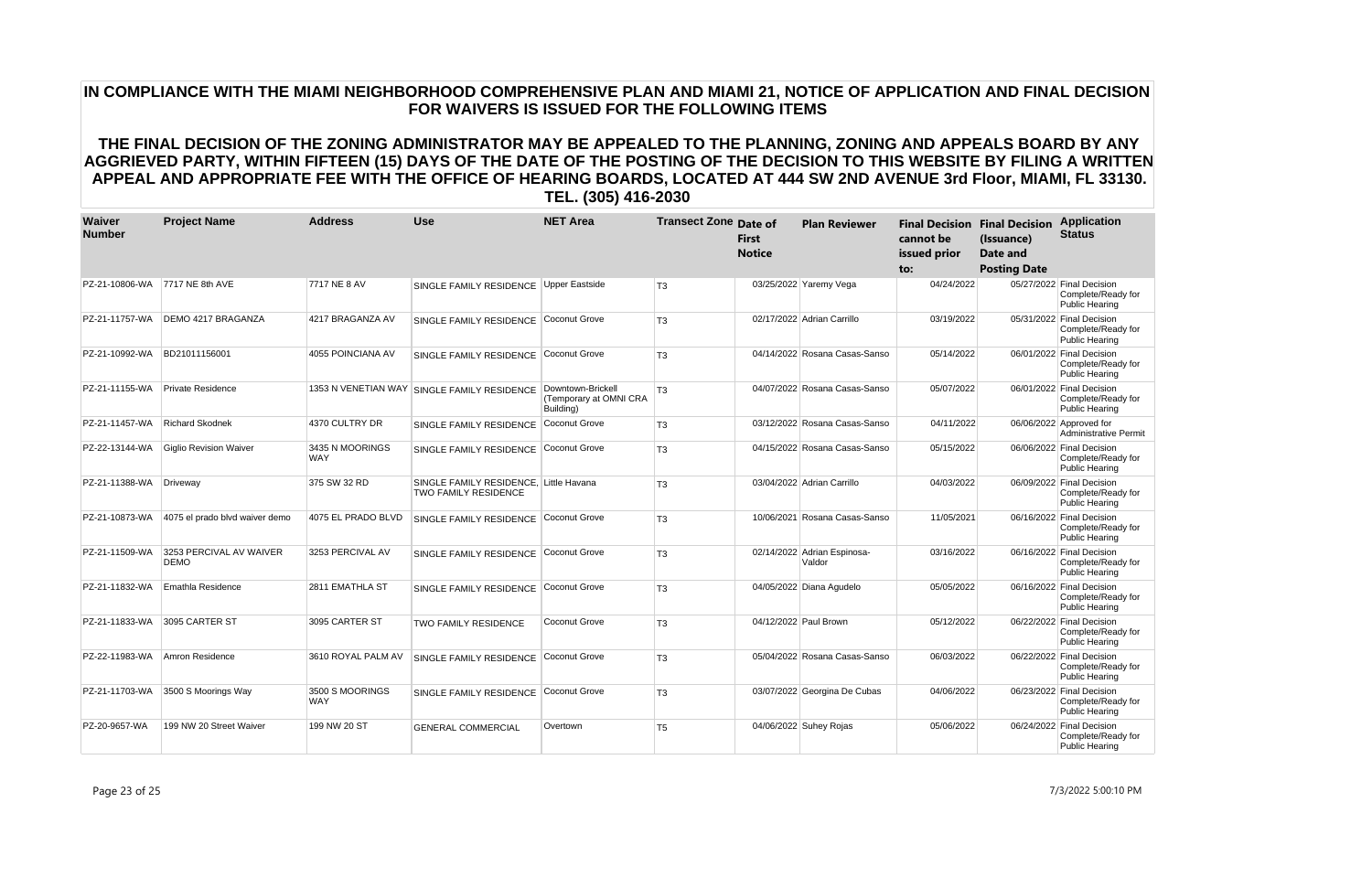| Waiver<br><b>Number</b> | <b>Project Name</b>                         | <b>Address</b>   | <b>Use</b>                                  | <b>NET Area</b> | Transect Zone Date of | <b>First</b><br><b>Notice</b> | <b>Plan Reviewer</b>         | cannot be<br>issued prior<br>to: | <b>Final Decision Final Decision</b><br>(Issuance)<br>Date and<br><b>Posting Date</b> | <b>Application</b><br><b>Status</b>                                      |
|-------------------------|---------------------------------------------|------------------|---------------------------------------------|-----------------|-----------------------|-------------------------------|------------------------------|----------------------------------|---------------------------------------------------------------------------------------|--------------------------------------------------------------------------|
| PZ-21-10797-EX          | Vizcaya Superintendent House                | 50 SW 32 RD      | <b>FOOD SERVICE</b><br><b>ESTABLISHMENT</b> | Coconut Grove   | CI                    |                               | Vickie Toranzo               |                                  |                                                                                       | 06/24/2022 Final Decision<br>Complete/Ready for<br>Public Hearing        |
| PZ-21-11627-WA          | <b>ERIK WAGNER</b>                          | 1818 ESPANOLA DR | SINGLE FAMILY RESIDENCE                     | Coconut Grove   | T <sub>3</sub>        |                               | 03/26/2022 Georgina De Cubas | 04/25/2022                       |                                                                                       | 06/27/2022 Final Decision<br>Complete/Ready for<br><b>Public Hearing</b> |
| PZ-21-11461-WA          | 2555 SW 8 Street Dominant<br>Setback Waiver | 2555 SW 8 ST     | <b>OFFICE</b>                               | Little Havana   | T <sub>6</sub>        |                               | 03/22/2022 Diana Agudelo     | 04/21/2022                       |                                                                                       | 06/27/2022 Approved for<br>Administrative Permit                         |

### **IN COMPLIANCE WITH THE MIAMI NEIGHBORHOOD COMPREHENSIVE PLAN AND MIAMI 21, NOTICE OF APPLICATION AND FINAL DECISION FOR WAIVERS IS ISSUED FOR THE FOLLOWING ITEMS**